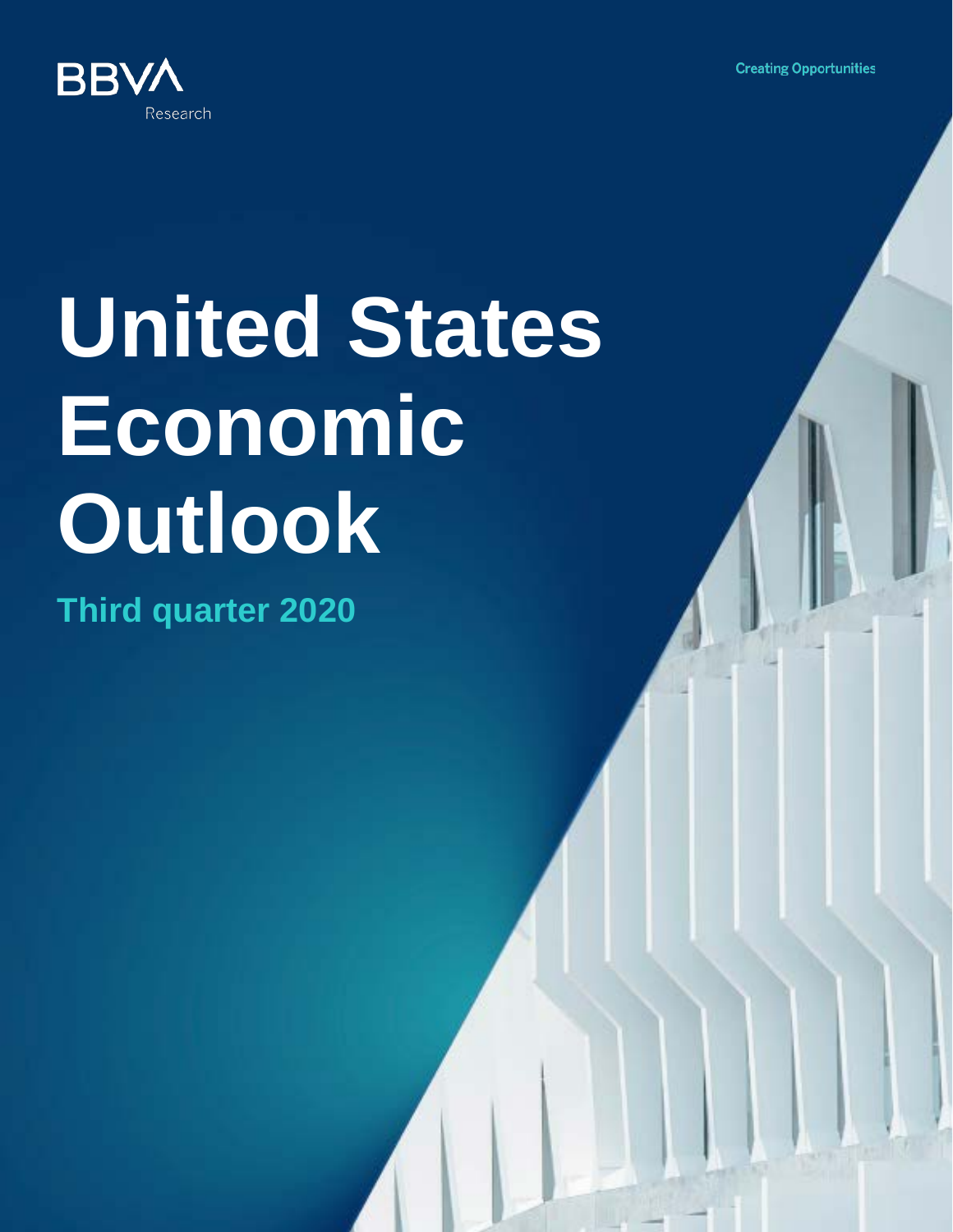

# Index

| 5. Tracing the impact of CARES Act's relief payments towards        |  |
|---------------------------------------------------------------------|--|
|                                                                     |  |
| 7. Credit standards, deleveraging and bank lending in the aftermath |  |
|                                                                     |  |

Closing date: August 12, 2020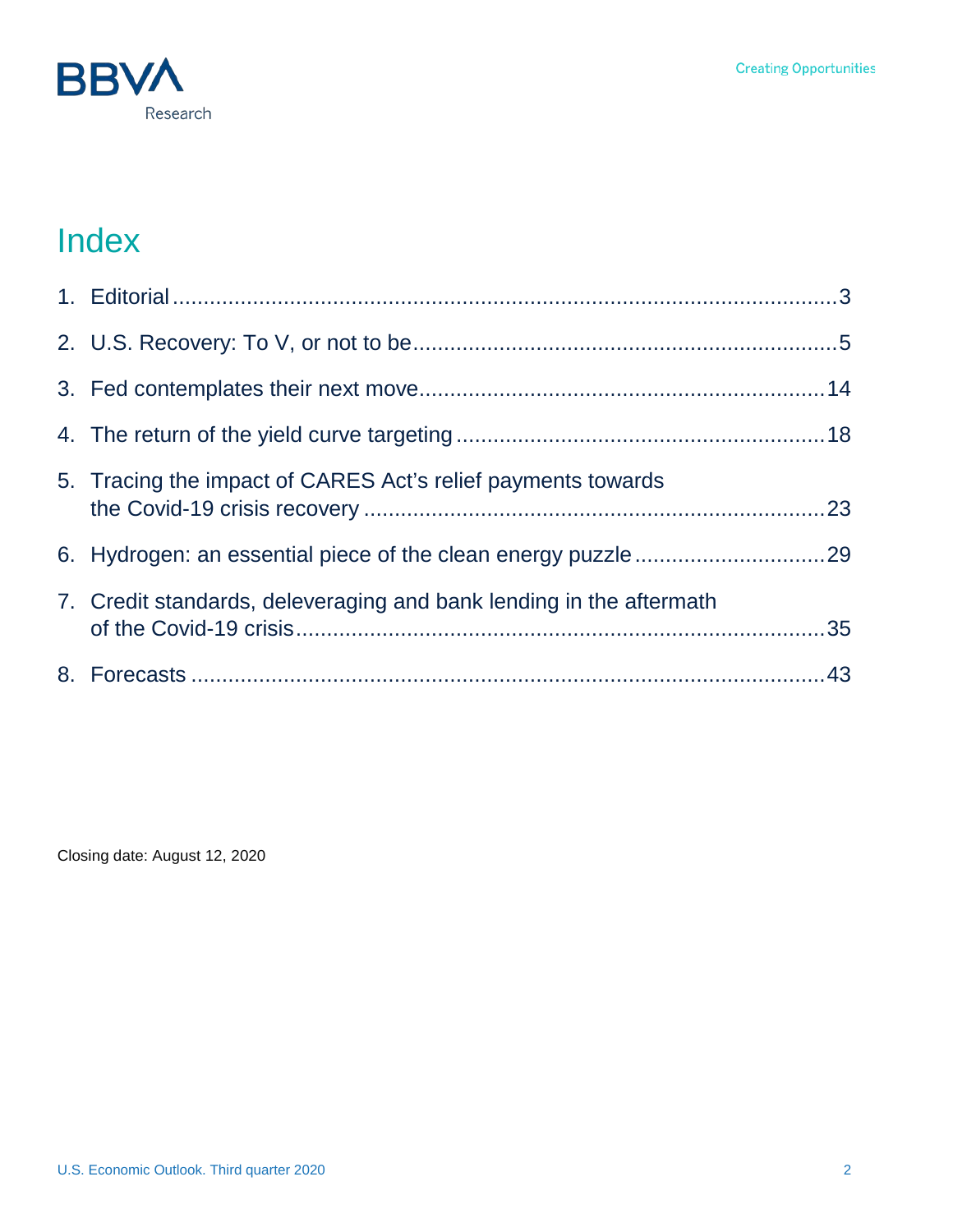

# <span id="page-2-0"></span>1. Editorial

The U.S. is facing one of the most challenging environments in modern history and the next couple of years will prove crucial in determining the fate of the nation for years to come. First, the Covid-19 pandemic exposed major fault lines that were partially hidden by the longest economic expansion on record. Second, it forced draconian measures that caused massive job losses and the worst recession since WWII.

Although it is uncertain how deep and long lasting these effects will be, a return to pre-pandemic conditions or what some would call "normal" is neither likely nor desirable. Instead, this is an opportunity to identify the fault lines and provide solutions to improve the well-being of the nation above and beyond pre-pandemic conditions.

Despite having only 4.3% of the world's population, the U.S. accounts for around 25% of global Covid-19 cases and deaths. It is unacceptable that the richest country in the world, with vast resources and incomparable biomedical and scientific advantages has insufficient testing and failed to protect its citizens. Experts who have warned policymakers for years on the potential consequences of a pandemic hitting our shores are bewildered by how negligent the government's response has been. Research from Columbia University finds that the number of reported deaths as of May 3 could have been reduced by 35K if the control measures had been implemented a week earlier and by 58K if interventions had started two weeks earlier.

Bureaucratic missteps by the CDC and the FDA, contradictory messages from elected officials, disregard for intelligence reports, science and experts, lack of medical equipment, years of underfunding public-health departments, spread of misinformation, and private healthcare institutions with misaligned incentives created the perfect storm. Unfortunately, the number of deaths will increase further. According to the Institute for Health Metrics and Evaluation, total deaths could reach 205K to 524K by December 1, implying that Covid-19 will rank as the third leading cause of death in 2020, after heart disease and cancer.

The pandemic exposed the depth and severity of systemic racism and social injustice. Communities of color are more likely to get infected and die from Covid-19. Poor housing and sanitary infrastructure, malnutrition, pollution, low quality education, and lack of access to high-quality and affordable healthcare are only a few of the problems. Without paid sick leave, sufficient savings and a proper safety net, millions of low-income workers in essential sectors like food production and groceries stores had to commute to their places of work, exposing themselves, their families and coworkers to the deadly virus.

Among the millions that lost their job, the vast majority are young, lower-skilled, females and minorities working in the hardest hit service sectors like accommodation and food, retail trade and personal care. According to the Federal Reserve, by late-April, 37% of workers in the bottom quintile of the wage distribution had lost their job while only 10% in the top quintile were out of work; by mid-May, the job losses were 30% and 5%, respectively. Meanwhile, a large share had either no healthcare coverage or lost it after being laid off. According to the Kaiser Family Foundation, the uninsured rate among the nonelderly population is 22% for American Indian and Alaskan Natives, 19% for Hispanics, 11% for Blacks and 8% for whites; minority groups account for 60% of total uninsured.

Unfortunately, the economic consequences of the pandemic will exacerbate poverty and income inequality. The latter has also been fueled by globalization, automation and technological change. Mainstream economics assumes that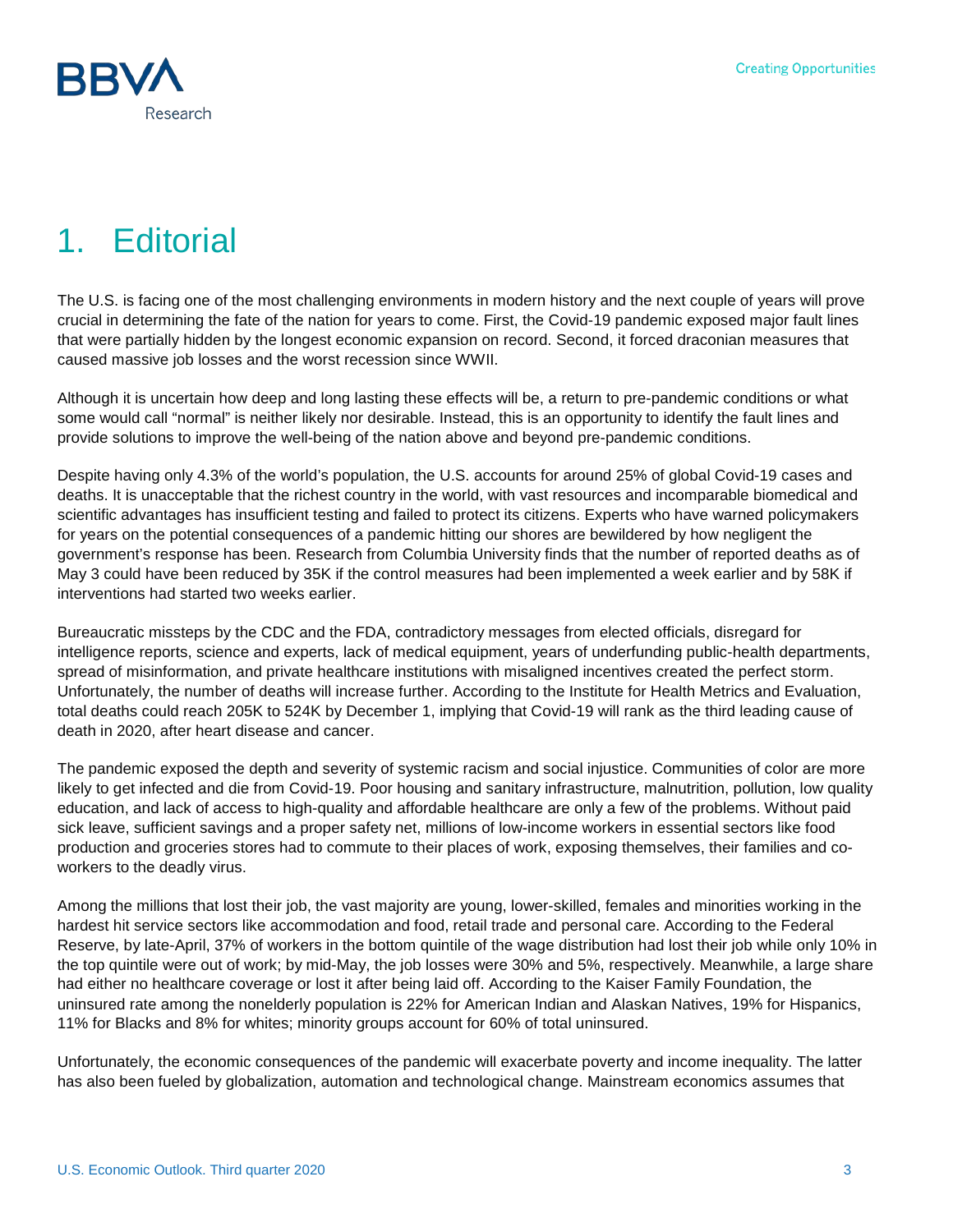

inequality is positive for growth as it provides incentives to work harder, invest more, take risks and save more. This leads to higher investment and capital accumulation since the rich have a lower propensity to consume. However, empirical studies show that inequality induces redistributive and distortionary policies, lowers investment in human capital and results in higher social unrest, which in turn leads to lower investment and economic growth.

The combination of inequality and low economic growth limits economic mobility, which could lead to a vicious cycle of polarization, social instability and populism. The Opportunity Insights Team finds that only 25% of children with parents in the lowest income quintile will grow up to earn more than their parents whereas this probability is close to 70% for children with parents in the highest income quintile.

Not surprisingly, anger and frustration from massive job losses, the persistence of the pandemic, and oppressive use of force coupled with structural racism and segregation triggered a wave of protests calling for social justice, police reform and to end discrimination. Taxes, redistributive policies, higher minimum wage and basic income could alleviate inequality while promoting growth provided that they are well designed and implemented effectively, and not ideological. However, the biggest bang for the buck comes from reducing racial biases and discrimination in the criminal justice system while promoting equal opportunity, affordable housing, wealth accumulation and access to quality education.

The pandemic also highlighted the importance of multilateralism and global cooperation. Although unilateral actions like closing borders and limiting trade flows could be effective for a few days at best and mainly for small countries, they harm growth by restricting the flow of technical support and disrupting businesses. For now, almost every country has taken an inward looking approach to fight the pandemic, but eventually international cooperation will be needed to distribute vaccines and medical equipment.

Countries also need to strengthen cooperation since the probability of another global health crisis is almost assured. SARS, MERS, H1N1, Ebola and Covid-19 should serve as examples to improve global preparedness and collaboration. The same logic applies to other global risks such as climate change, nuclear proliferation and authoritarianism. According to Freedom House, 2019 saw the 14<sup>th</sup> consecutive decline in their Global Freedom Index. With the pandemic, authoritarian leaders took advantage of fear and disappointment with institutions to advance their agenda. Despite the shift in U.S. foreign policy over the last several years, hard and soft powers remain strong and many countries still look up to the U.S. for global leadership.

The time is now for politicians, businesses and civil society to rise to the task and make the right choices to deal with the perils of a broken healthcare system, structural racism, inequality, and global threats. Although this is easier said than done and nothing can guarantee it will happen, the fact that the country overcame major domestic and global challenges in the past such as the Great Depression, civil conflict in the 1960s, Nazism and the Cold War provides hope.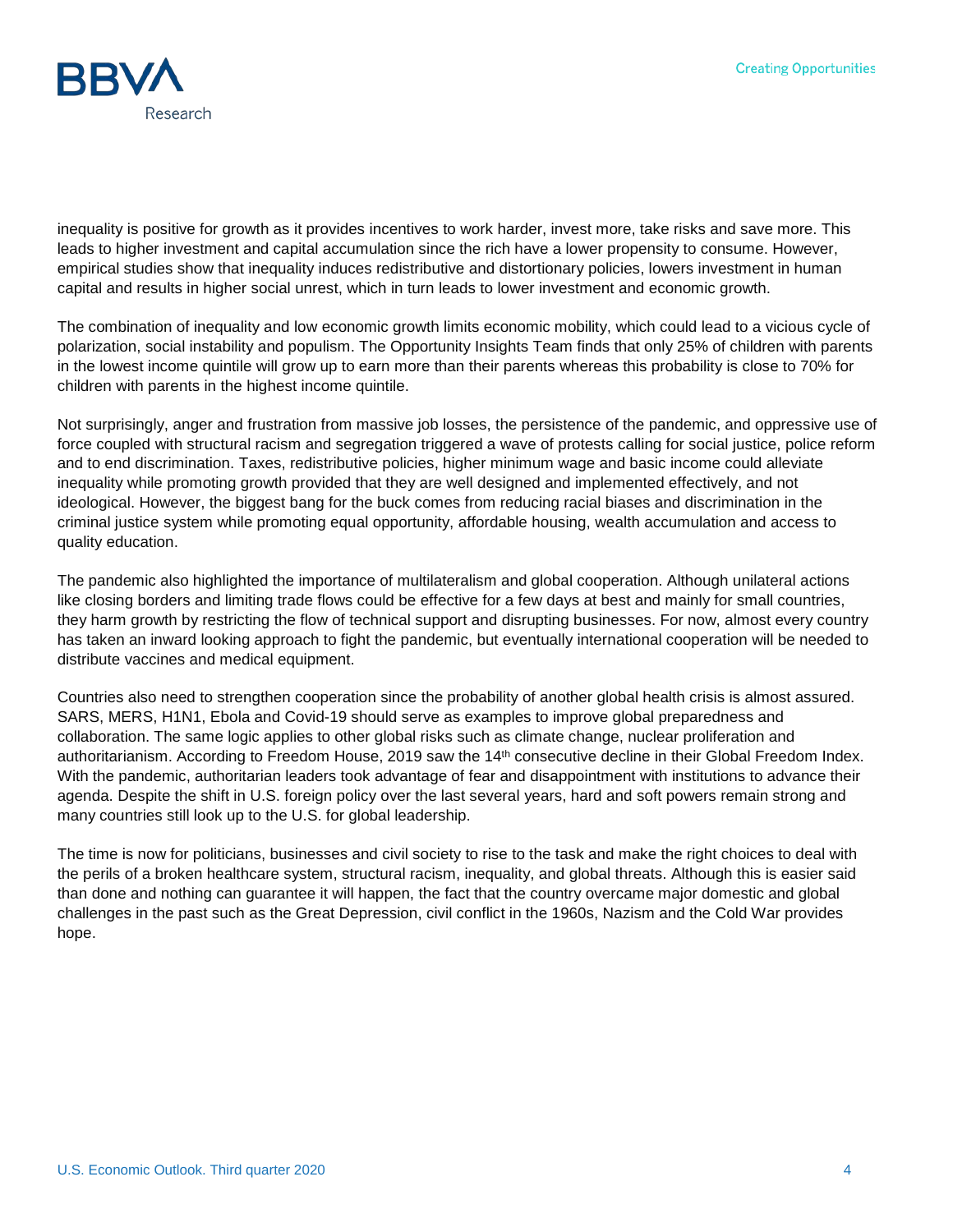

# <span id="page-4-0"></span>2. U.S. Recovery: To "V", or not to be

In light of the evolution of Covid-19 in 3Q20, we are maintaining our baseline for growth in 2020 at -5.1% and for 3.5% in 2021. The 1H20 was closely aligned with our post-pandemic outlook of annualized contractions in GDP of -5% and 32% in the first two quarters, respectively. Moreover, we assumed a nontrivial rise in the number of cases in response to the relaxation of social distancing. That said, we now expect more fiscal support, likely in between the Democrats HEROES Act that provides \$3Tn in additional funding and the GOP proposals, which provides closer to \$1Tn in funding. Until an effective vaccine is developed and distributed, the timing, scope and effectiveness of these policies could mean the difference between achieving a V-shaped recovery, or drifting towards a sickle or wave-like scenario.

# **Containing Covid-19 key determinant in shape of recovery**

As we highlighted in our previous outlook, a rise in the level of interaction and relaxation of social distancing increases the probability of an accelerating rate of infections given the functional relationship of viruses, which grow exponentially with respect to the number of infections. Moreover, in some parts of the country the openings occurred with an elevated level of cases and weak guidance on personal protective equipment, which led to a rapid rise of cases in the Sunbelt and elsewhere.

To the upside, even with a significant rise in the number of Covid-19 cases, the death rate relative to the number of cases and the number of hospitalizations has remained well below levels reached in March. Improvements in treatment and therapeutics, and a greater understanding of the relative risk of having a serious complication based on a person's age and underlying health conditions and enhanced distancing from these populations likely explains the improved outcomes.

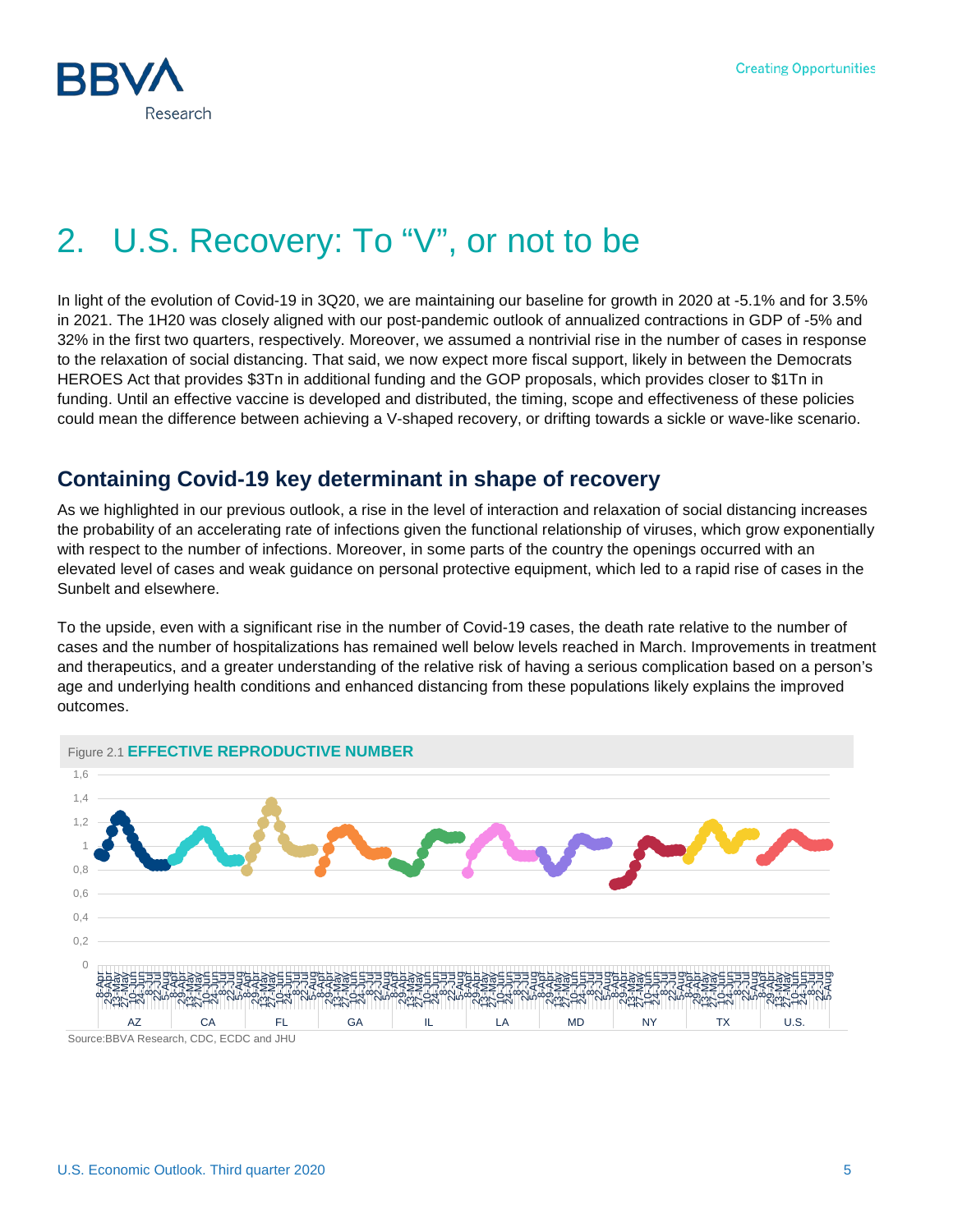

That being said, there are obvious concerns about a true second wave given the underlying seasonality present in most coronaviruses and the fact that existing and new cases remain elevated. For example, there are around 50K new cases per day in the U.S., and in states like California, Texas and Florida, while trending downwards, new cases are 7.7K, 8.6K and 7.7K, respectively. On average, that is roughly seven times higher than the number of new cases in Germany, 185 times higher than the number of cases in South Korea and 350 times higher than the number of new cases in China. States like Texas and Florida also have double-digit positivity rates suggesting the virus is not under control and steady rise in cases should be expected. Moreover, several less-populated states are still recording nearpeak levels of new cases

# **Financial conditions**

After the massive financial market intervention by the Federal Reserve in March and subsequent guarantees to support the functioning of major credit markets through its lending facilities, financial tensions have faded. Market volatility, as measured by VIX, has declined significantly, as equity prices rebounded. Increased inflows into prime money market funds, which experienced significant outflows during the crisis, also suggests risk appetite has improved with the reduction in uncertainty, pushing corporate bond spreads back to their historical averages. Moreover, short-term money market rates have converged with benchmarks while interbank functioning normalized with the Fed backstop, adjustments to reserve, and capital requirements. Long-term interest rates have also remained stable despite modest declines in the term premium.







Source: BBVA Research, Haver Analytics and Baker et al. Source: BBVA Research and Haver Analytics

That said, the USD has experienced a nontrivial depreciation. Part of the initial weakness reflects a pullback in global demand for U.S. dollars after the early scramble to secure dollar liquidity was assuaged by the Fed's actions to increase dollar funding availability through its central bank liquidity swaps and foreign (FIMA) Repo facility. Many emerging markets currencies that experienced a large overshooting such as the Mexican Peso, the Indian Rupee, the Korean Won and the South African Rand appreciated against the USD following the stabilization of the dollar funding markets, and improved epidemiological and economic outlook. However, the persistent downward drift in the USD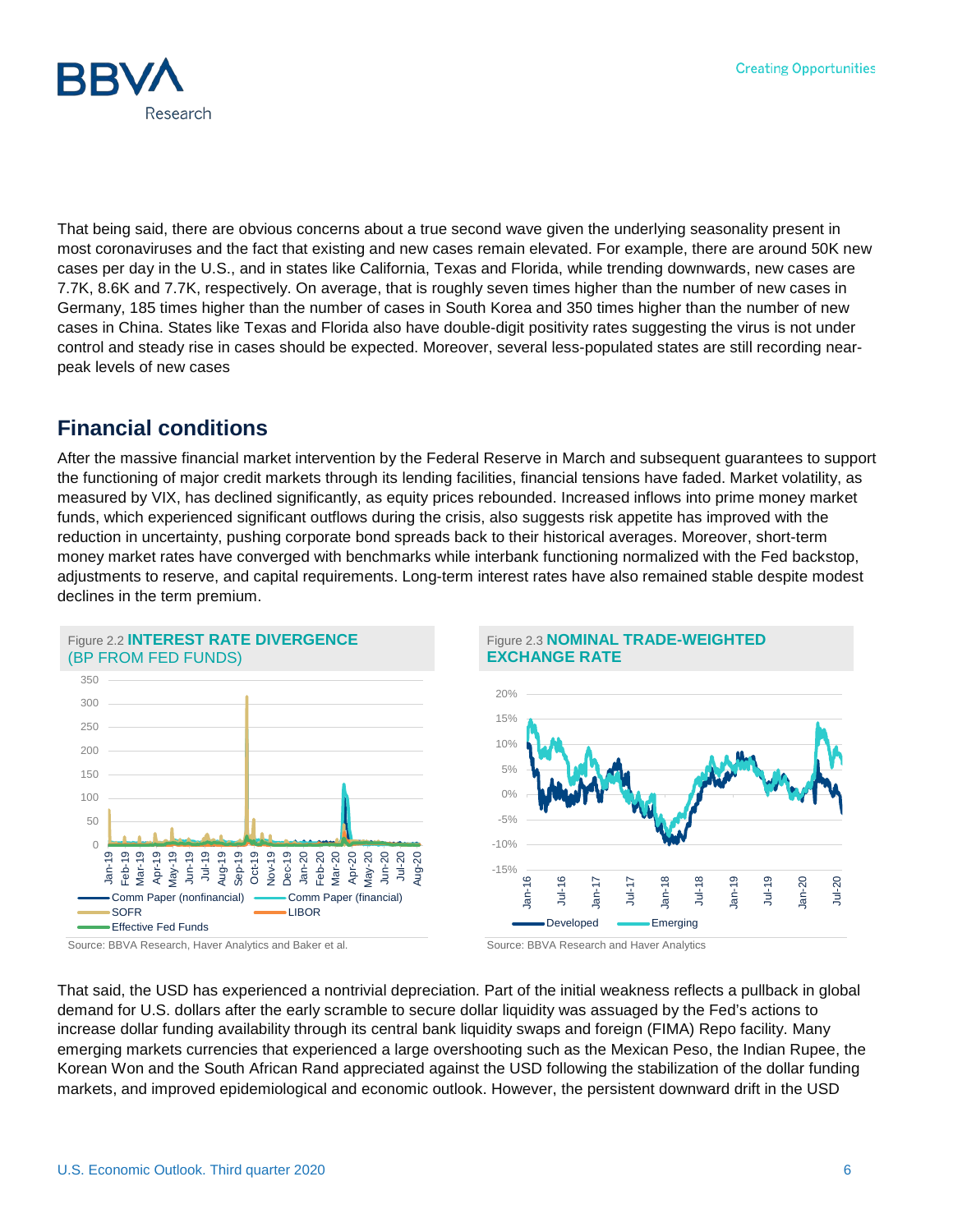

beginning in July seems to reflect a deterioration in confidence given the lack of success containing Covid-19 relative to other major currencies. In fact, the trade-weighted deprecation against advanced economies, particularly the Euro, the Pound and the Swiss Franc, suggests a relative improvement in the expectations of the European recovery after the EU approved enhanced fiscal policy support.

Notwithstanding major policy missteps or a resurgence of the virus in the 2H20 that prompts compulsory lockdowns, we expect financial tensions will remain muted.

### **2Q20 GDP contracts most since depression**

As a result of the widespread lockdowns, enhanced distancing and unprecedented economic uncertainty, GDP growth in 2Q20 fell 33% on an annualized basis, likely the steepest decline in over-the-quarter growth since 1937, in the aftermath of the Great Depression. Since 4Q19, \$2tn in economic output has been lost.

The idiosyncrasies of the Covid-19 pandemic have led to unusual outcomes when compared to traditional business cycles. For example, previous recessions are usually investment-driven unlike the Covid-19 crisis, which produced a 34.6% drop in consumption in the second quarter. Moreover, the majority of the decline is explained by a drop in the consumption of services, which has never happened. In fact, since 1947, the largest drops in service consumption was 2.5% in 2Q80 and 3% in 4Q53 on an annualized basis. Conversely, a shift in behaviors brought about by the pandemic and a boost from large fiscal transfers led to an uptick in consumption of motor vehicles and recreational equipment.





Source: BBVA Research, BEA and Haver Analytics

Notwithstanding some bright spots in household utilities and financial services, the service sector plummeted to its lowest level in four years. Healthcare services experienced a historic drop for the second straight quarter, transportation services dropped 83.9% while recreational services, which includes concerts, parks, sports centers,

<sup>\*</sup>Shaded area=quarterly GNP Source: BBVA Research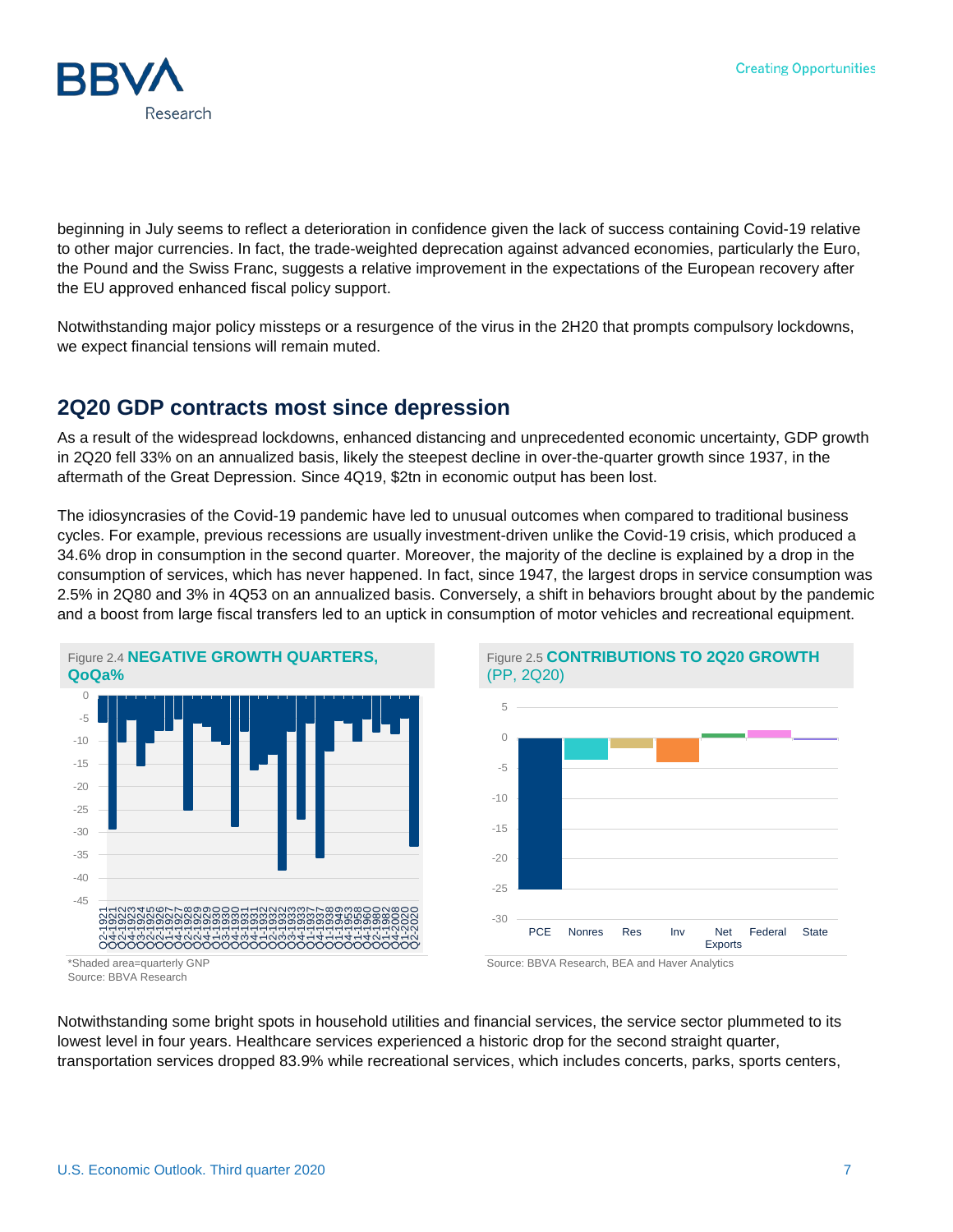

theaters and museums dropped by 93.5%, reaching their lowest level since 2002 while food service and accommodation fell more than 80%.

While the current crisis is clearly a consumption driven downturn, real private investment has also been severely affected by significant uncertainty and the unprecedented nature of the pandemic as well as frictions associated with relocating capital to what will be the most productive sectors in the post-pandemic world. The mining sector has also been affected by both plummeting demand from the reduction in travel and transportation activity and supply-side uncertainty as a result of the brinkmanship playing out between the world's major oil producers.

Residential investment also suffered on account of the lockdowns although the drop in investment was only a fraction of the decline during the housing meltdown in 2006-08. To the upside, the shift to remote working and increased demand for video-conferencing and virtual services, contactless purchases and delivery produced a jump in investment in information processing equipment.

Significant headwinds also dampened trade, with total trade flows falling \$1.1Tn over the quarter on an annualized basis, representing almost 7% of GDP. Four rounds of fiscal stimulus also helped lift nondefense federal spending, which added 1PP to growth.



Overall, we expect consumption and investment will fall 5.6% and 6.7%, respectively in 2020 with total real trade flows falling 29%. We also consider more federal stimulus is likely and thus will continue to be a positive contributor to growth. However, dire state and local level finances will counteract the stimulus at the federal level implying total growth in public spending of around 1.1%, which is below the growth in public spending in 2019. As a result, our baseline assumes growth of -5.1 in 2020 and 3.5% in 2021.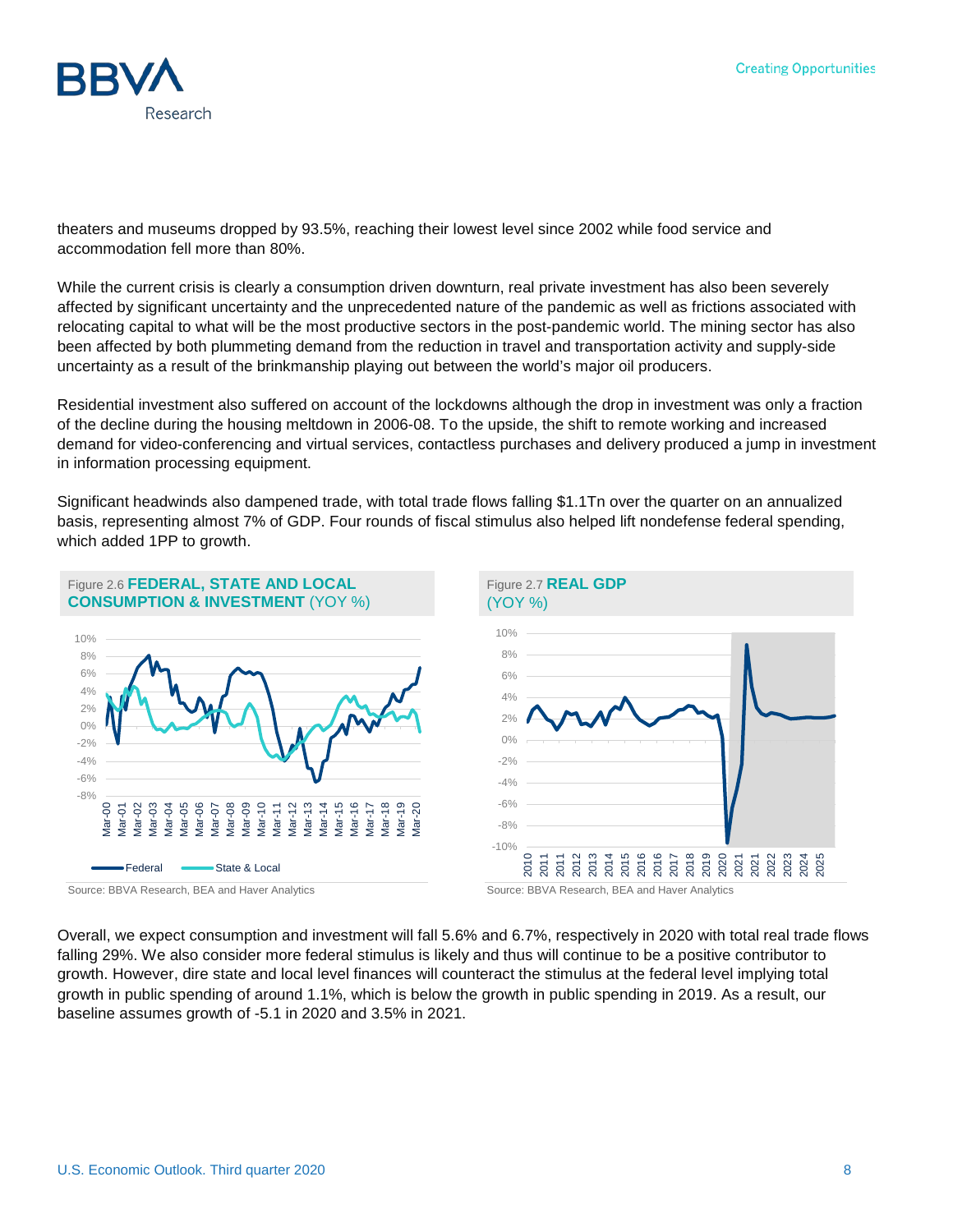### **Creating Opportunities**

# **Labor market frictions persist**

Three months of consecutive job gains and some improvement in broader labor market indicators confirms that the economy is on the mend. Nonfarm payrolls increased by 1.8M in July, after growing a revised 4.8M in June and 2.7M in May, implying a total gain of 9.3M jobs in the last three months and a total loss of 12.9M since February. Moreover, the unemployment rate declined to 10.2%, equivalent to a drop of 4.5pp since its peak of 14.7% in April. Industry employment gains have also been far reaching with near ubiquitous improvement in July. Similarly, the U-6 measure of underemployment that takes into account discouraged workers, all other marginally attached workers and those employed part-time for economic reasons stood at 16.5%, down from 22.8% in April.

### Figure 2.8 **UNEMPLOYMENT RATE BY EDUCATION LEVEL** (%)

Source: BBVA Research, BLS and Haver Analytics Source: BBVA Research, BLS and Haver Analytics

< High School - High School Some College **College** 

0

 $=$ e $b-10$ Aug-10  $\frac{1}{10}$ Aug-11 Feb-12 Aug-12 Feb-13 Aug-13 Feb-14 Aug-14 Feb-15 Aug-15 Feb-16 Aug-16 Feb-17 Aug-17 Feb-18 Aug-18  $=$ eb-19 $=$ Aug-19 Feb-20

However, as in previous months, a share of people employed but not at work should have been classified as

disproportionately impacted by the pandemic, as teenage (19.3%), Hispanic (12.9%), Asian (12.0%) and Black (14.6%) unemployment rates remain elevated. Furthermore, the unemployment rate for someone without a high school diploma stands at 15.4%, 8.6pp higher than prior to the pandemic whereas those with a college degree or higher their unemployment rate is only 4.2pp higher at 6.7%.

In terms of wages, average hourly earnings rose 0.2% MoM, but after taking out non-production supervisory roles, wages fell 0.4%MoM, highlighting the bifurcation between higher-skilled and lower-skilled workers and between industries more and less affected by Covid-19. In fact, in the retail and transportation trade sectors, wages for production and nonsupervisory decreased 3.4%MoM and 1.7%MoM, respectively whereas wages for all employees in those sectors rose 1.9% and 1.1%. That said, production and nonsupervisory wage growth in sectors that have been









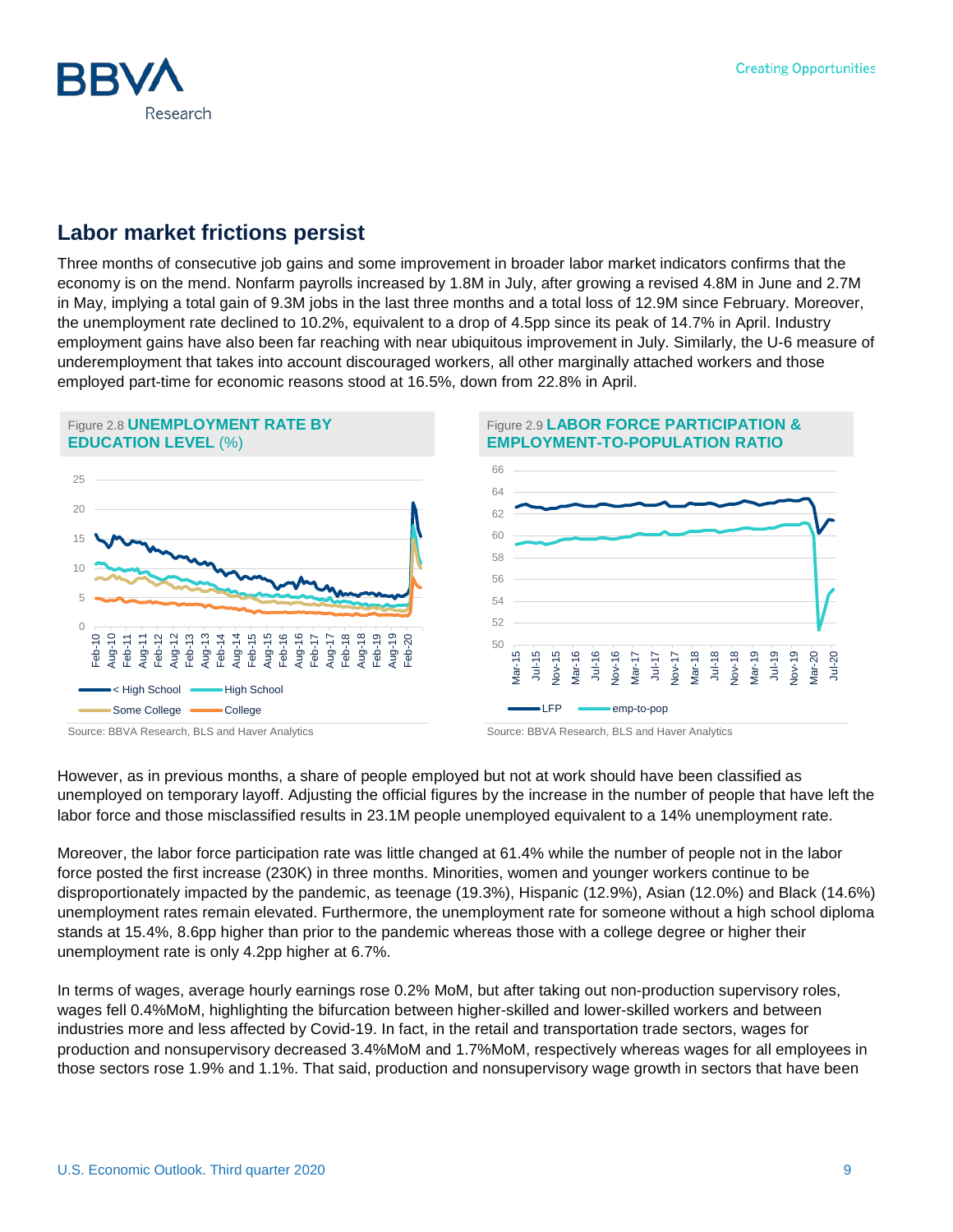

largely unscathed in the post-lockdown period and beneficiaries from the shift in consumer behavior such as durable goods manufacturing and information services has outpaced overall wage growth within the sector.

Going forward, job gains will remain above-average, as sectors such as food service, hospitality and transportation that were the most adversely impacted by the crisis bring workers back as conditions improve. That being said, many of these sectors will remain well below their pre-pandemic levels for the foreseeable future, with other segments possibly never returning those pre-pandemic employment levels. As a result, our baseline assumes the unemployment rate will be 8.6% by the end of this year and 7.4% by the end of 2021. Ultimately, we expect a high degree of labor market friction generated by the crisis that will promote a slower convergence with normal levels.

### **Savings and credit**

Although labor market conditions remain weak and the negative income shock skewed towards lower-income earners, large government transfers and behavioral impact of the pandemic have had a significant impact on personal savings, driving the personal savings rate to 34% in April. However, with the resumption of economic activity and the expiration of the fiscal measures, the savings rate has started to decline, albeit, it remains well above the pre-pandemic levels at 19.0% (vs. 8.3% pre-pandemic). That said, when government transfers are excluded from personal income the narrative changes. In fact, real personal income would have been 6%, or \$836Bn below its pre-pandemic peak without the transfers and could have fallen nearly \$1.4Tn in the absence of fiscal support.







Although the targeted fiscal response fell short in terms of economic impact, as a large portion was diverted to savings, a nontrivial share of transfers was used to pay down debt. Despite the increase in discretionary income, individuals have refrained from traveling, visiting restaurants and amusement parks and spending on other services even after the ending of compulsory lockdowns in April-May. This trend is not unique to the U.S. In fact, a \$500 stipend for low income individuals in Italy, vouchers in South Korea, Iceland, Taiwan and Thailand nor the "Go To Travel" campaign in Japan have failed to create sufficient incentives for people to risk traveling during the pandemic. Therefore, it is no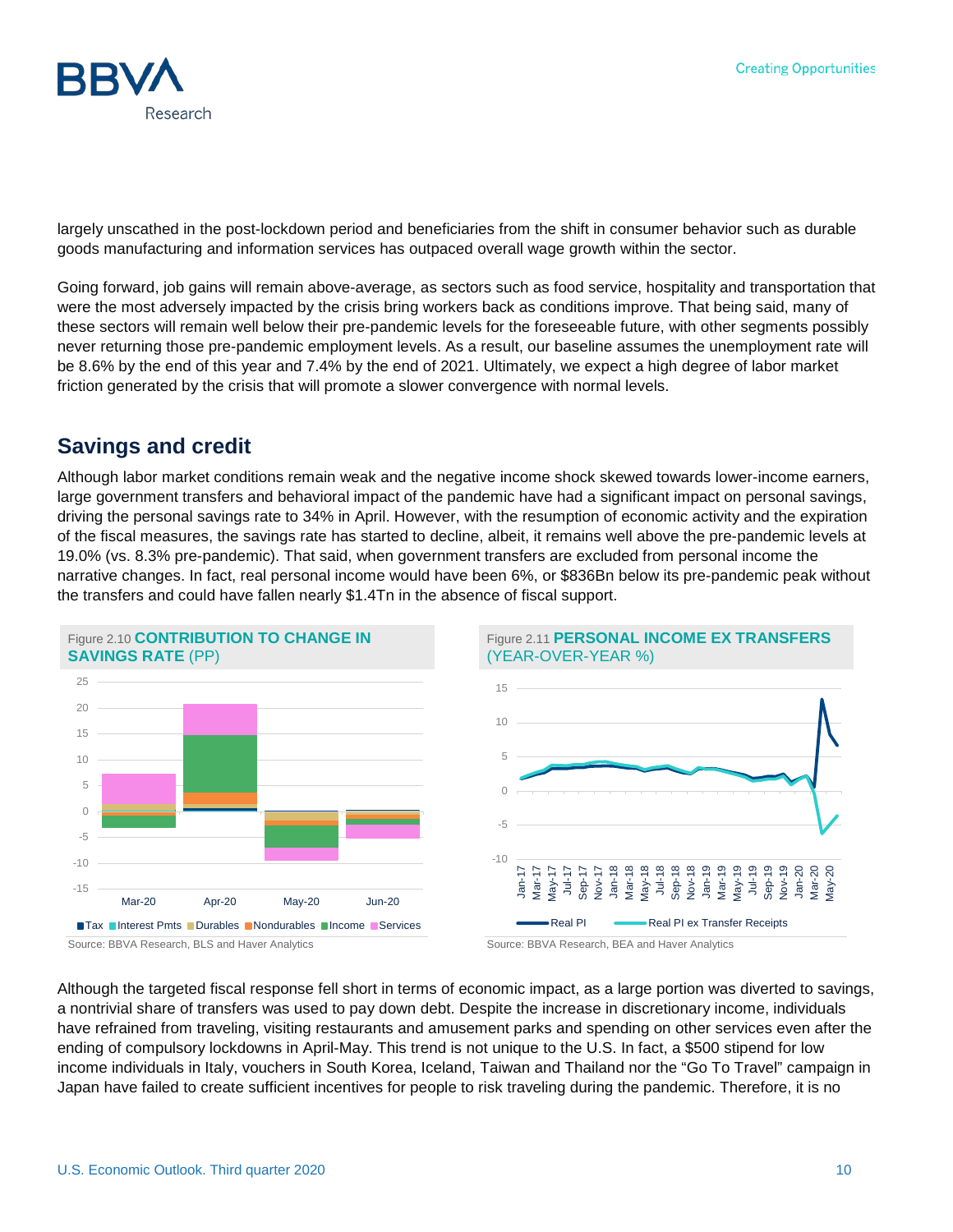

surprise consumption has not recovered as quickly as originally anticipated. Moreover, the pace of consumption of longer-lasting pandemic induced purchases such as cars, recreational vehicles, bikes and electronics should slow, as the appetite for many individuals has been satiated. Moreover, labor market uncertainty and virus-related fears imply a higher-degree of precautionary savings for the time being.

Recent results from the FRBNY credit panel survey, has shown that individuals are also diverting some of the excess savings to paying down debt, particularly revolving loans. In fact, in 2Q20 credit card debt fell \$76bn and 9.0% on a per capita basis, reaching its lowest level since 2017 while outstanding auto debt declined for the first time since 2013, dropping \$150 per person. However, supported by low borrowing costs, the pandemic-driven trend of refinancing existing mortgages or looking for more space and comfort in a new home to ride out the pandemic continued to push up outstanding mortgage balances.





Source: BBVA Research, FRBNY and Haver Analytics Source: BBVA Research, FRBNY and Haver Analytics

In terms of credit quality, two countervailing trends emerged with categories that benefited from the CARES Act, and additional legislative and executive actions such as mortgages and student loans improving, while others such as credit cards and consumer loans rising on account of the negative income shocks and weaker labor market prospects. Going forward, while persistent weakness in the labor market and waning fiscal stimulus and support will negatively impact credit quality, 84% of new mortgage originations have been for people that have an Equifax score of 720 or higher. This suggests supply-side conditions are properly adjusting to the potential negative headwinds on the horizon.

### **Inflation**

With the upbeat CPI reports in June and July, the risk of outright deflation seems low, and more importantly the worst of the downward inflationary pressure may have passed. In fact, after declining for three consecutive months, headline consumer prices rose by 0.6% MoM in both June and July, driven by significant uptick in gasoline prices and food. In terms of core prices, there have also been signs of stabilization with medical care, apparel and transportation costs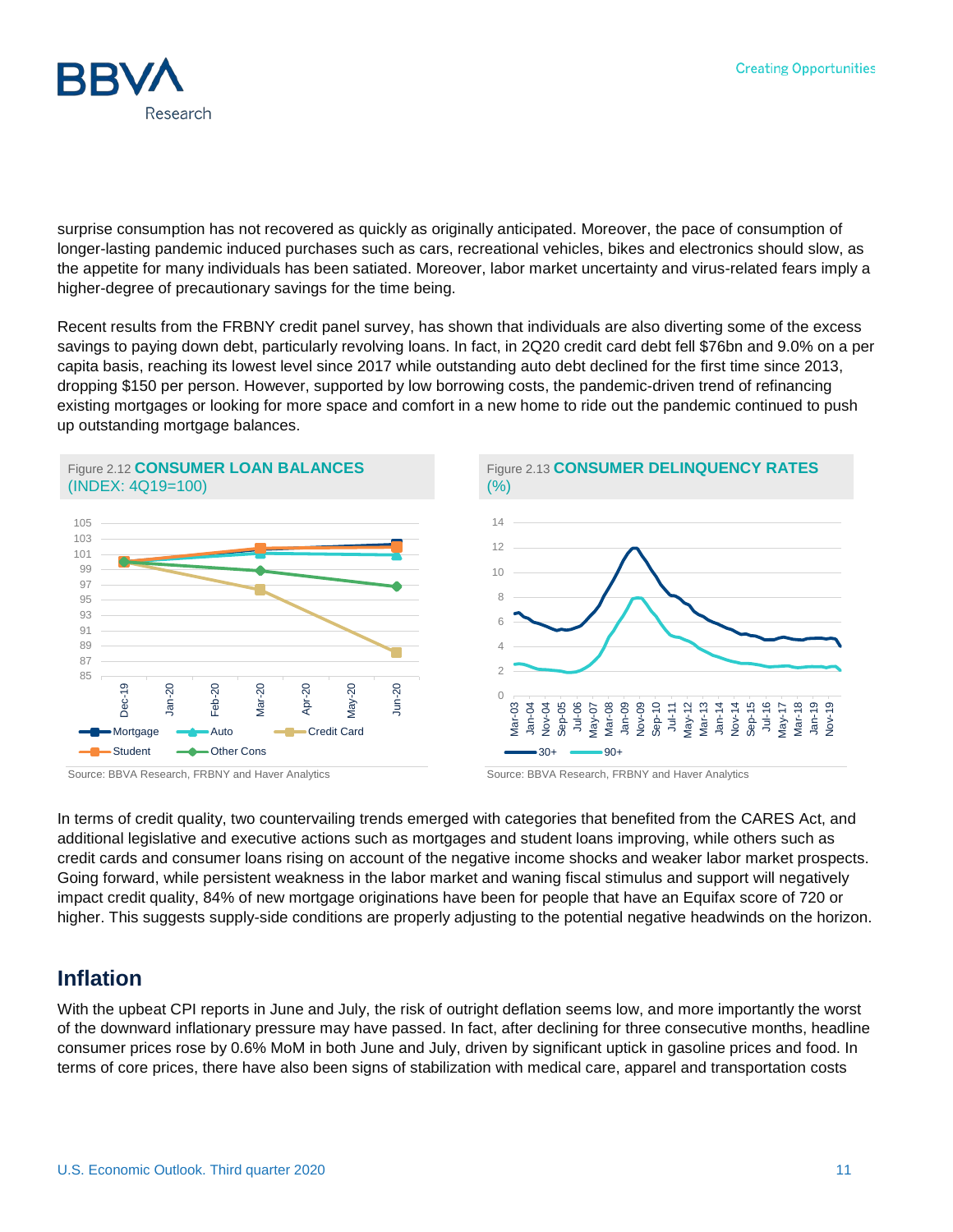

rising, and home prices remaining buoyant. Stronger incoming data has also pushed up implied inflation expectations over the next 5-years by 1.4pp to 1.5% and by 0.9pp to 1.7% for 5-year forward rates.

The potential for supply-side pressures in areas facing labor shortfalls or quarantine-related production and capacity constraints to generate significant upside risks to prices seems less probable as shortages and rationing have declined with the increased understanding of the Covid-19. As a result, we continue to expect consumer prices to remain low in 2020, but gradually start to move up in the 2H20 notwithstanding a second wave of infections and reinstitution of compulsory stay-at-home orders. Specifically, our baseline assumes CPI growth of 1.1% in 2020 and 1.6% in 2021

# **Risk balance remains tilted to the downside, upside emerging**

### **Financial Tensions**

The combination of quick and forceful intervention from the Fed and a resilient and well-capitalized banking sector have produced fairly sanguine financial conditions in spite of the unprecedented uncertainty and potential threats. However, the limited ammunition still afforded to the Fed, growing concerns about U.S. debt sustainability, risk of capital buffers being tested and the uncertainty surrounding the virus suggest that a renewed period of financial tension and volatility remains a significant risk.

### **Fiscal Policy**

Ultimately, fiscal policy stands to play a far greater role in the direction of risk balance than in normal times given the implications from the rise in Covid-19 cases. Normally, the political and ideological divide between tax and spending is clear. However, continued unemployment insurance benefits, support for state and local governments, specific industries, small businesses, hospitals and healthcare providers, helicopter money, paid sick leave, and funding for testing, vaccinations and therapeutics may be needed in order to avoid a major pullback in consumption and a deterioration in state and local public finances. Failing to do so would greatly increase the downside risks to growth.

However, there is a possibility for a positive surprise on the fiscal front with timely and effective policy making that could help to offset the immense private sector headwinds to growth this year and next. Moreover, keeping people attached to the labor force, providing incentives and support for training while also keeping individuals attached to their current jobs, where reasonable, could positively impact productivity growth and labor force participation, boosting potential GDP during the recovery. It seems the fate of growth in the 2H20 may lie in the hands of policy makers, a first since the Great Depression.

### **Geopolitical spillovers**

After a period of calm during the peak of the pandemic, it appears geopolitical tensions are returning to the recent status quo of increased Sino-U.S. frictions, rising isolationist sentiment, some pandemic-related and other issues linked to lingering trade tensions. Geopolitical frictions are likely to remain elevated, as it is clear the administration believes continuing to take a hardline with China is a successful electoral strategy. Democrats are similarly promoting an American first, with Joe Biden proclaiming that the "future must be made in America."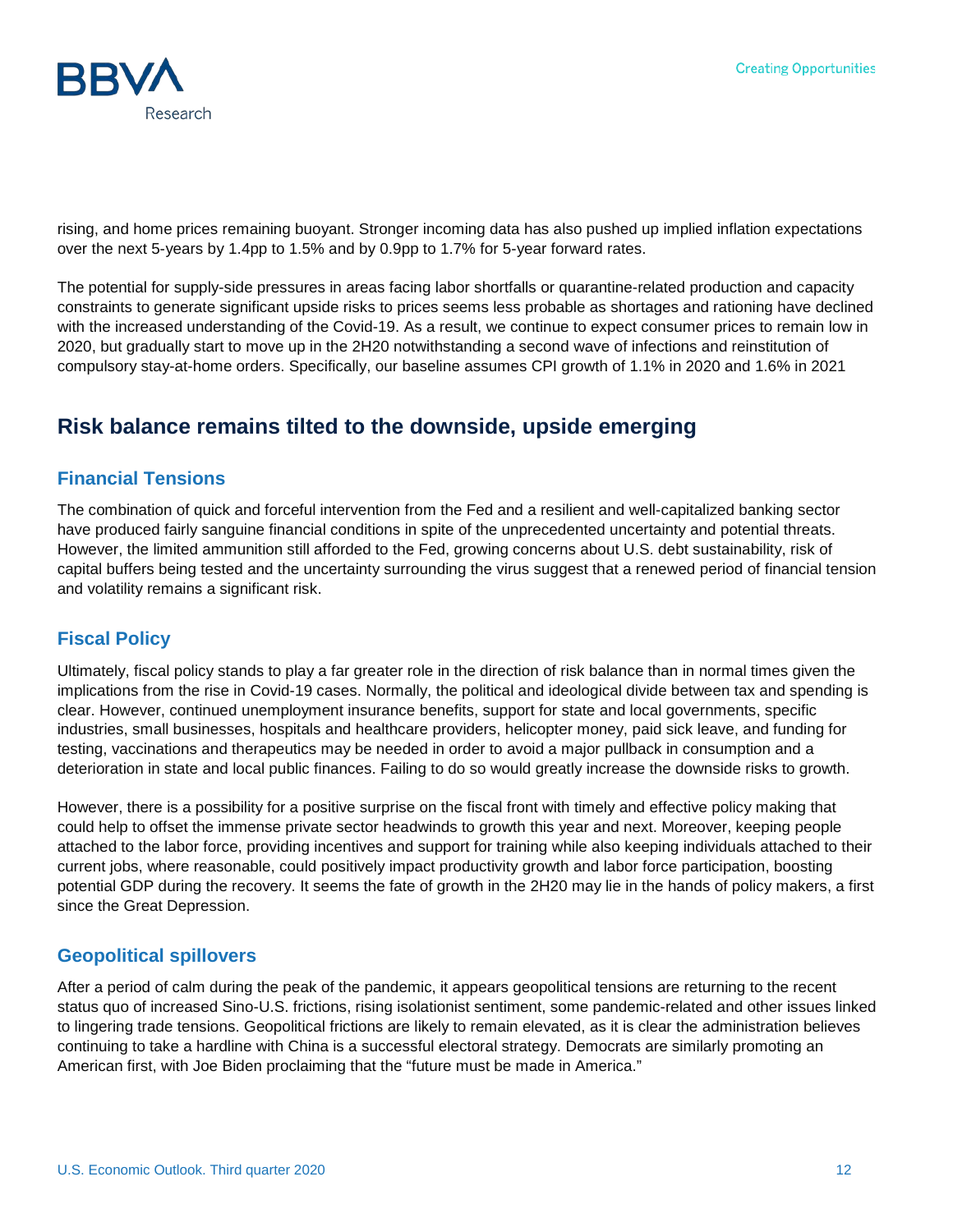

### **Social tensions and growth: seize the opportunity**

The explosion of social tensions that followed the killing of George Floyd has brought about concerns that protests and potential lack of social distancing could increase the infection rates in major cities. However, recent research suggests that across 315 U.S. cities the protests did not significantly increase net "stay-at-home" behavior, which is partially explained by the response of non-protesters increasing their social distancing. In fact, Covid-19 case growth was not materially different three weeks following the protests. However, the underlying tensions associated with persistent inequality and systemic racism remain a risk to U.S. growth, productivity, innovation and living standards. In fact, an empirical study by Cook (2014) found that "[t]he increase in scope and intensity of hate-related violence in the late 19th and early 20th centuries depressed patent activity among African Americans by 1% per year, or the equivalent of a year's worth of African American patent activity." Addressing these inequities and enhancing the opportunities for minorities has the potential to boost growth and lift productivity, which has slowed considerably in recent decades.

### **2020 presidential election ramping up**

While the outcome of the presidential election in November has the potential to strongly influence the long-term direction of the country, historically short-term economic outcomes have been unrelated to which party holds the White House. What has been shown to be a significant determinant of economic outcomes is the ability to build a filibusterproof coalition. While there have been calls to end the practice, we still assume the likelihood of either party achieving this is low as well as the dissolution of the filibuster, which has gained in popularity for some factions. As a result, we do not see any major risks to the outlook from the election and thus growth and macro environment should remain largely unchanged with either candidate. That being said, the effects at the industry and regional could vary, as every administration's policies have redistributive and unintended effects.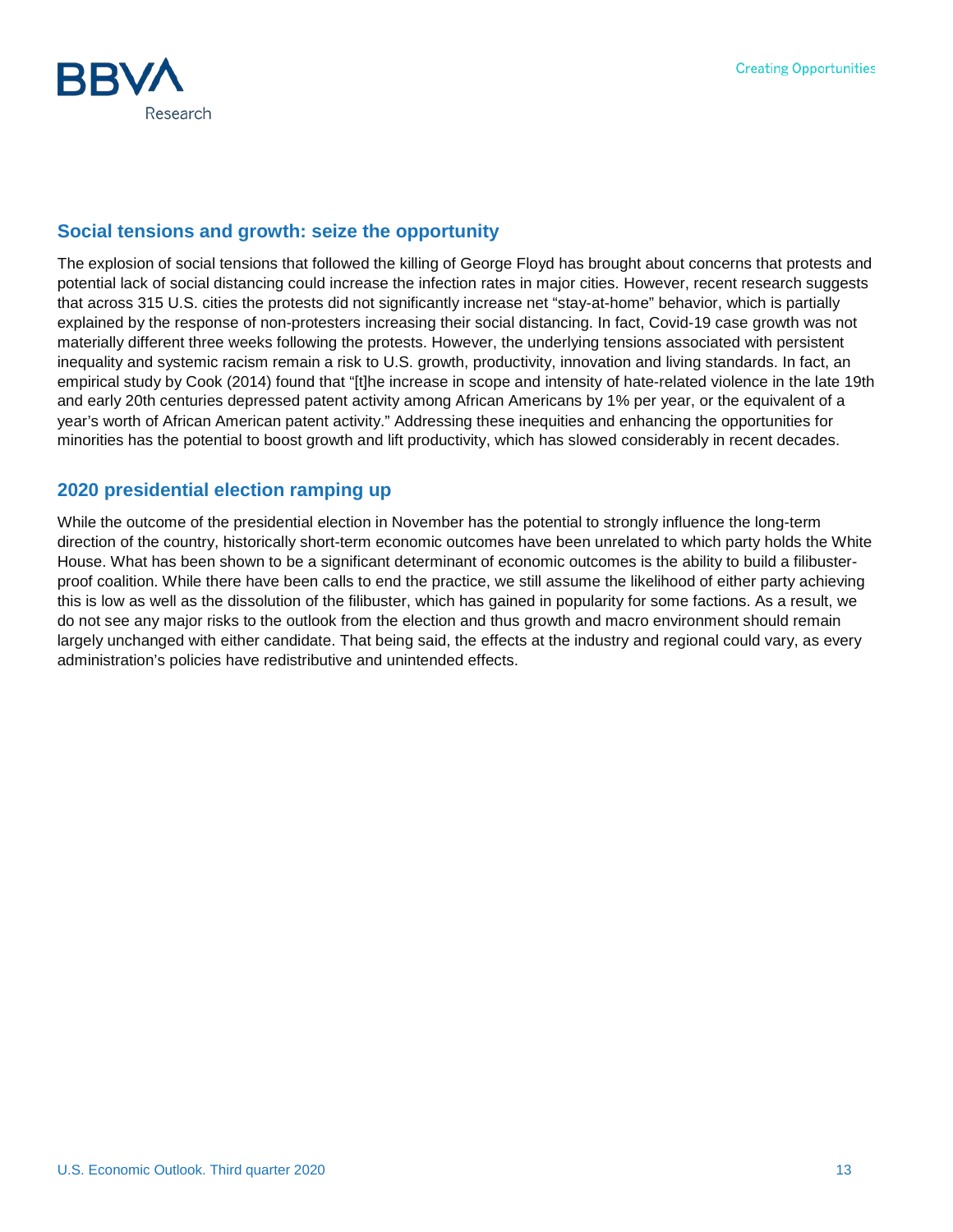

# <span id="page-13-0"></span>3. Fed contemplates their next move

Nearly four years ago today, Chair Yellen delivered a powerful prospectus at the Jackson Hole Economic symposium, laying out what she framed as the past, present, and most importantly future of monetary policy. In that future, policy makers would face challenges and constraints associated with low nominal interest rates and increased likelihood of returning to the Effective Lower Bound (ELB). In fact, she posited that even neutral nominal interest rates at 3% would present significant challenges, as previous FOMCs had between 3 and 10 percentage points of capacity to cut rates in the face of economic headwinds.

Yet, when the Covid-19 pandemic hit, the effective federal funds rate was 1.58%, significantly below what seemed to be a challenging scenario of nominal rates of 3%. Even in a more traditional business cycle, Chair Yellen said that if neutral rates were closer to 2%, which was the case prior to the pandemic, "asset purchases and forward guidance might have to be pushed to extremes." Ultimately, the lack of traditional monetary policy capacity and unique challenges presented by this crisis strongly tilt the risk balance for the Fed to the downside.



Source: BBVA Research and FRB of Cleveland Source: BBVA Research and FRB

One unforeseen development was the influence that the balance sheet would play in the day-to-day of monetary policy making rather than as a tool for increasing accommodation through Large Scale Asset Purchases (LSAP); in fact, Chair Yellen, famously said that the unwinding of the balance sheet would be like "watching paint dry on the wall." However, after transitioning from a period of principal reinvestment, which effectively kept the level of the balance sheet constant, to actively draining reserves, the FOMC had to abruptly abandon the strategy of returning the balance sheet to a more normal level in September 2019. The unsuccessful wind down and forced intervention pushed the balance sheet to nearly \$4.1Tn or around 18.9% of GDP in 4Q19. Now, as a result of the pandemic-induced recession, the Fed's balance sheet as a share of GDP is roughly 36.3%. Excluding the change in Repos, which have been displaced by outright Treasury purchases, around two-thirds of the increase has come from Treasury purchases,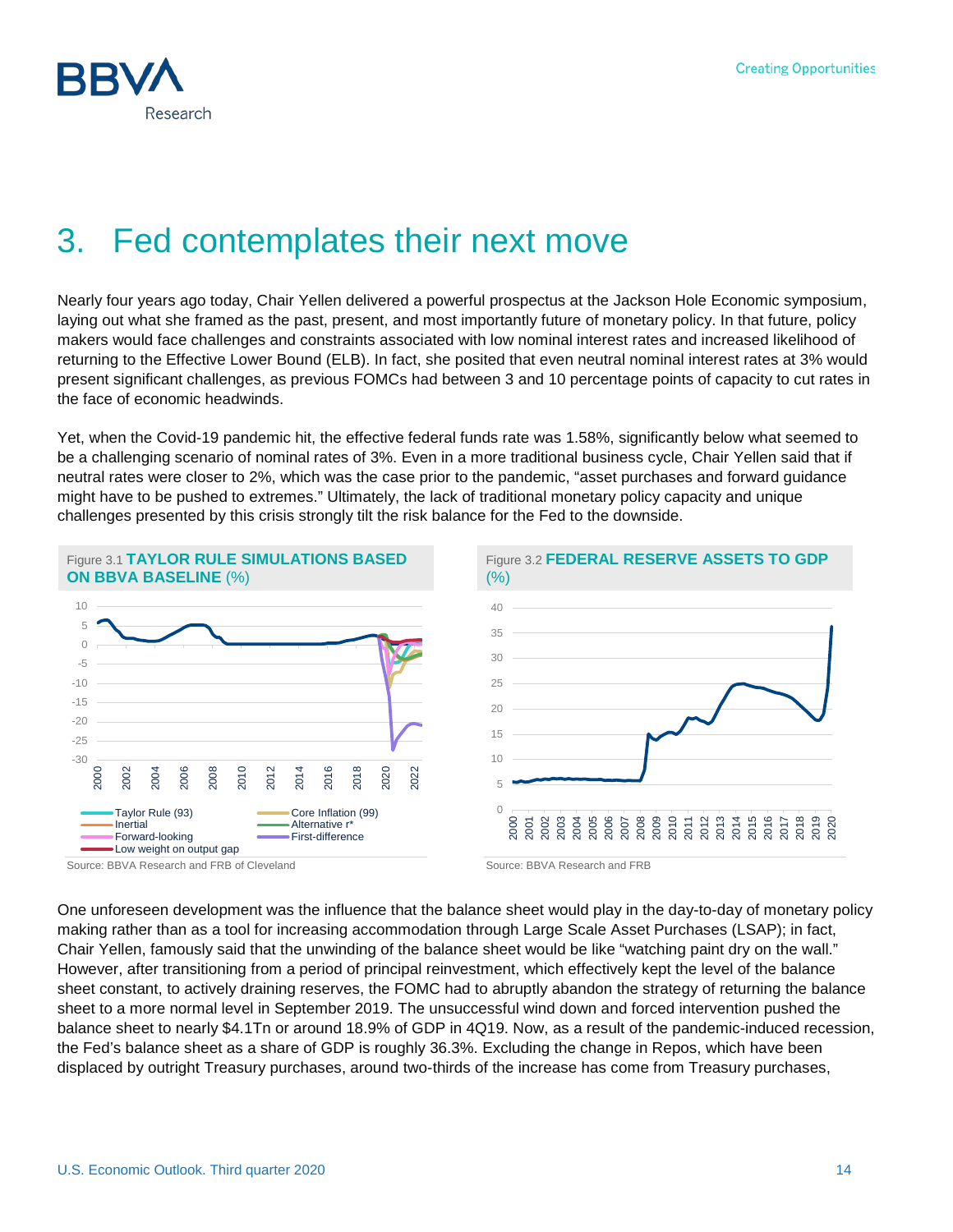

around 23% from Mortgage Backed securities and around nine percent from other line items such as the emergency lending facilities and foreign central bank liquidity swaps.

Although the peak of the health crisis has likely passed, risks remain formidable and the prospects of bringing the labor market back from the crisis remain tenuous. In fact, Powell at his most recent press conference said "[t]his reversal of economic fortune has upended many lives and created great uncertainty about the future." At 10.2%, the unemployment rate remains at the highest since the Great Depression. What is also going to complicate the accommodation strategy is that a disproportionate number of those unemployed are individuals with lower skills levels in industries that are facing permanent or prolonged dislocations. This suggests that the unemployment rate could remain persistently higher than the natural rate of unemployment. In fact, the unemployment rate for individuals 25 years old and over without a high school diploma is 16.6% as opposed to those with a bachelor's degree or higher which sits closer to 7%. This presents a unique challenge for the Fed, as these workers, who already faced competition from automation and globalization, are less able to transition within the labor market, meaning that a large number could be at risk of facing prolonged unemployment. This has been shown to decrease labopr force participation and even more dire outcomes.

While recent readings on inflation have improved, inflation expectations continue to trend below target. Moreover, the prospects of significant and prolonged labor market slack and a weakened relationship between labor market utilization and inflation implies a lasting undershooting of the 2% inflation target. As such, in spite of the potential upward surprises on the supply side, the outlook for inflation will remain tilted to the downside.



### Figure 3.4 **FEDERAL RESERVE LOANS & NET PORTFOLIO HOLDINGS** (\$BN)



With the Fed having exhausted its two most potent and tested tools-LSAP and interest rates- and with the high likelihood of long-lasting damage to the economy, the question now is how the Fed is going to move from a phase of "stabilization" to one of "accommodation", and what capacity and willingness there is to implement these untested and riskier tools.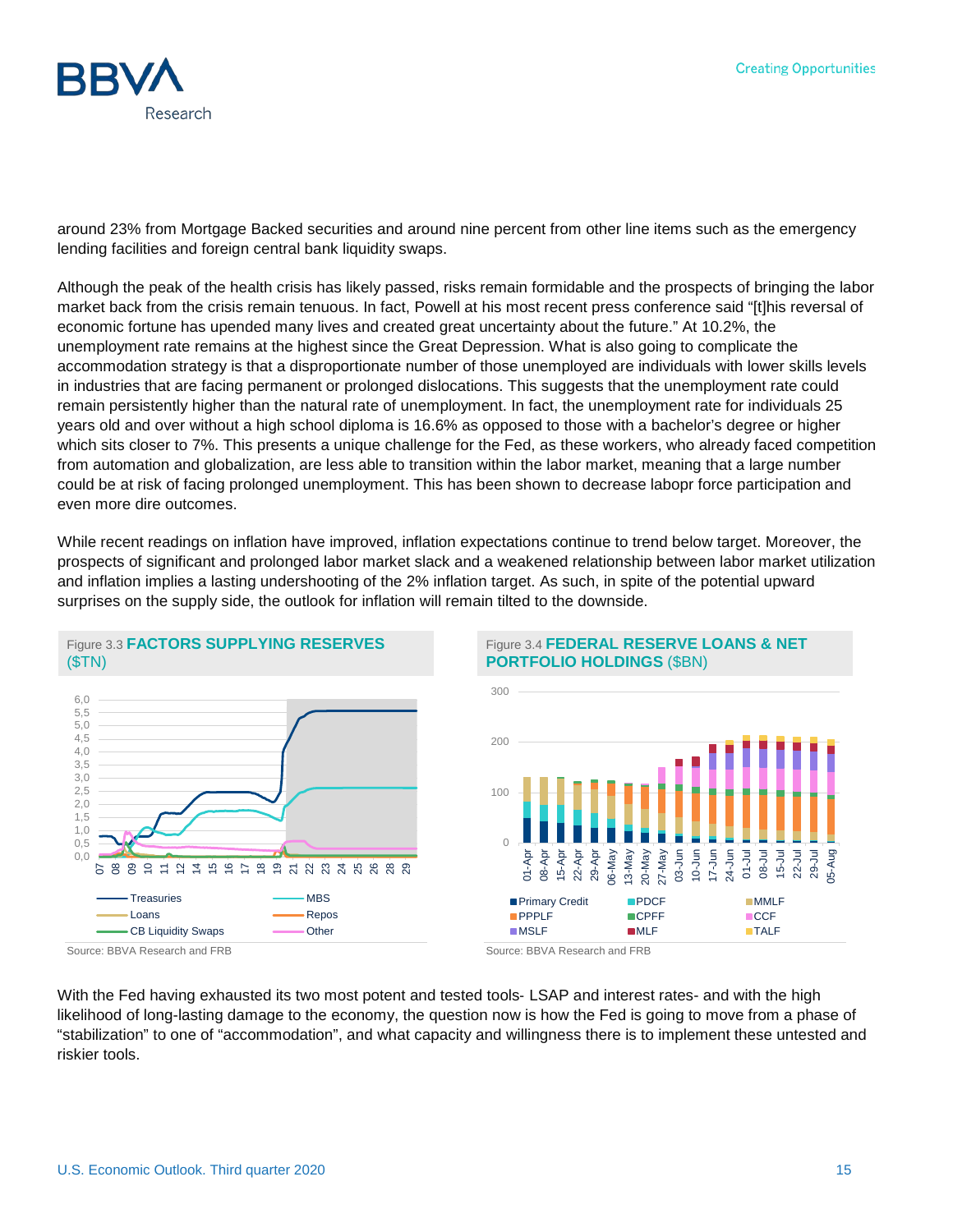

On the usage of emergency lending powers, there seems to be a gap between the Fed's capacity and appetite to utilize these programs and demand. For example, even after expanding the pool of eligible securities and relaxing the restriction on the credit quality, total uptake in the Fed's lending facilities is currently close to \$200bn, well below the risk-adjusted level allowed for by the Exchange Stabilization Fund. While part of this dearth in appetite relates to possible concerns about the conditions associated with usage, it also suggests that private capital markets are functioning at a much higher level relative to the peak of the crisis. Moreover, the remaining capacity could be viewed by the committee as dry powder, which can be used in the event of a future bouts of financial tensions.

As a result, it seems other policies options may need to be implemented to reinforce the policies already in place and to increase accommodation; some within the current scope of the Fed's tools and possibly others outside of its conventional toolkit. First, as commented during the recent post-meeting Q&A, the FOMC could shift its balance sheet strategy from financial stabilization to a more macro-oriented LSAP and maturity extension. While the \$1.9Tn net increase in securities (Treasury and MBS) held outright since March seems to be consistent with targeted LSAP, the Fed has been explicit in its characterization of those purchases as mostly directed at stabilizing financial markets, particularly the Treasury market, which collapsed in March. Going forward this could imply a slightly higher pace of monthly purchases of both Treasury and MBS securities close to \$90bn and \$45bn, respectively; current purchases average around \$80bn for the former and \$40bn for the latter. Moreover, the ability of the Fed to focus on maturity transformation also seems plausible given only 40% of the portfolio matures in more than 5 years, down 40bp since "Operation Twist" in 2013.

Enhanced forward guidance remains popular among the committee. This could come in the form of a more dovish signal in the interest rate guidance or a commitment to sustained balance sheet expansion. On firming their rate guidance, the committee could enhance "weather recent events" to imply a much longer period of significant accommodation or to alter "is on track" to more explicit quantitative guidance or thresholds or semantically by changing "on track" to has achieved or reached. Given past experience with date-dependent forward guidance, it is unlikely the Fed will move in this direction and conditionality on thresholds for inflation and/or unemployment is more likely.



Figure 3.5 **MATURITY DISTRIBUTION OF FED** 

Figure 3.6 **RESERVE BALANCES OF DEPOSITORY INSTITUTIONS** (\$TN)

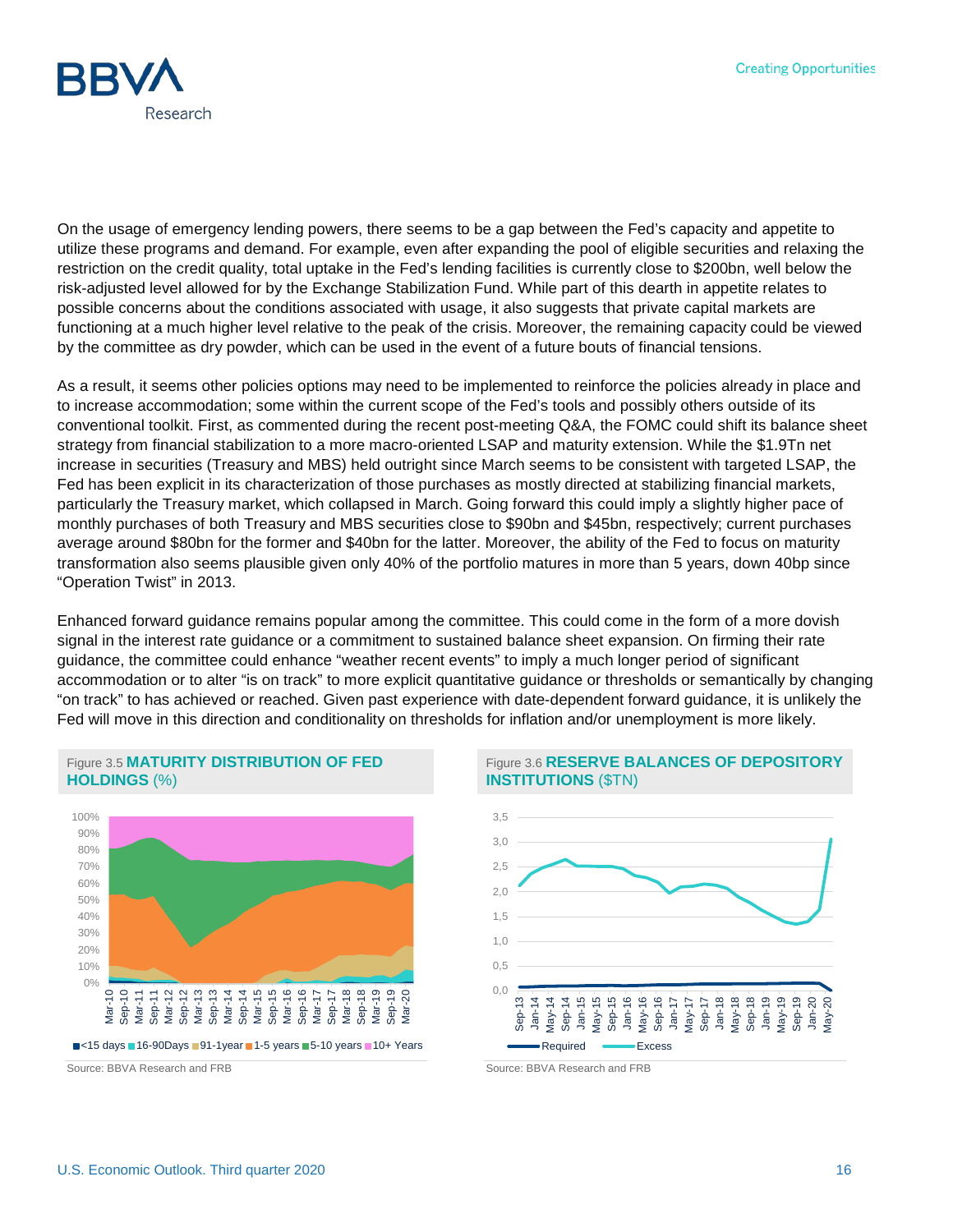

The committee could also use its strategy review, which has been in the works for some time to enhance its forward guidance. Committing to a more aggressive inflation strategy such as flexible inflation averaging, price level targeting, nominal GDP targeting or raising the inflation target could help boost the committee's guidance. For years, the Fed has felt that the 2% inflation target has biased inflation to the downside and that it needs a tool that can help compensate for shortfalls. Given the Fed's cautious approach and lack of appetite for radical changes, average inflation targeting has a higher probability.

Considering that the balance sheet has become a more active policy tool, the committee could also contemplate stronger guidance on purchases-- as they did during the balance sheet wind down- or the duration of the LSAP program. A flow-based LSAP, where purchases continue until certain economic thresholds are met is probably more likely. Using yield curve targeting as a tool to enhance forward guidance is also on the table. Since at least 2010, the Fed has contemplated this option, which presents itself as a more efficient way to keep interest rates low. However, it also implies more uncertainty on the size of the balance sheet.

If the health crisis continues to drag on and economic conditions deteriorate or remain weak for a prolonged period, there are other options. While negative interest rates remain unpopular among the members and loathed by financial markets, there may be a scenario that requires negative nominal administrative rates. Nonetheless, recent examples in other developed countries and the distortions inherent in a negative interest rate policy, particularly with the complexities of U.S. financial markets, suggest this option remains at the bottom of the list.

However, there are alternatives that could be used to encourage lending without penalizing retail savers. For example, the Fed could implement a tiered or quota IOER strategy that penalizes excessive holding of reserves; a number of central banks such as the Swiss National Bank and the Reserve Bank of New Zealand have implemented this system in the post-crisis period. In a similar vein, something akin to the funding-for-lending scheme implemented by the Bank of England could also be an option that encourages consumer and business lending without negative federal funds rates.

Taken together, it seems the recent health crisis and the legacies of the financial crisis have pushed the Fed to its brink in terms of policy making, implying that additional and more lasting accommodation will be needed. These pressures will intensify the more Congress refrains to take action on the fiscal side. As a result, we expect rates to remain at the effective lower bound (ELB) until at least 2023 and for a prolonged period of LSAP, which will bleed into 2021. Moreover, the Fed will stand ready to use its lending facilities if needed. Beyond that, the pleas for additional fiscal support will continue to grow, as evidenced by the former Chair Yellen and Chairman Bernanke trip to Washington and advocacy for actions within the "province of the Congress." Failing to do so could push the Fed to a risky frontier in policy making, which could imply losing its hard fought independence.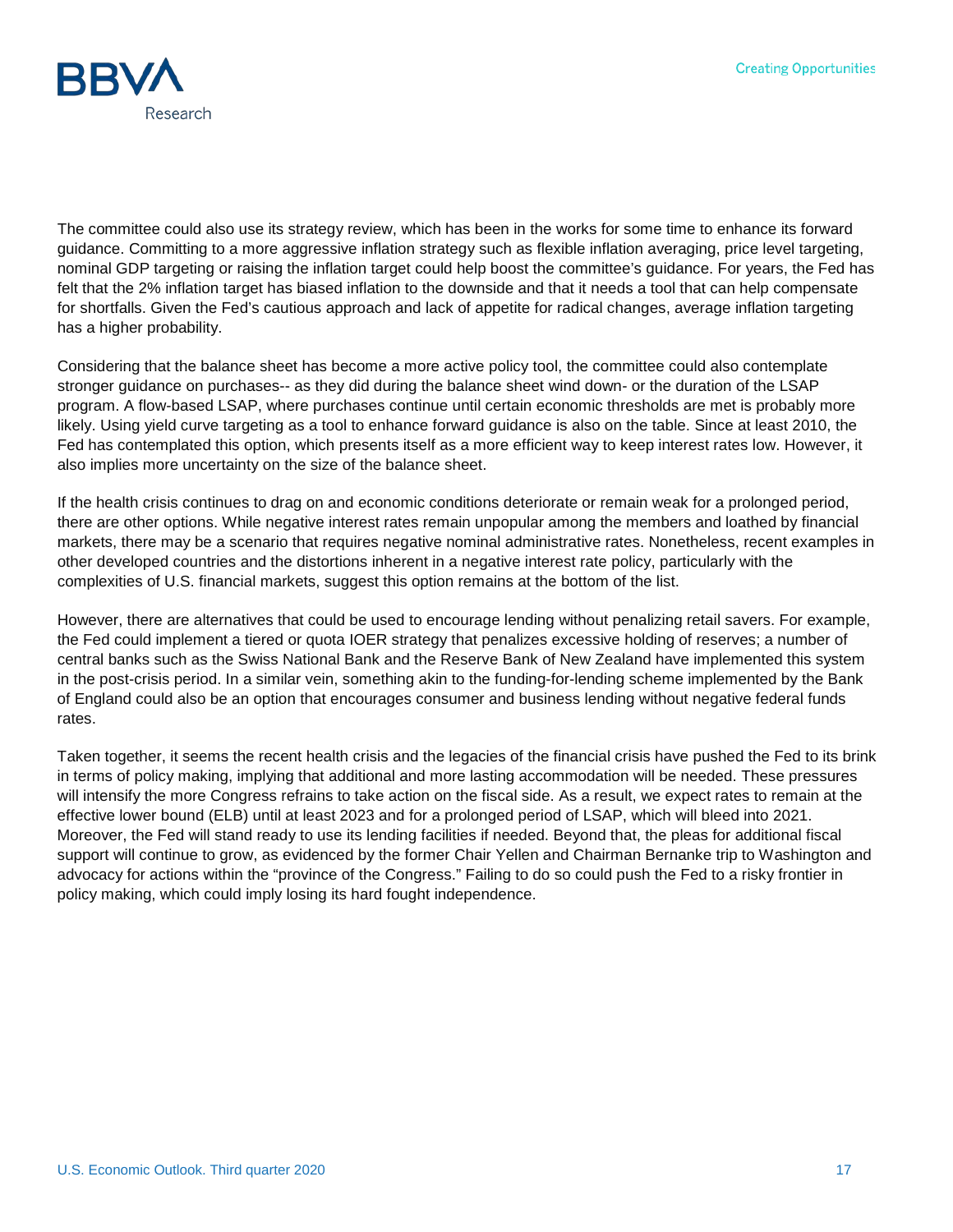

# <span id="page-17-0"></span>4. The return of the yield curve targeting

The challenging economic environment resulting from the Covid-19 pandemic prompted policymakers to employ as much firepower as possible. Under the zero-interest-rate environment, large-scale asset purchase programs (QE) and forward guidance have been the workhorse policies to inject liquidity and boost investor confidence. While they have proved to be effective since the Global Financial Crisis by central banks across the world, new tools are badly needed to increase the Fed's capability of providing additional monetary stimulus.

Moreover, financial markets have been under tremendous pressure. Notably, in early March, the U.S. government bond market had a meltdown: Within two weekdays, yields swung between 0.76% and 0.21% for the 10-year Treasury, and between 1.28% and 0.7% for the 30-year Treasury. Such unusual fluctuations have undoubtedly put the long end of the yield curve on the regulator's map.

Yield curve targets (YCT, also known as yield curve control or yield curve caps) policy is a promising tool to provide more substantial economic stimulus and firmer guidance for longer-term interest rates. Regarding the Federal Reserve's role in preventing market failures and defending the dual mandate, recent discussions within the Fed have centered around the possible adoption of YCT. Based on the minutes from the FOMC's June meeting,<sup>[1](#page-17-1)</sup> participants deliberated the potential usage of YCT policy along with forward guidance and QE. Also, in the same meeting, three previous cases of YCT were discussed in detail:

- 1. The Federal Reserve's yield curve caps during and following WWII
- 2. The Bank of Japan's target on 10-year yields of Japanese Government Bonds (JGB) since 2016
- 3. The Reserve Bank of Australia's target on 3-year yields of Australian Government Bonds (AGB) since March 2020.

# **Background**

-

The idea of YCT is not entirely new. For example, in the 1940s, to help the U.S. Government finance WWII expenses, the Fed committed to capping Treasuries yields. The front end was anchored at a 0.375% rate and the long end at a 2.5% rate. That is, the Fed promised to clear the market at pre-set yields. In this way, the Federal Reserve ensured that new treasuries would not be sold at heavily discounted prices, and the debt burden on the Government could be minimized. As a result, the Fed's System Open Market Account increased almost eleven-fold between 1941 and 1945.

The Federal Reserve and the Treasury Department announced the end of the yield curve capping in 1951, in what became known as the "Treasury-Federal Reserve Accord," after the Fed decided to prioritize their goal on price stabilization, given the severe inflation after WWII.

In a more modern context, the idea of using YCT as a tool for monetary policy was revived in a famous speech by former Fed Chair Bernanke ([2](#page-17-2)002),<sup>2</sup> who argued that "A more direct method, which I personally prefer, would be for the Fed to begin announcing explicit ceilings for yields on longer-maturity Treasury debt…" Later, following the 2007

<span id="page-17-1"></span><sup>1</sup>[: https://www.federalreserve.gov/monetarypolicy/fomcminutes20200610.htm](https://www.federalreserve.gov/monetarypolicy/fomcminutes20200610.htm)

<span id="page-17-2"></span><sup>2:</sup> Bernanke, B. (2002). *Deflation: making sure "it" doesn't happen here (No. 530)*. Board of Governors of the Federal Reserve System.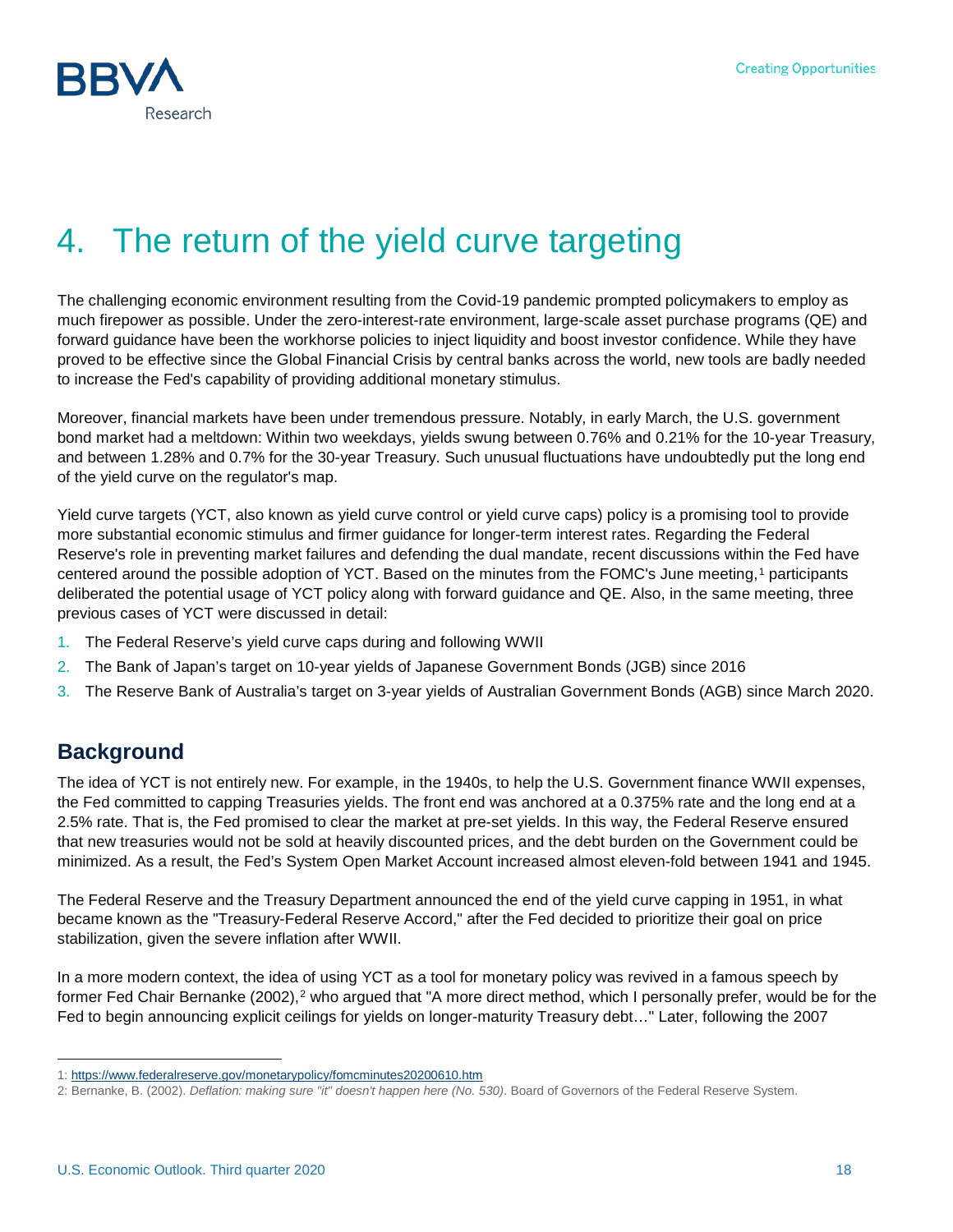

Global Financial Crisis, this idea was further studied by economists and policymakers. In 2016, the Fed released an FOMC memo, showing that YCT was considered a policy tool as early as in 2010.<sup>[3](#page-18-0)</sup>



Source: BoJ, Haver, and BBVA Research Source: BoJ, Haver, and BBVA Research

However, the Bank of Japan (BoJ) became the first global monetary authority who actually implanted such a policy. In September 2016, after a "comprehensive assessment" of the Japanese economy and monetary policymaking, the BoJ announced that it would set a target level for the 10-year JGB yield at around 0%, the then market level. By that time, the BOJ had implemented Quantitative and Qualitative Easing (QQE) policies for three years. Between 2013 and 2016, the value of treasuries held by the BoJ ballooned almost four times and became a major problem for the policymaker. By committing to maintaining the 10-year treasuries yields around zero percent, the central bank effectively generated a low long-run interest rate without aggressively expanding their balance sheet. In other words, the sheer expectation of infinite intervention was sufficient to convince markets that yields would remain low, even if the central bank did not carry out massive purchases. (Figures 4.1 and 4.2)

-

<span id="page-18-0"></span><sup>3:</sup> Bowman, D., Erceg, C., & Leahy, M. (2010). *Strategies for Targeting Interest Rates Out the Yield Curve*. Board of Governors of the Federal Reserve System.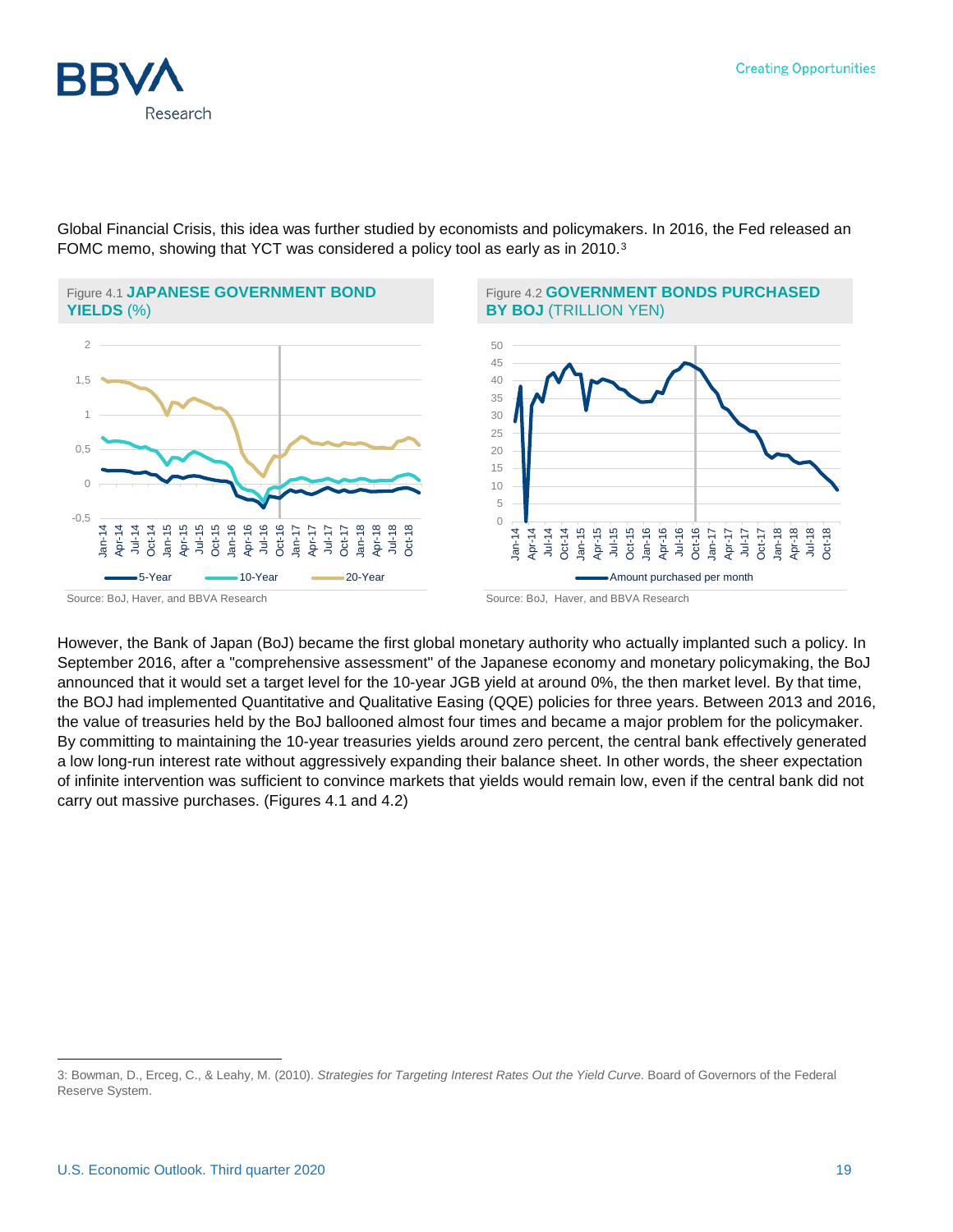

# Figure 4.3 **JAPANESE BOND YIELDS SPREAD**

**AND INFLATION EXPECTATIONS** (%)





After the BoJ announced the new policy framework, JGBs' yields became significantly less volatile, and the pace of the balance sheet expansion considerably slowed down. In other words, the central bank successfully achieved its goal.

However, it is worth noting that a low interest rate for long-term treasuries has a side-effect on inflation expectations. As evidenced by the Japanese experience, the spread between the short- and long-term yields has shaped their inflation expectations in a very narrow range, which is well under the target of 2%. In other words, in a country with a credible central bank, yield curve targeting will firmly guide inflation expectations, which will, in turn, contribute to the actual change in the aggregate price level. Although yields are at low levels, inflation expectations have never risen beyond 2% since the yield curve control policy was implemented. (Figure 4.3)

Another example is the Reserve Bank of Australia (RBA), which implemented its version of yield curve control in March 2020 amid the coronavirus pandemic. Learning from Japan's experiences, instead of targeting 10-year Treasuries, the RBA chose to only cap the yield of their 3Y government bonds at around 0.25%, given "its importance as a benchmark rate in financial markets and its role in funding across much of the Australian economy." Once again, the yields were stabilized at the desired level without the central bank purchasing large amounts of government debt. Moreover, the spread between the short- and long-term government bonds actually increased 40 basis points from March to July. (Figure 4.4) Meanwhile, RBA's balance sheet "only" expanded 29%. This result shows RBA successfully achieving its goals with minimal costs.

# **YCT for the U.S.**

As shown in the previous examples from Japan and Australia, by implementing YCT policies, both central banks successfully stabilized the yield curve without aggressively expanding the balance sheet. The "magic" of YCT lies in the credibility of the monetary authority, which influences interest rates through its commitment and expectation, not actual asset purchases. Therefore, YCT can form a powerful combo with QE and forward guidance to maximize monetary stimulus.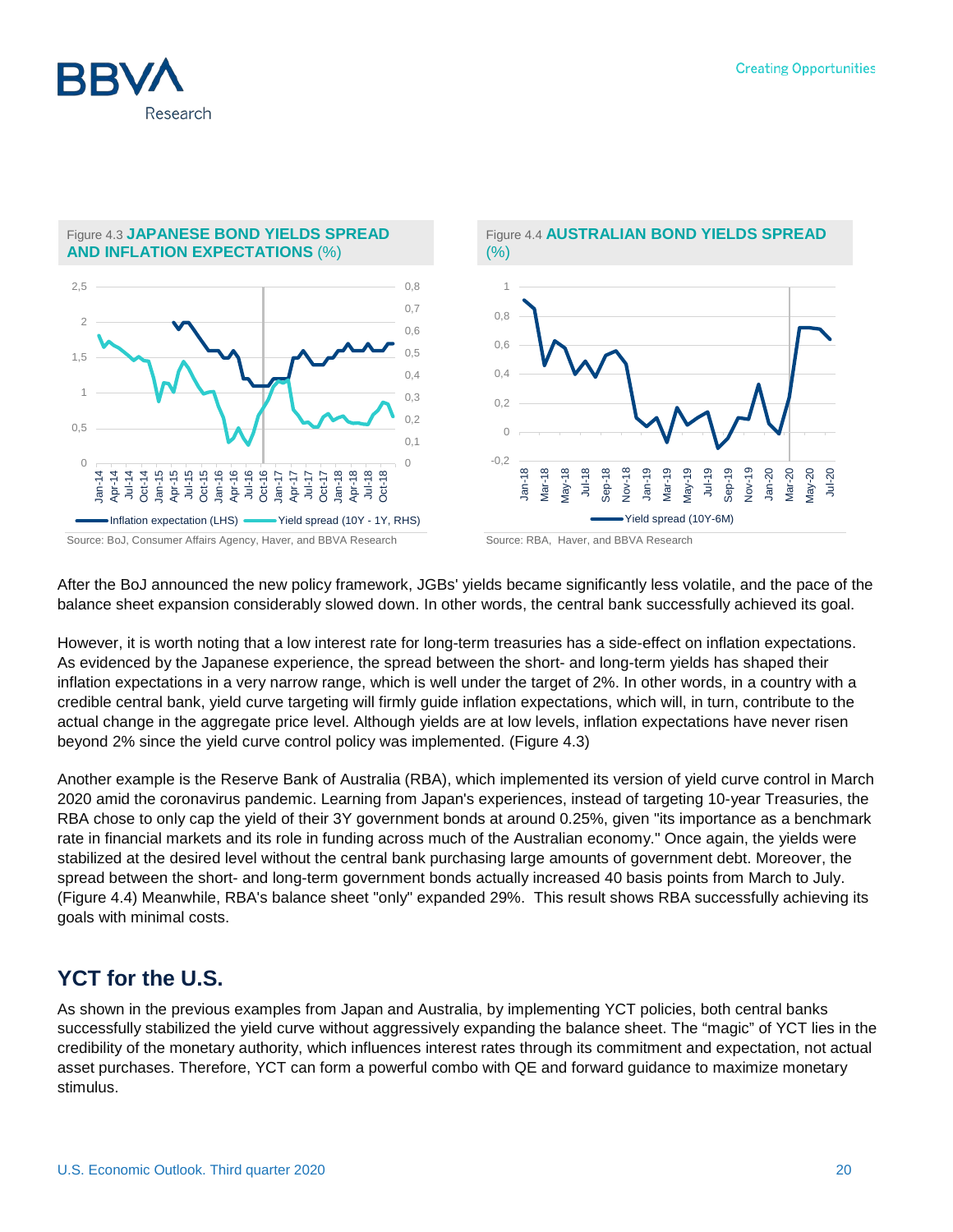

The benefits of YCT is especially valuable amid the unprecedented economic crisis caused by the pandemic. On the one hand, the amount of U.S. Treasury securities held by the Fed surged from 2.5Tn at the end of February to 3Tn at the end of March and to 4.3Tn at the beginning of August - a 72% increase. Meanwhile, the Fed balance sheet rose 66% from 4.2Tn to 7.0Tn in the same period. On the other hand, the volatility of the yields became a problem following the market meltdown in March, while the expansion of the Fed balance sheet did not significantly bring down treasuries yields. (Figures 4.5 and 4.6)



Prominent economists and policymakers have voiced their support for YCT by the Fed. Notably, Bernanke (2020)<sup>[4](#page-20-0)</sup> suggests that lowering interest rates throughout the term structure increases the central bank's capability of stimulating the economy beyond QE and forward guidance. However, he also notes that "yield curve control in the Japanese style," that is, pegging very long-term yields, may not work for the US. As the Japanese style YCT requires the Fed to purchase a large share of outstanding bonds, the central bank may suffer significant capital losses. Therefore, he suggested that the Fed only target yields of shorter-term bonds, instead of the whole yield curve.

The idea of targeting the yields of shorter-term bonds is shared by Fed Gov. Brainard (2020).<sup>[5](#page-20-1)</sup> She argues that "capping interest rates on the short-to-medium segment of the yield curve" could strengthen the effect of forward guidance, as well as reduce the uncertainty caused by asset-purchase programs. Moreover, by not targeting the yield of long-term Treasuries, the policymaker allows more room for inflation expectations to edge up and, ultimately, for inflation to set above the goal of 2%. It is worth noting that this is the view shared in the minutes of the June FOMC meeting. Meanwhile, NY Fed President Williams said in May that policymakers are "thinking very hard" about specific Treasury yield curve targeting.

j

<span id="page-20-0"></span><sup>4:</sup> Bernanke, B. S. (2020). The new tools of monetary policy. *American Economic Review, 110(4), 943-83*.

<span id="page-20-1"></span><sup>5:</sup>Brainard, L. (2020). Monetary Policy Strategies and Tools When Inflation and Interest Rates Are Low: A speech at the 2020 US Monetary Policy Forum, sponsored by the Initiative on Global Markets at the University of Chicago Booth School of Business, New York, New York, February 21, 2020 (No. 87502).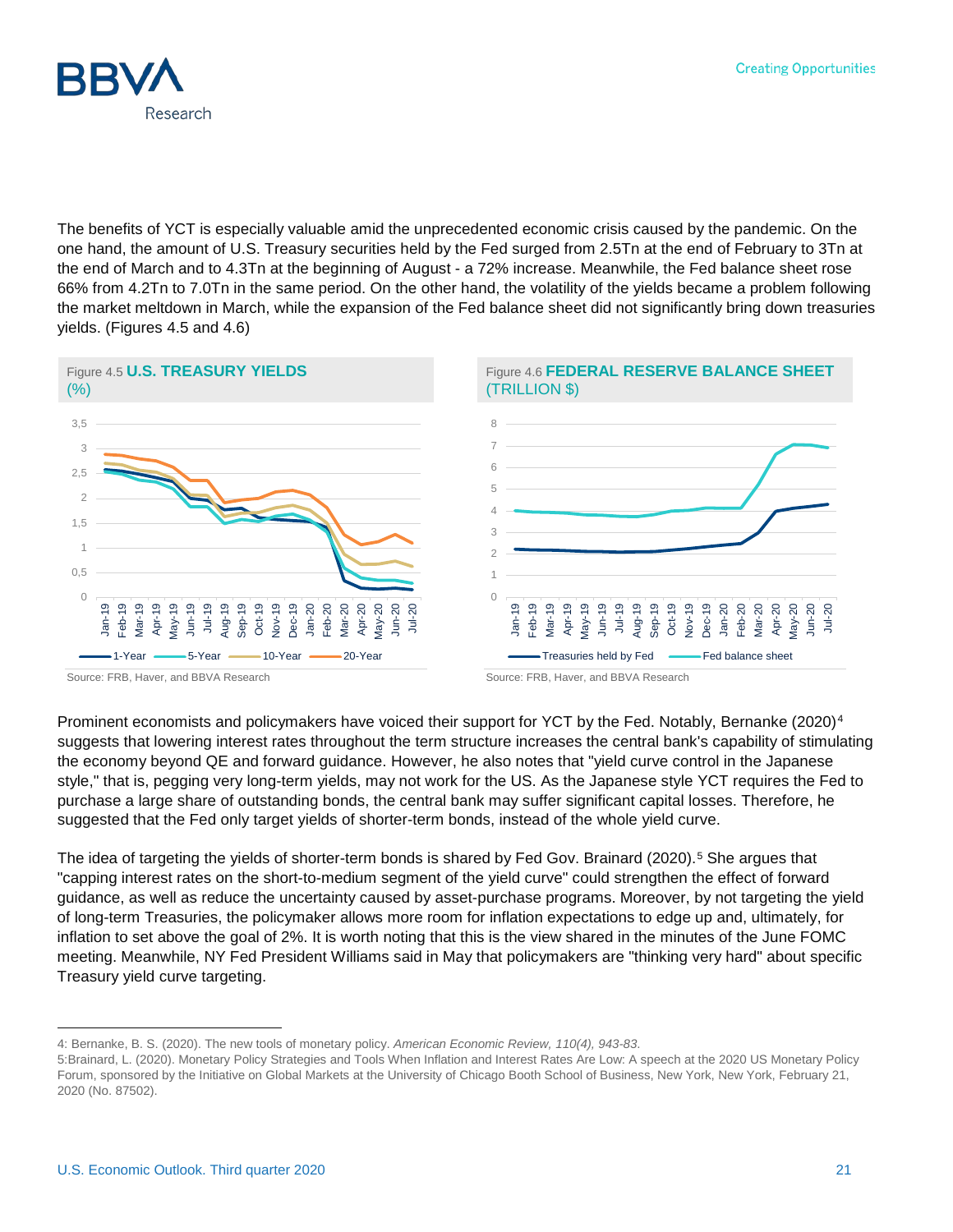

Although YCT policy seems to be a perfect tool for today's economy with the only uncertainty on some specifics of the yield curve, it can also put the central bank in a risky position. That is, with YCT, the Fed will face the danger of further compromising its independence, especially if the Treasury Department issues a large number of bonds that the Fed will have to hold. The central bank can either target the quantity or the price of Treasury securities, but not both. By targeting the yield on treasuries and committing to clearing the market at specific prices, the Fed can no longer decide the size of the balance sheet. Therefore, the cooperation between the monetary and fiscal policymakers becomes critical. In a worst-case scenario, the Fed will be forced to buy a tremendous amount of treasuries if fiscal policy is overly aggressive, as it is the case currently. Between March and July, monthly net Treasury issuance has averaged \$103bn, which is almost four times higher than the historical average. Some policymakers may think that the Fed's balance sheet expansion could be a way to fund massive fiscal policy stimulus, while others may want to have a louder voice inside the Fed.

# **Bottom line**

As QE and forward guidance have become two of the workhorse policy tools for the Fed, it seems that the Fed may choose to target the yield of short-to-medium term Treasuries to further stimulate the economy. Given the recent speech by Chairman Powell on the worrying impact of coronavirus on the U.S. economic recovery, and that the current 5Y Treasury yield is around 0.25%, the likelihood of implementing such a policy tool is rapidly increasing. However, since the success of the YCT policy relies on cooperation between the monetary and fiscal policymakers, their mutual trust, or the lack of it, could play an important role for the Fed to move forward.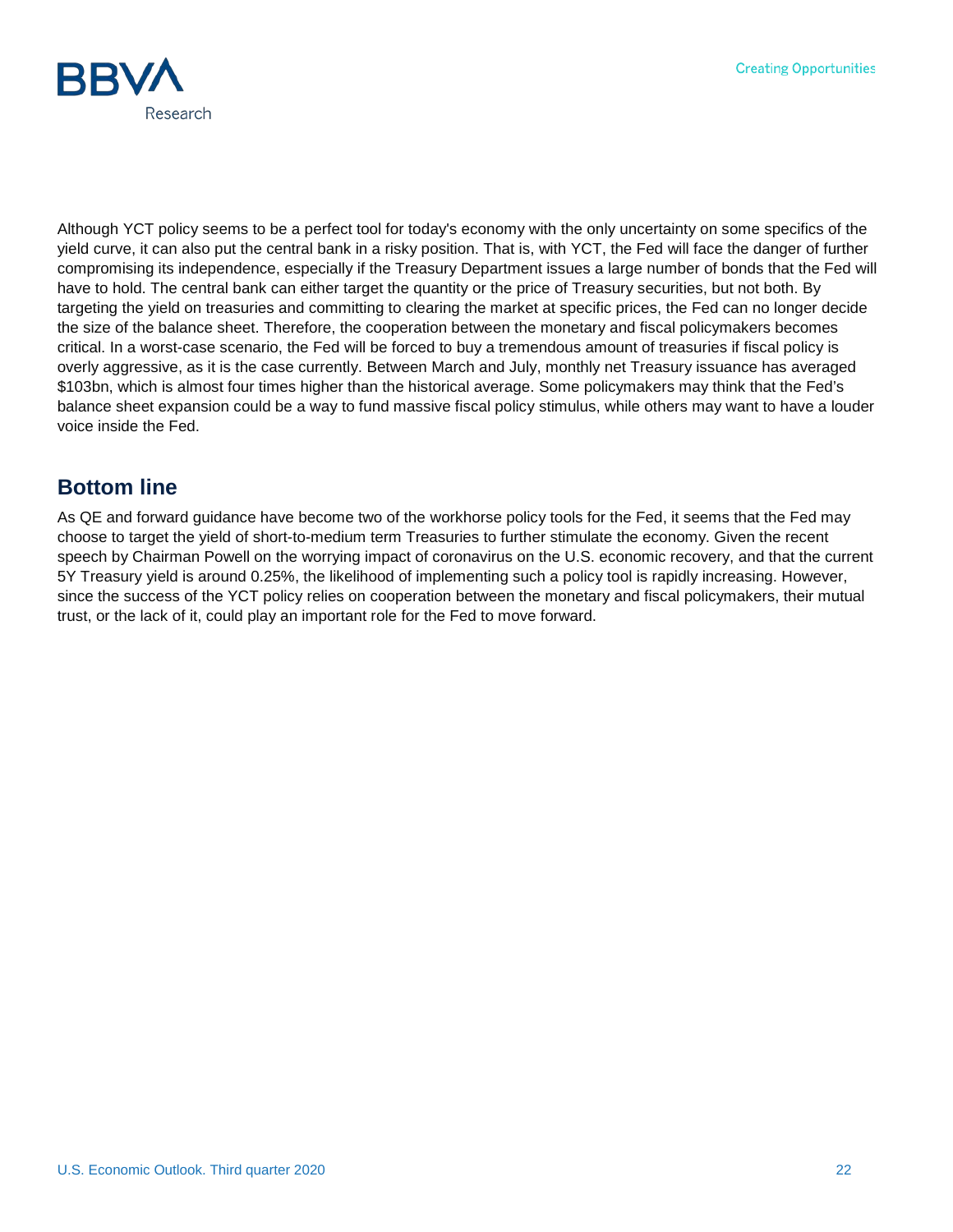

# <span id="page-22-0"></span>5. Tracing the impact of the CARES Act's relief payments towards the Covid-19 crisis recovery

# **Background**

The Coronavirus Aid, Relief, and Economic Security (CARES) Act was signed into law on March 27, 2020 as the third step in careening the sinking U.S. economy in the early days of the Covid-19 crisis. Consumption had all but collapsed as state and local authorities were issuing shelter-in-place orders while fear of the virus further did away with traffic<sup>[6](#page-22-1)</sup>. Total consumer spending continued to fall until the first week of April and slowly rose through the summer of 2020. An upward jut in the recovery of consumer demand is noticeable in mid-April around the time when the CARES provided \$1.7tn in stimulus to small businesses and middle and lower-class Americans in addition to \$500bn granted to the Treasury's Exchange Stabilization Fund as a means to provide direct loans and loan guarantees to air travel, cargo air carriers and businesses critical to national security, and to support the Fed's emergency credit and liquidity facilities for businesses, states, and municipalities.

The effect of transfer payments through efforts to stabilize falling consumption are difficult to measure independently, as stable consumption was the derivative of the Paycheck Protection Program (PPP) loans insofar as they were used to curtail mass layoffs and loss of earnings. The efficacy of actions intended to protect jobs will be best evaluated after the recovery from the Covid-19 crisis as more data becomes available. However, these efforts did provide a unique opportunity to study the impact of scheduled transfers to consumers in the form of an economic stimulus check, which had not been seen en masse since the Great Recession, on top of a temporary increase in unemployment insurance payments. These actions intervened in declining consumer demand and were coincident with sharp increases and sustained recoveries of demand in certain sectors.

Researchers from Harvard and Brown University collected data on consumer spending, the employment situation, earnings and business revenues in order to analyze and share real-time information on the status of the economic recovery. This team's report verified suspected trends resulting from the unique features of the Covid-19 crisis. Most local economies in the U.S. support the following narrative<sup>[7](#page-22-2)</sup>. Reports of the virus' spread in March 2020 causing a behavioral shift primarily in high-income earners which was later codified by local and state mandates. This choking of cash flows affected businesses in high-rent neighborhoods which led to the mass unemployment of low-income earners. This employment crisis then cut-off cash flows to low-rent businesses and other low-income earners, and the cycle began to reinforce itself. Given that realized collapse of consumer spending in both high-income and low-income earners are motivated by different instincts (primarily fear of the virus in the case of higher-income earners and unemployment in low-income earners), we should expect very different reactions between these demographic groups in response to measures put in place by the CARES Act.

l 6[: https://www.apple.com/covid19/mobility](https://www.apple.com/covid19/mobility)

<span id="page-22-2"></span><span id="page-22-1"></span><sup>7</sup>[: https://opportunityinsights.org/wp-content/uploads/2020/05/tracker\\_paper.pdf](https://opportunityinsights.org/wp-content/uploads/2020/05/tracker_paper.pdf)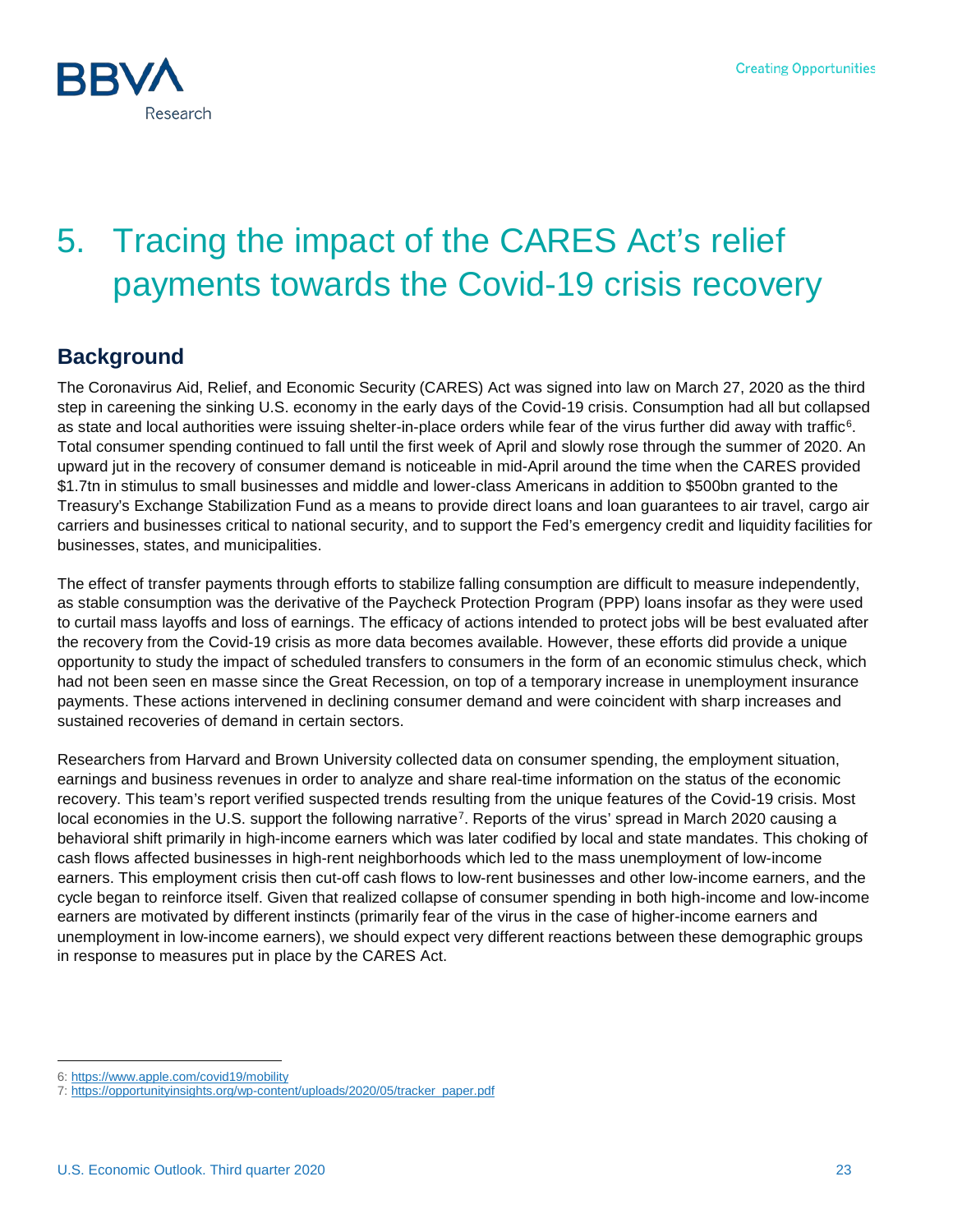

These behavioral differences allow us to measure how effective transfer payments to low and middle-income consumers are as a means of fiscal policy, and the considerations we must take in understanding the crisis after the recovery insofar as consumption was bound not only by consumer means but by a perceived existential threat.

### **Methodology**

Using the data published onto the Opportunity Insight Economic Tracker<sup>[8](#page-23-0)</sup>, we are able to track spending, unemployment, and employment and earnings for low, middle and high income earners at the county-level. Given a permanent or temporary shift in the series around the time of enacting the CARES Act and the subsequent distribution of Covid-19 economic stimulus payments and increases to unemployment insurance, we test whether an intervention analysis can largely describe the non-linear movement in the majority of these series. Based on the effect of the intervention, we use a Bayesian estimate of the non-linear coefficient in an otherwise linear ARMA model to describe the magnitude of the intervention, which took place around April 15, 2020,

$$
y_t = z_t + \frac{\Theta(B)}{\Phi(B)} \epsilon_t
$$

where,  $y_t$  is the dependent variable,  $z_t$  is the effect of the intervention at time t, and  $\frac{\theta(B)}{\Phi(B)} \epsilon_t$  is a fitted ARMA model. Most variables follow the trend shown in Figure 5.1, of an intervention whose effect gradually levels off for which the speed of recovery is determined by an autoregressive reciprocal factor  $(z_t)$  which takes effect simultaneously across all series and is assumed to eventually wear off. The power of this additional factor in explaining the residuals of a standard ARMA model is significantly non-zero, so we choose to apply this model to subseries at the county-level.

The estimate of this reciprocal coefficient lies between zero and one. The closer the coefficient is to one, the greater the effect of the intervention on that series and the faster that series recovered to pre-Covid levels. The exception to this rule is unemployment claims, as it was conjugated since the intervention was assumed to decrease its level as seen in Figure 5.2. Once the effect is calculated for every variable at the county-level, the effect is compared to possibly relevant features of that county's economy in order to describe patterns between these features and the effect of the CARES Act intervention.

j

<span id="page-23-0"></span><sup>8</sup>[: https://tracktherecovery.org/](https://tracktherecovery.org/)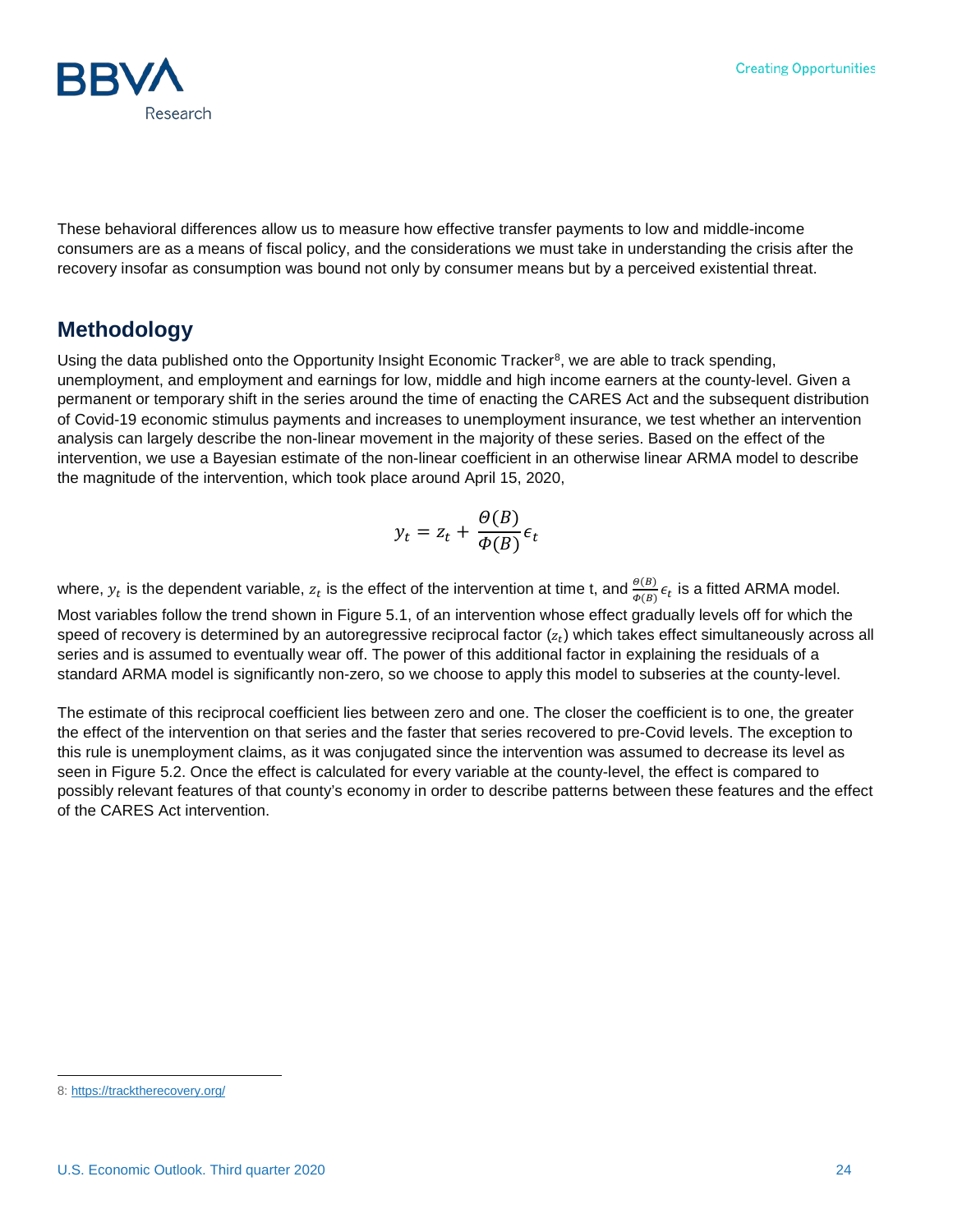



### Figure 5.1 **RECOVERY OF CONSUMER SPENDING**   $(JAN 2020 = 0)$

### Figure 5.2 **RECOVERY OF UNEMPLOYMENT INSURANCE CLAIMS RATE**



Source: BBVA Research, Harvard, Brown University, U.S. Census Bureau Source: BBVA Research, Harvard, Brown University, U.S. Census Bureau

# **Analysis**

The two main features of each county's economy we choose to focus on is median income and the distribution of wealth as measured by an estimate of a county's Gini coefficient. These features seem important for a surface-level analysis and especially when given the series of events which led to the initial drop in consumer demand; although, we stand to mention other features which deserve future consideration.

The effect on county earnings and county employment naturally trace one another. They form two clusters, counties and populations which responded relatively quickly to stimulus payments, which centers around a coefficient of 0.75 (flat lining around early-May) and those which took much longer to recover, which center around a coefficient of 0.20 (flat lining around mid-July). In this analysis, lower, middle and high income earners correspond to the bottom, middle and top third of household incomes for each county respectively. Given the distribution of household income in the U.S. and qualifications for receiving stimulus checks, most citizens and permanent residents below the 95th percentile of earners qualified from some kind of relief.

At first glance, we would expect low income earners to fall into the group of fast responders to economic stimulus payments and expanded unemployment insurance given that they typically come to mind when we consider which businesses chose to furlough or fire employees once cash flows began to slow. However, low income populations were equally likely to fall into the slower response category regardless of median income or Gini coefficients. This could have several interpretations. Perhaps the nationwide unemployment crisis which described so much economic hardship was highly regional and low-income workers in less affected counties simply did not qualify for unemployment insurance expansions. These counties might have been buffered by their population of essential workers; many of whom worked through the pandemic and only qualified for a stimulus check. Low-income earners in these counties may also consist of immigrants who may appear in the payroll of businesses but who did not qualify for stimulus checks or unemployment insurance. Whatever the explanation may be, this result implies that the aggregate population of lowincome earners did not fully recover lost income or employment as a result of a one-time stimulus payment and expansions to unemployment insurance.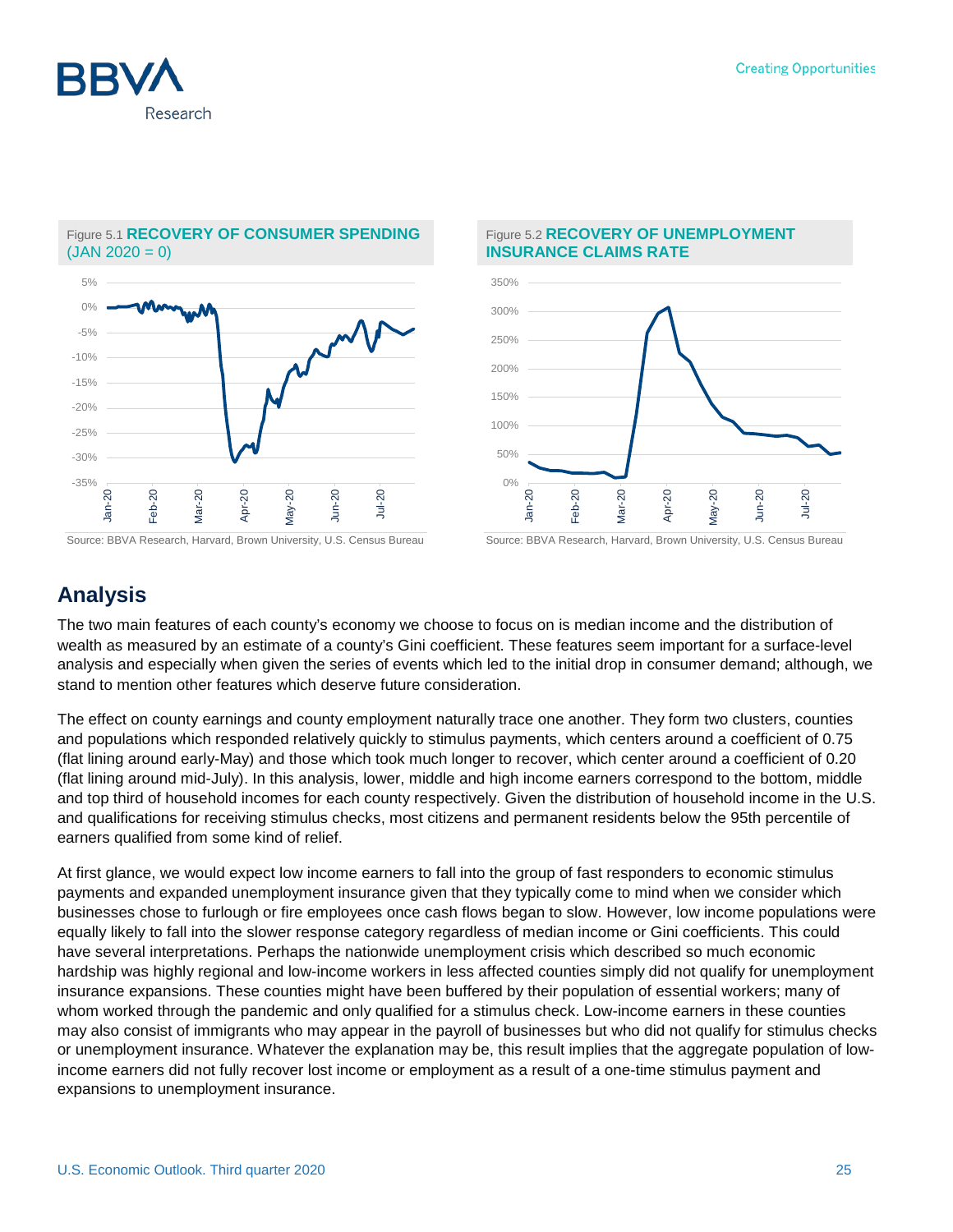

Middle income earners almost unanimously fell into the category of populations who greatly benefitted from the CARES Act. Perhaps many fell squarely into the population of employees whose income or job was threatened by the pandemic but who earned enough, either as an individual or as a household, in order to qualify for a stimulus check. Unsurprisingly, high income earners saw very little movement from the CARES Act, as increasingly many fell out of qualifying for any kind of relief payment regardless of whether they lost their job or not. Interestingly, high income populations were more likely to have been positively affected by relief payments if they live in a county with a higher median income or more uniform income distribution which may be the result of a symbiotic relationship between income distribution and reception to aid or stimulus. It is likely that these counties are less economically segregated and higher income earners are more likely to benefit from fiscal policy benefiting low and middle earners.

#### Figure 5.3 **EARNINGS RATE OF RECOVERY AS COMPARED TO MEDIAN COUNTY HOUSEHOLD INCOME**



Source: BBVA Research, Harvard, Brown University, U.S. Census Bureau Source: BBVA Research, Harvard, Brown University, U.S. Census Bureau

Figure 5.5 **EMPLOYMENT RATE OF RECOVERY** 

**AS COMPARED TO MEDIAN COUNTY** 



Source: BBVA Research, Harvard, Brown University, U.S. Census Bureau Source: BBVA Research, Harvard, Brown University, U.S. Census Bureau

#### Figure 5.4 **EARNINGS RATE OF RECOVERY AS COMPARED TO COUNTY GINI**





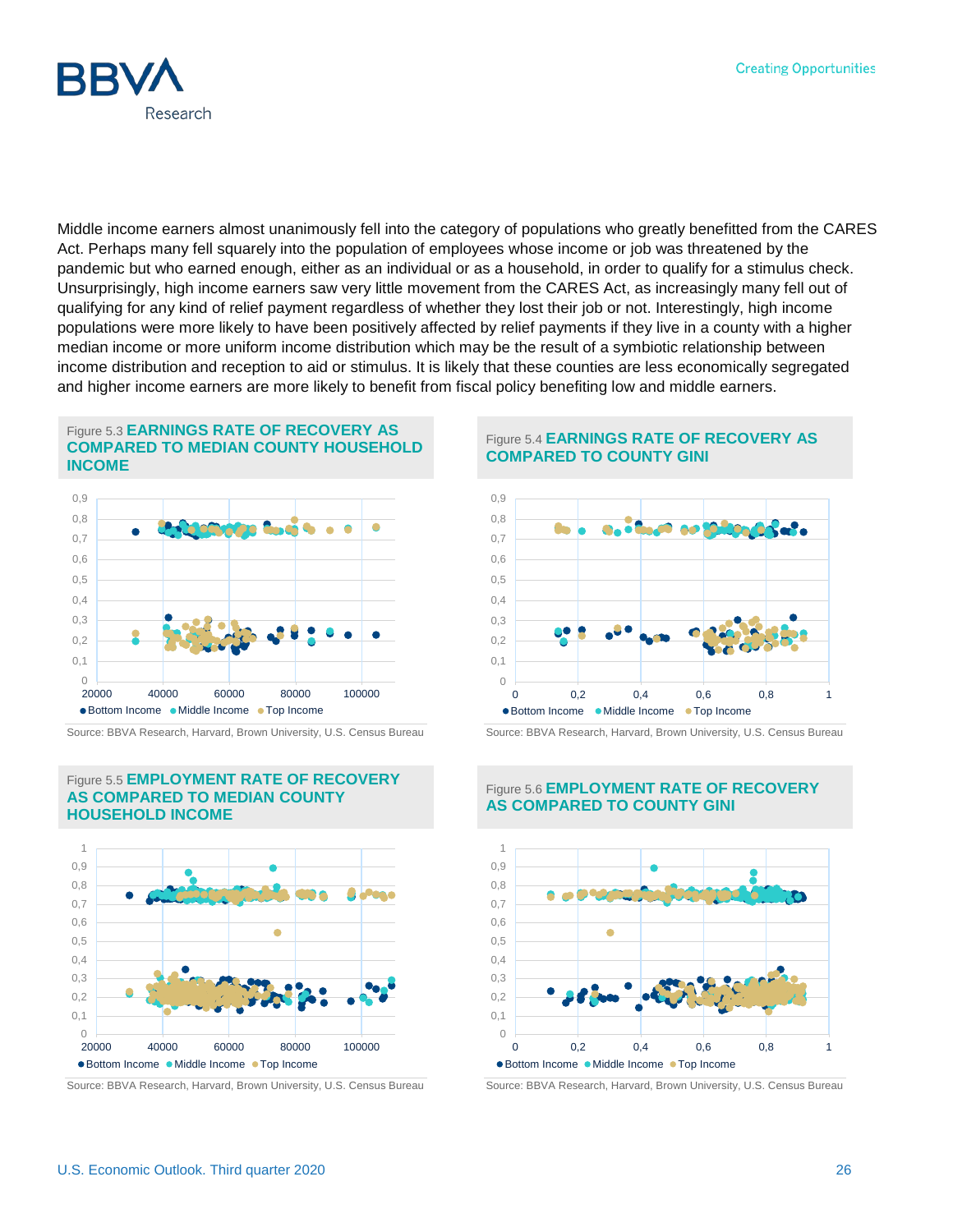

The effects of CARES Act's relief payments on spending is not too surprising. The magnitude at which relief payments stimulated a recovery in spending hovered around 0.72 (flat lining around Early-May). The most interesting pattern in the relationship between income, inequality and the recovery in spending is in its severe heteroscedasticity. Counties with either lower median incomes or higher Gini coefficients had greater variance than richer or more uniform counties. It seems likely that counties with lower median incomes or higher income disparity have a larger population of impoverished people. Perhaps these people were more conservative with their extra income and stimulus checks and chose to save more of it rather than spending it on durable goods like a nontrivial number of low and middle income earners chose to do. These earners may have also spent their relief payments on non-consumer goods and outlays like accrued debt obligations and rent. The implication is of fiscal stimulus which targets low and middle income earners as a means to jumpstart an economic recovery but is blocked by existing structures. Economic segregation and poverty pools cash intended to flow between income groups.



Figure 5.8 **SPENDING RATE OF RECOVERY AS COMPARED TO COUNTY GINI**



Source: BBVA Research, Harvard, Brown University, U.S. Census Bureau Source: BBVA Research, Harvard, Brown University, U.S. Census Bureau

The last variable we considered was the effect of relief payments on unemployment claims. This variable is more difficult to describe in terms of one-time transfers, as claims were starting to inflect around the week relief payments and unemployment insurance expansions were issued. The PPP loans issued in the CARES Act had a sizable role in slowing unemployment insurance claims in mid-April, so any improvement in this period is less likely to be attributed to payments made to consumers but rather to PPP. Nonetheless, as spending recovered in the second half of April, with the economic impact payments, new unemployment insurance claims continued to trend down. In fact, most counties saw a definite and immediate slowdown in claims following the CARES Act. An interesting pattern is that a sizable number of counties with a low median income and high Gini coefficient saw little improvement in claims following the issuance of payments. This pattern disappears with higher median incomes and at the absolute bottom rung of income uniformity and median income. Once again, it seems as if economic structures prevent transfers to consumers from resulting in a recovery in employment.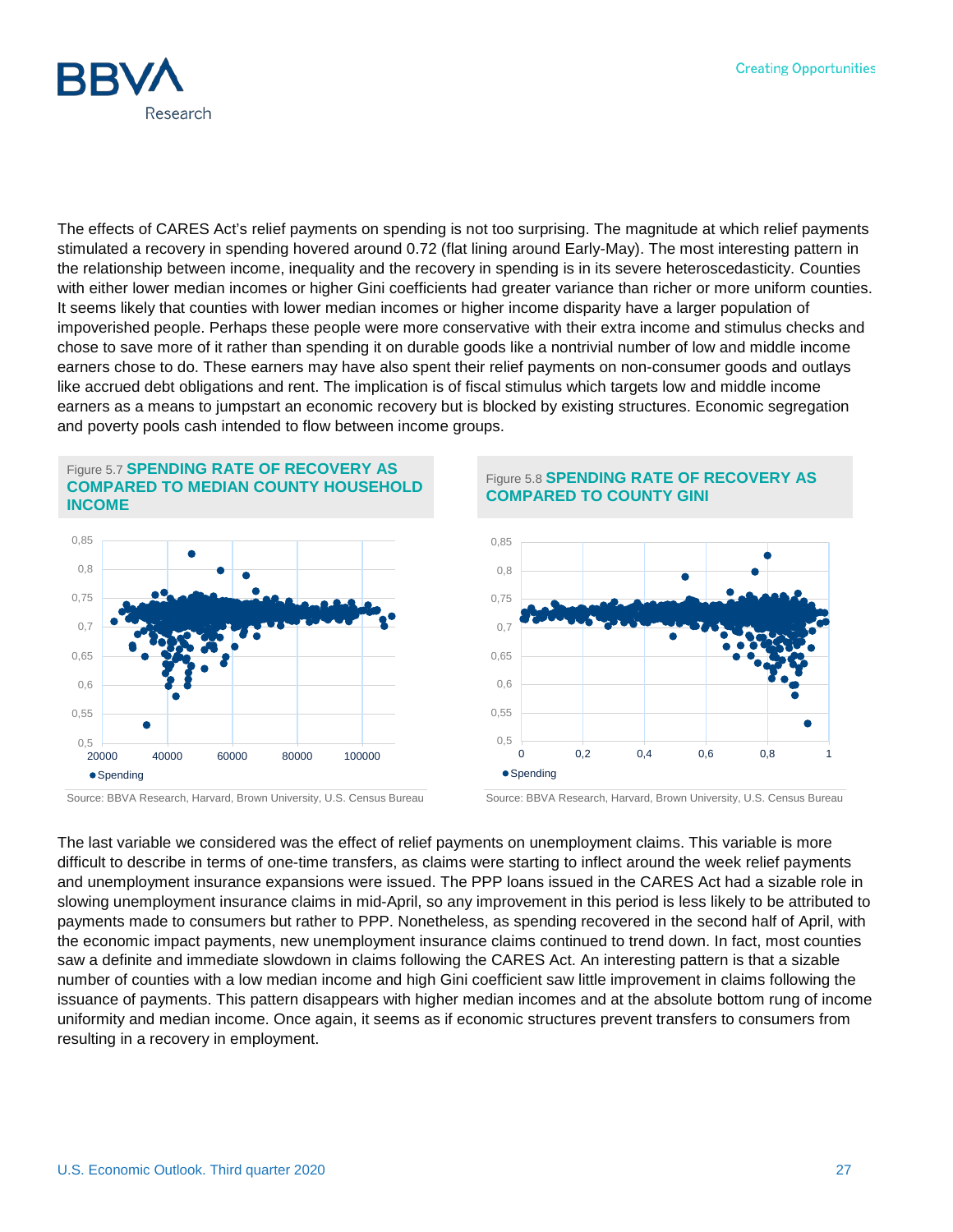

#### Figure 5.9 **UNEMPLOYMENT CLAIMS RATE OF RECOVERY AS COMPARED TO MEDIAN COUNTY HOUSEHOLD INCOME**



### Figure 5.10 **UNEMPLOYMENT CLAIMS RATE OF RECOVERY AS COMPARED TO COUNTY GINI**



Source: BBVA Research, Harvard, Brown University, U.S. Census Bureau Source: BBVA Research, Harvard, Brown University, U.S. Census Bureau

These eight variables (earnings and employment across low, middle and high income earners; spending; and unemployment) would be interesting to compare with other explanatory variables aside from income and Gini coefficient. We would likely see some strong patterns emerge from GDP by sector, median age, population and population density and in geographic clustering. These variables are very specific to the Covid-19 crisis but will be very important to consider in order to contextualize the recovery and mitigation in the post-crisis world. Results shed light on how transfers to consumers percolate and how policy as general as an economic stimulus check can target specific affected groups and sectors.

# **Conclusion**

An account of the Covid-19 crisis in which contractions in consumer spending reverberated in the lower and middle classes seems to validate transfers directly to those affected consumers as a kick-start to the economy. Although, we now realize that the behavioral effects of the crisis were too complex to resolve with any single kind of fiscal action, as most goods and services which require one's presence have yet to fully recover to pre-pandemic levels as of August 2020. This is consistent with a narrative in which contractions in consumer spending in the lower classes were motivated by their means rather than from fear of the virus. If it was the intention of policy makers to stimulate economic recovery specifically in the middle classes, then they certainly hit the target with stimulus checks and expansions of unemployment insurance; meanwhile, economic structures such as poverty and inequality prevented transfers from realizing recovery elsewhere.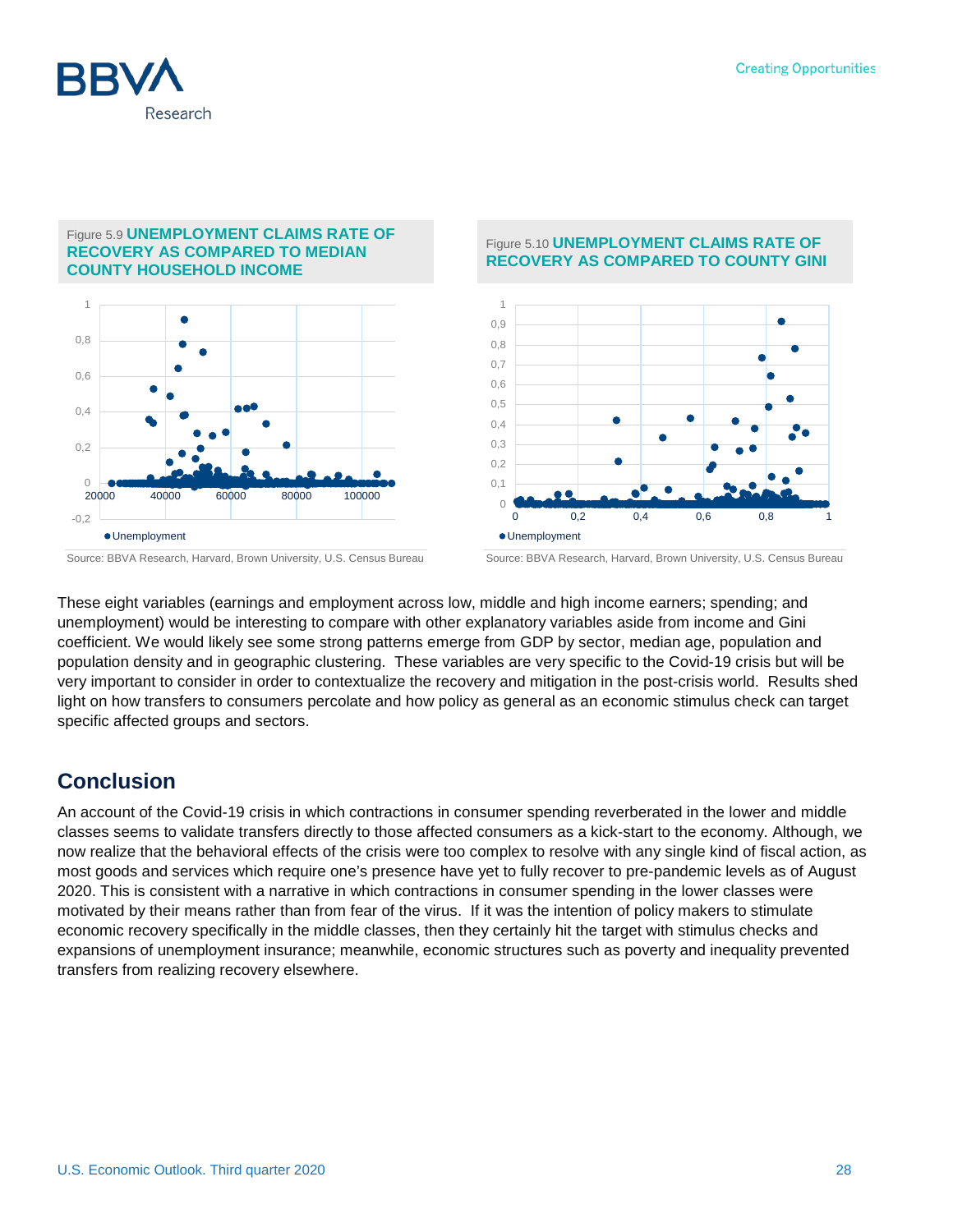

# <span id="page-28-0"></span>6. Hydrogen: an essential piece of the clean energy puzzle

# **Introduction**

Hydrogen is the simplest and most abundant element in the universe. It is used in the manufacturing of several products, and like electricity, it is an energy carrier. As pressures to keep global warming under control mount, businesses, scientists, and policymakers are paying attention to hydrogen and its potential role in the transition to a clean economy. Hydrogen is a clean source of energy; when it burns, it produces water instead of carbon dioxide (CO2). In particular, hydrogen could help decarbonize industries for which greenhouse gas (GHG) emissions are challenging to decrease, such as transportation, aviation, petroleum products, construction materials, and chemical manufacturing. In the following paragraphs, we discuss the potential benefits and limitations of hydrogen as a source of clean energy.

# **Hydrogen today**

Hydrogen is a well-established global industry with an annual production of ~70 million metric tons and revenues of around \$130bn.<sup>[9](#page-28-1)</sup> It is used primarily for industrial applications. The refining, chemical, and iron and steel industries consumed roughly three-quarters of the hydrogen produced in the world. Oil refineries employ hydrogen to remove sulfur from refined products. The chemical industry utilizes hydrogen as a feedstock to produce ammonia that is used in the manufacturing of fertilizers and household cleaning products. Hydrogen is also an input in the production of methanol that is used to create fuel, solvents, and antifreeze. Because hydrogen has a very low mass per unit of volume, it is difficult to transport and store. Consequently, 90% of hydrogen is produced in captive plants close to the end-user.

Hydrogen cannot be found in its pure state, so it has to be obtained from other elements. Currently, nearly 95% of the world's hydrogen supply comes from fossil fuels through a process known as steam methane reforming (SMR), in which high-temperature steam is used to produce hydrogen from a methane source like natural gas.

Although the combustion of hydrogen generates zero emissions, its production is highly polluting, generating nearly 830 million metric tons of CO2 per year (equivalent to the emissions of the UK and Indonesia combined). One kilogram of hydrogen generates about 9 kg of CO2 if manufactured with natural gas, and 20 kg of CO2 if manufactured with coal. However, producing hydrogen at a large scale with zero emissions will be possible in the following decades, thanks to the expansion of renewable energy and the development of carbon capture technologies.

j

<span id="page-28-1"></span><sup>9:</sup> Source: International Energy Agency and Morgan Stanley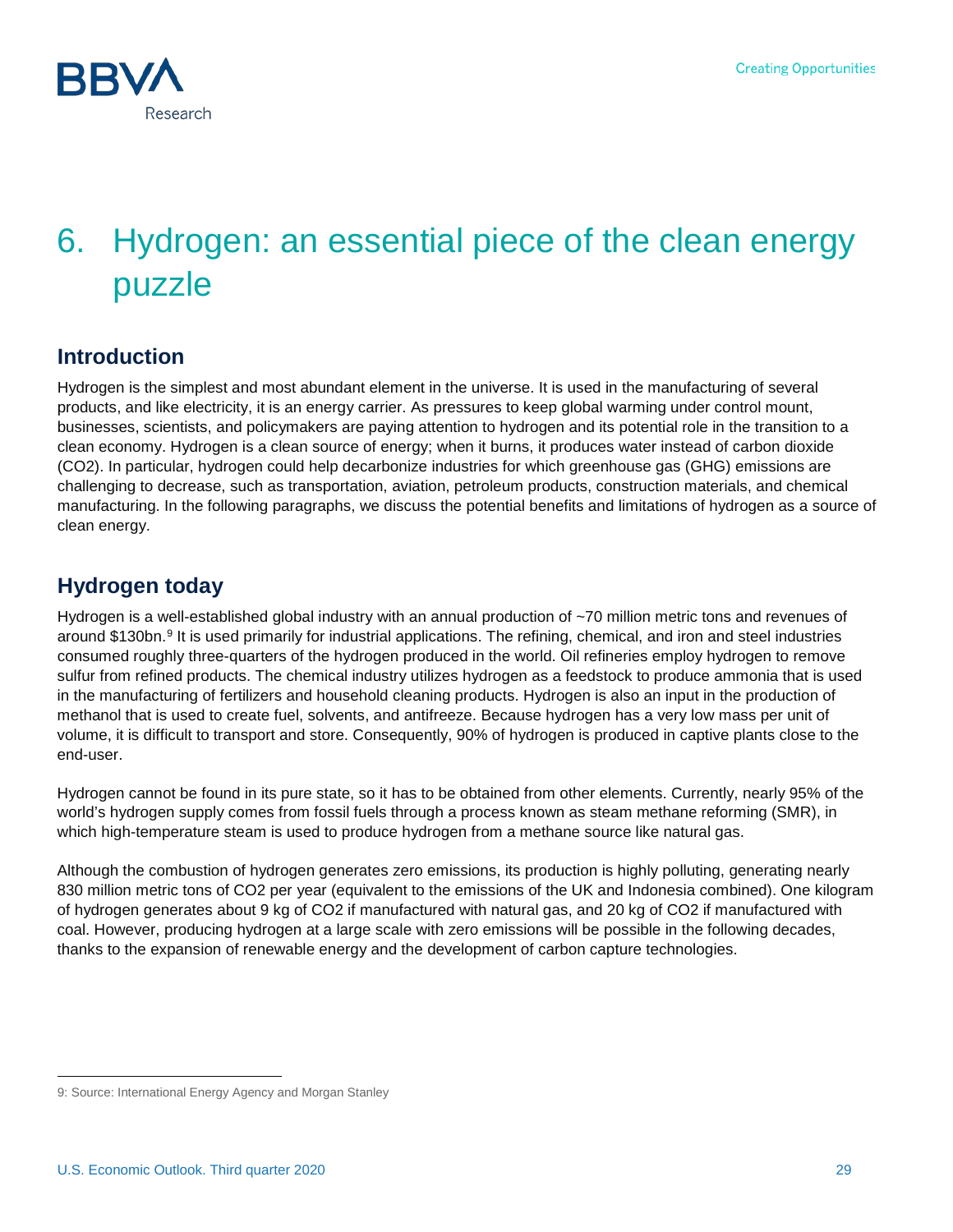



### Figure 6.1 **CO2 INTENSITY OF HYDROGEN PRODUCTION** (KGCO2/KGH2)

Source: Bloomberg New Energy Finance, Hydrogen Economy Outlook

The declining cost of renewable energy has made it possible to produce hydrogen with no carbon emissions via water electrolysis. The hydrogen produced by this technique is known as **"green hydrogen"** and currently accounts for 4% (~2.8 million metric tons) of total production. Globally, there are 21 announced green hydrogen projects with a total capacity of 3GW, mainly located in Europe.

Also, innovations such as carbon capture, utilization, and storage (CCUS) could significantly reduce emissions from SMR, resulting in what is known as **"blue hydrogen."** CCUS technologies prevent emissions by sequestering the CO2 produced by industrial plants, compressing it for transportation, and injecting it deep into rock formations where it can be stored permanently. The CO2 captured by CCUS can also be used for the enhanced recovery of crude oil, the manufacturing of concrete, chemicals, etc. In 2019, there were 51 global CCUS large-scale projects, from which 19 are in operation, four are in construction, ten are in advance development, and 18 are in early development. Together they have the capacity to capture 100 million metric tons of CO2 per year<sup>10</sup>, equivalent to the electricity use of 16.9 million homes<sup>11</sup>. Three of the plants in operation are dedicated to hydrogen production.

# **Hydrogen beyond existing applications**

Hydrogen has proved to be an excellent alternative to decarbonize transportation. Instead of a battery, hydrogenpowered vehicles rely on a fuel cell that uses the energy contained in hydrogen to produce electricity. Fuel-cell electric vehicles (FCEV) have no tailpipe emissions besides water and warm air. Since hydrogen can store three times more energy per unit of weight than gasoline or diesel, FCEVs can yield over 500 miles on a full tank, more than combustion engines and fully-charged battery electric vehicles (BEVs). Contrary to BEVs, FCEVs can be refueled in five minutes, similar to combustion engines. At present, Honda, Toyota, and Hyundai have released models powered by hydrogen.

-

<span id="page-29-0"></span><sup>10:</sup> Source: Global CCS Institute

<span id="page-29-1"></span><sup>11:</sup> Source: EPA Greenhouse Gas Equivalencies Calculator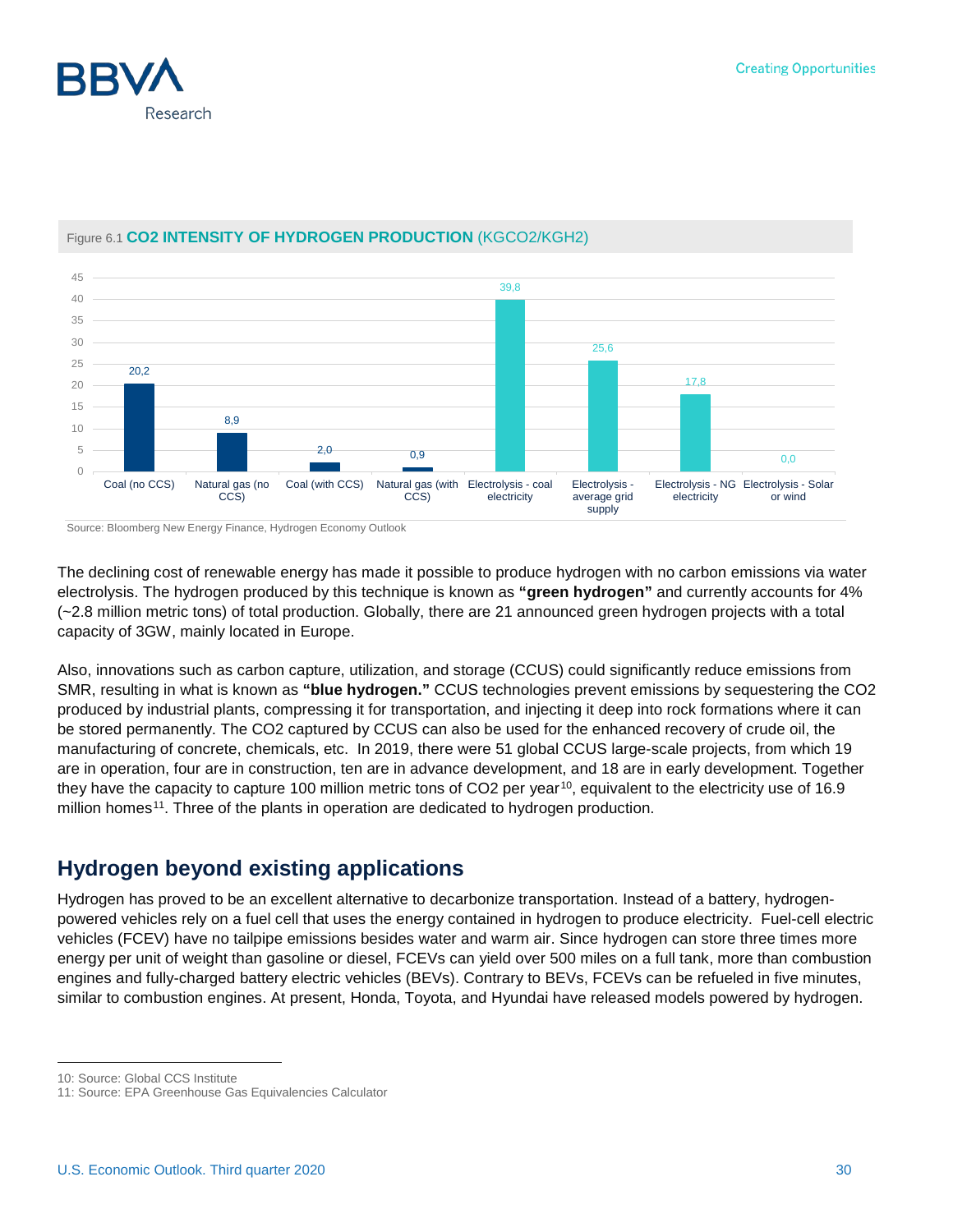

However, the massive adoption of FCEVs still faces some challenges. Available models are expensive (~\$60,000) and, contrary to BEVs, cannot be charged at home. Thus, the success of FVEs depends on public charging infrastructure, which at this moment is very limited. Moreover, hydrogen is still more expensive than gasoline and electricity. In contrast to passenger vehicles, heavy trucks that move goods and services over long distances appear to be the most promising niche for hydrogen, given its higher energy density relative to electric batteries.

Other sectors where hydrogen has shown potential for emissions reduction are maritime shipping, aviation, hightemperature heat, buildings, and electricity.

Almost 90% of traded goods are transported by sea, and the maritime shipping industry is responsible for 2.5% of CO2 emissions. Technologies available include fuel cells, ammonia, and hydrogen engines. Switching entirely to hydrogen would require substantial investments in adapting ships and bunkering infrastructure. In the short-run, companies are exploring the possibility of blending hydrogen with fossil fuels currently in use. Another alternative is for ships to use ammonia, a byproduct of hydrogen that is widely moved by ship.

Industries like cement, chemical, iron and steel, and aluminum, could use hydrogen to produce heat. Currently, these industries use fossil fuels (mainly coal) to generate high-temperature heat for different processes such as gasifying and melting, as well as chemical reactions. These industries are likely to continue expanding in the following decades in tandem with population and economic growth. Industrial high-temperature (responsible for 3.3% of total CO2 emissions) is the hardest activity to reach by clean energy sources.

Similarly, low-carbon fuel options are limited in the aviation industry. Hydrogen-blended fuels could become an alternative for lowering emissions; however, this option is still considerably more expensive than jet fuel. Similarly, hydrogen has been considered an energy alternative for buildings as it can be transported through the same pipeline infrastructure as natural gas. However, hydrogen-only heating and cooling systems would require changes in delivering infrastructure and appliances, which could entail substantial costs for companies and consumers. Another, potentially more affordable option is to blend hydrogen with natural gas.

Hydrogen can also be mixed with natural gas to produce electricity at the utility-scale. This would help utilities to compensate for supply when the production of renewable electricity is low. Moreover, hydrogen from electrolysis can be used to store excess electricity generated by wind and solar when demand is low, and supply is high. This energy can be stored in rock formations similar to natural gas. In the long-run, hydrogen could become a substitute for natural gas in the production of electricity.

### **The challenges for large-scale production**

Despite its potential as a clean source of energy in hard to abate industries, hydrogen is still expensive. For most of the sectors described above, carbon prices need to be very high for hydrogen to be competitive with fossil fuels under current technologies. For example, according to Bloomberg New Energy Finance (BNEF), carbon prices would have to be in the order of \$160/tCO2e by 2050 for space and water heating to compete with natural gas, while gas power generation would require a carbon price of \$115/tCO2e. To put this in perspective, today's carbon prices range between \$1/tCO2e and \$119/tCO2e, with half-of the covered emissions priced at less than \$10/tCO2e.<sup>[12](#page-30-0)</sup> This suggests

j

<span id="page-30-0"></span><sup>12:</sup> Source: World Bank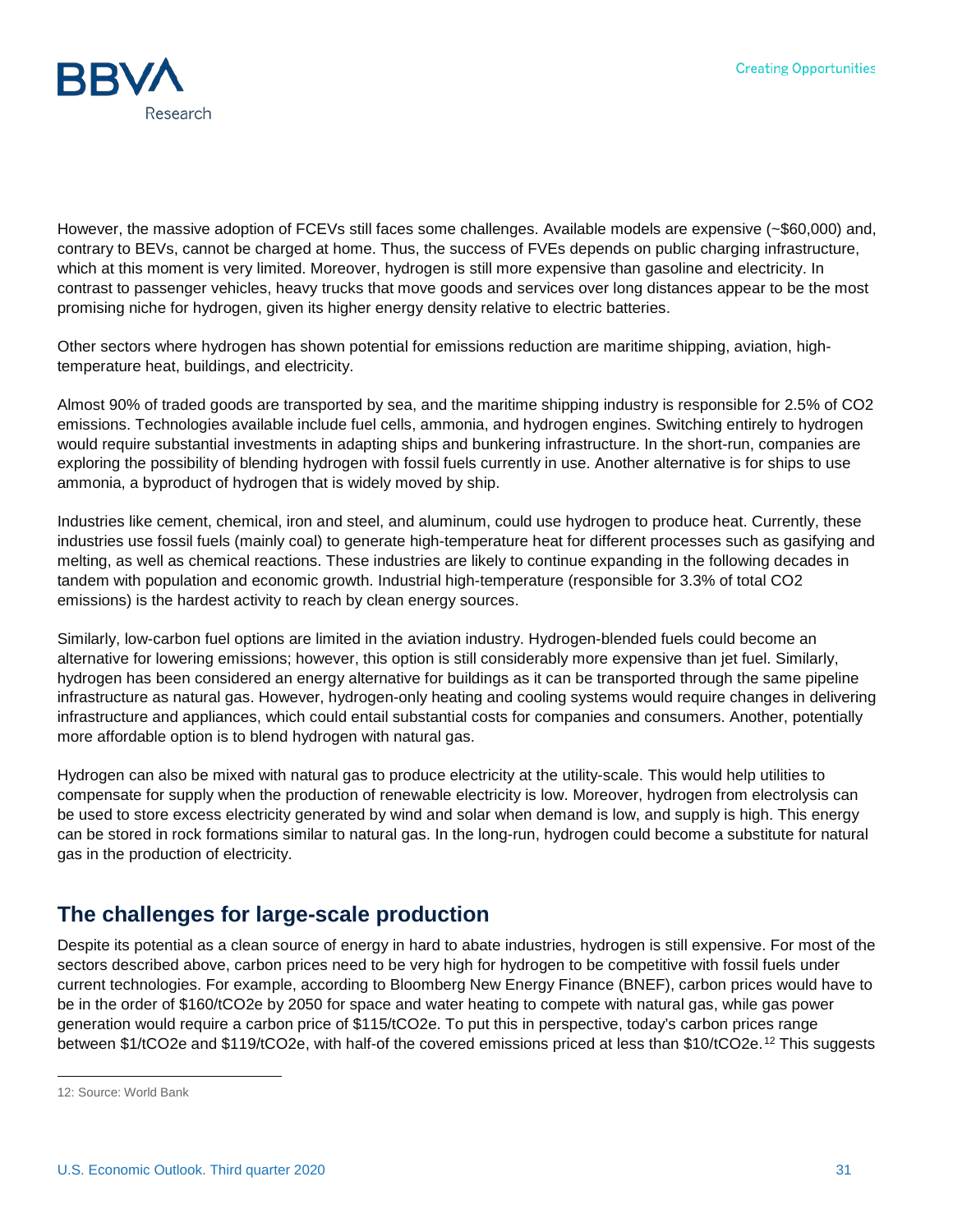

that significant government intervention and technological progress are required for blue and green hydrogen industries to succeed. Government intervention could be in the form of subsidies, tax incentives, low carbon regulations, and R&D spending.

### Figure 6.2 **CARBON PRICES REQUIRED FOR HYDROGEN TO COMPETE WITH THE CHEAPEST FOSSIL FUEL IN EACH USE CASE, 2050** (\$/TCO2E)



Source: BBVA Research with data from Bloomberg New Energy Finance, Hydrogen Economy Outlook

There are also technical challenges that make the use of hydrogen expensive. Because of its very low density, a significant portion of the energy is lost in production, transportation, and combustion, making hydrogen less efficient than fossil fuels and electric batteries. More R&D and innovation will be needed in the following decades to solve these issues.

Another challenge has to do with production methods. CCUS have not scaled as quickly as expected. Although a new wave of investments seems to be emerging, the adverse economic effects of the pandemic could delay its progress. The Global CCS Institute estimates that for CCUS to meet climate change mitigation targets, the number of large-scale projects would have to increase to 2,000 by 2040.

Today, green hydrogen is also expensive compared to other fossil fuels. But the cost of electrolysis is expected to decline significantly in the following decades. BNEF expects water electrolysis powered by renewable electricity to become the cheapest form of hydrogen production in the long-term due to the declining cost of renewable electricity and electrolyzers. However, vast amounts of land and water would still be needed to produce green hydrogen at large scale, making these types of projects unfeasible in places where land is scarce, and demand for hydrogen is growing like South Korea or Japan.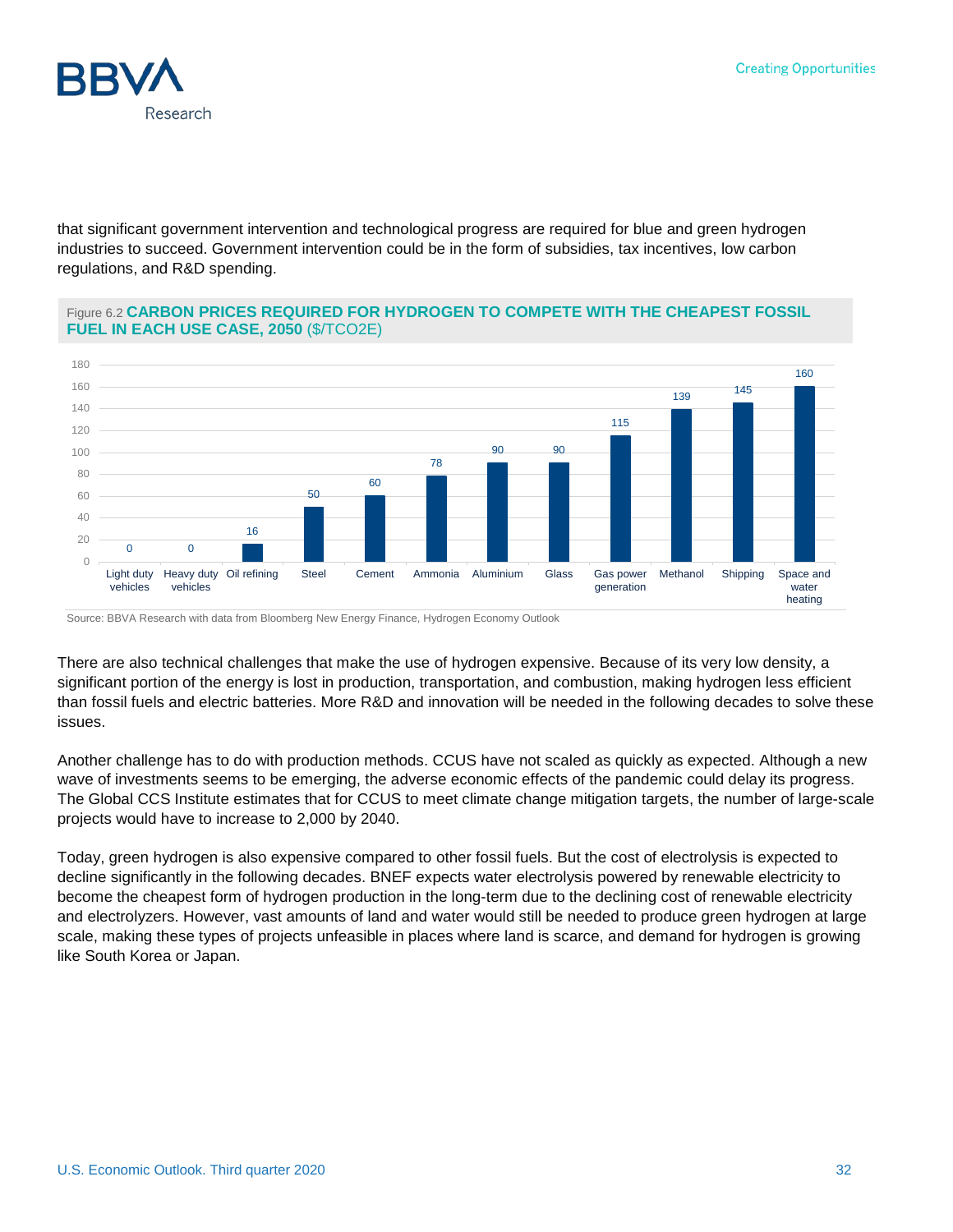



### Figure 6.3 **COST OF PRODUCING HYDROGEN FROM RENEWABLES AND FOSSIL FUELS TODAY** (LEVELIZED COST OF HYDROGEN, \$/KG)

\*Assumes an electrolyzer cost of \$200.

Source: BBVA Research with data from International Renewable Agency, The Future of Hydrogen. Seizing Today's Opportunities

# **Hydrogen prospects in the United States**

The U.S., on the other hand, has everything that is needed to become the global "powerhouse" of hydrogen: capital, land, industry clusters, renewable energy assets, storage capacity, research capabilities, etc. Approximately 95% of the hydrogen produced in the country comes from natural gas via SMR. The country already leads the world in CCUS projects. In Port Arthur, Texas, Air Products' carbon capture plant produces hydrogen using SMR and CCUS. The plant has mitigated about 5 million metric tons of CO2. New projects are coming, and the federal government has supported the development of CCUS through section 45Q of the Internal Revenue Code that establishes tax credits for the storage of CO2. In 2019, the Utilizing Significant Emissions with Innovative Technologies (USE IT) Act, an attempt to provide more certainty to CCUS projects, was introduced to Congress. Meanwhile, California's Low Carbon Fuel Standard included a CCUS protocol in 2019.<sup>[13](#page-32-0)</sup> States like Montana, Louisiana, Texas, and North Dakota provide tax incentives for CCUS projects. Blue hydrogen could be a good way for the American oil and gas and other hard to abate industries to thrive in a world that is increasingly looking for alternatives to fossil fuels.

However, the country is lagging behind other advanced economies when it comes to new applications. R&D in hydrogen and fuel cells declined from nearly \$489 million in 2005 to about \$113 million in 2018, and it is currently the lowest amid advanced nations. Most of the projects related to "green hydrogen" are not in the U.S., but in northern Europe and Asia. The EU, for example, recently announced plans to install 40GW of "green hydrogen" capacity by 2030, equivalent to the production of 40 nuclear plants.

<span id="page-32-0"></span><sup>13</sup> Source: Global CCS Institute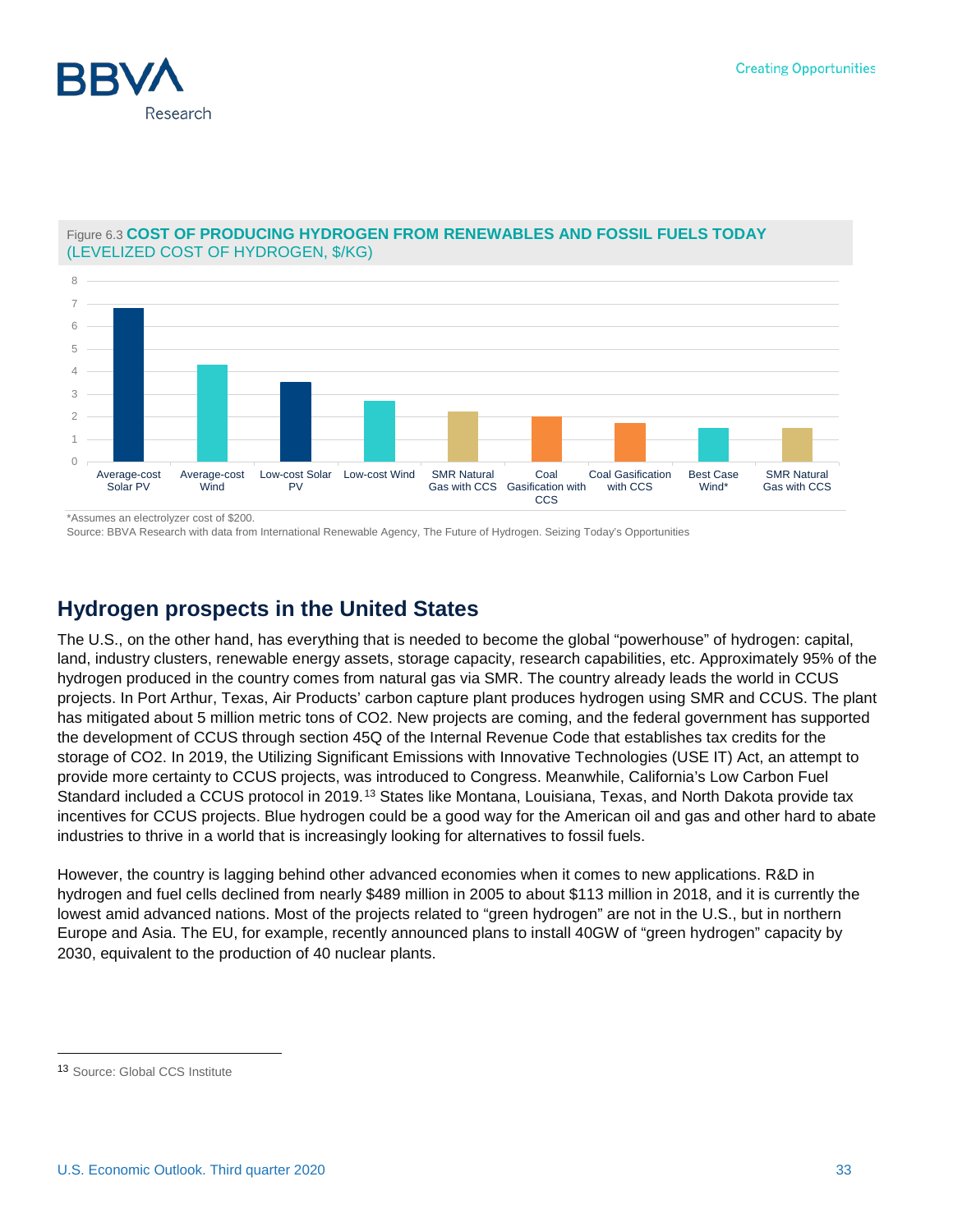



### Figure 6.4 **GOVERNMENT R&D BUDGET FOR HYDROGEN AND FUEL CELLS** (MILLION 2018 USD)

Source: BBVA Research with data from Bloomberg New Energy Finance, Hydrogen Economy Outlook

Under the right incentives, the U.S. could turn hydrogen into a profitable export business, replicating the success story of liquefied natural gas (LNG). The country could leverage on existing pipeline infrastructure to transport hydrogen to export terminals and from there to regions where demand is growing. Moreover, as wind and solar continue to expand, the possibilities for green hydrogen increase, particularly in states with the highest installed capacity, such as Texas, Iowa, California, and North Carolina, among others.

### **Bottom line**

Hydrogen could play an essential role in the energy mix needed to achieve a low-carbon economy. In the U.S., the oil and gas industry could exploit the benefits of producing blue hydrogen. At the same time, the expansion of renewable energy and the expected decline in the cost of electrolysis will facilitate the production of green hydrogen at a large scale. However, despite their benefits, hydrogen alternatives are still financially risky to generate a sustained wave of private investments, similar to the one experienced by wind or solar. Therefore, government incentives like tax credits, and carbon taxes, are needed for the industry to flourish. As the success of wind and solar energy proves, these incentives are worth it since hydrogen is probably the only viable alternative that some industries have to significantly lower their carbon footprint. At the same time, the population benefits from lower pollution, improved health conditions, and lower risks of climate-related disasters, thereby making hydrogen a win-win option for all.

# **References:**

- Bloomberg New Energy Finance (2020). "Hydrogen Economy Outlook." March 30. [www.bnef.com](http://www.bnef.com/)
- International Energy Agency (2019). "The Future of Hydrogen. Seizing today's opportunities." June. [www.iae.org](http://www.iae.org/)
- International Renewable Energy Agency (2019). "Hydrogen: A Renewable Energy Perspective." September.www.irena.org
- Morgan Stanley (2018). "Could Green Hydrogen Fuel a Reduced-Carbon World?" August 17. <https://www.morganstanley.com/ideas/green-hydrogen-economy>
- World Bank Group (2020). "State and Trends of Carbon Pricing 2020." Washington DC, May. <https://openknowledge.worldbank.org/handle/10986/33809>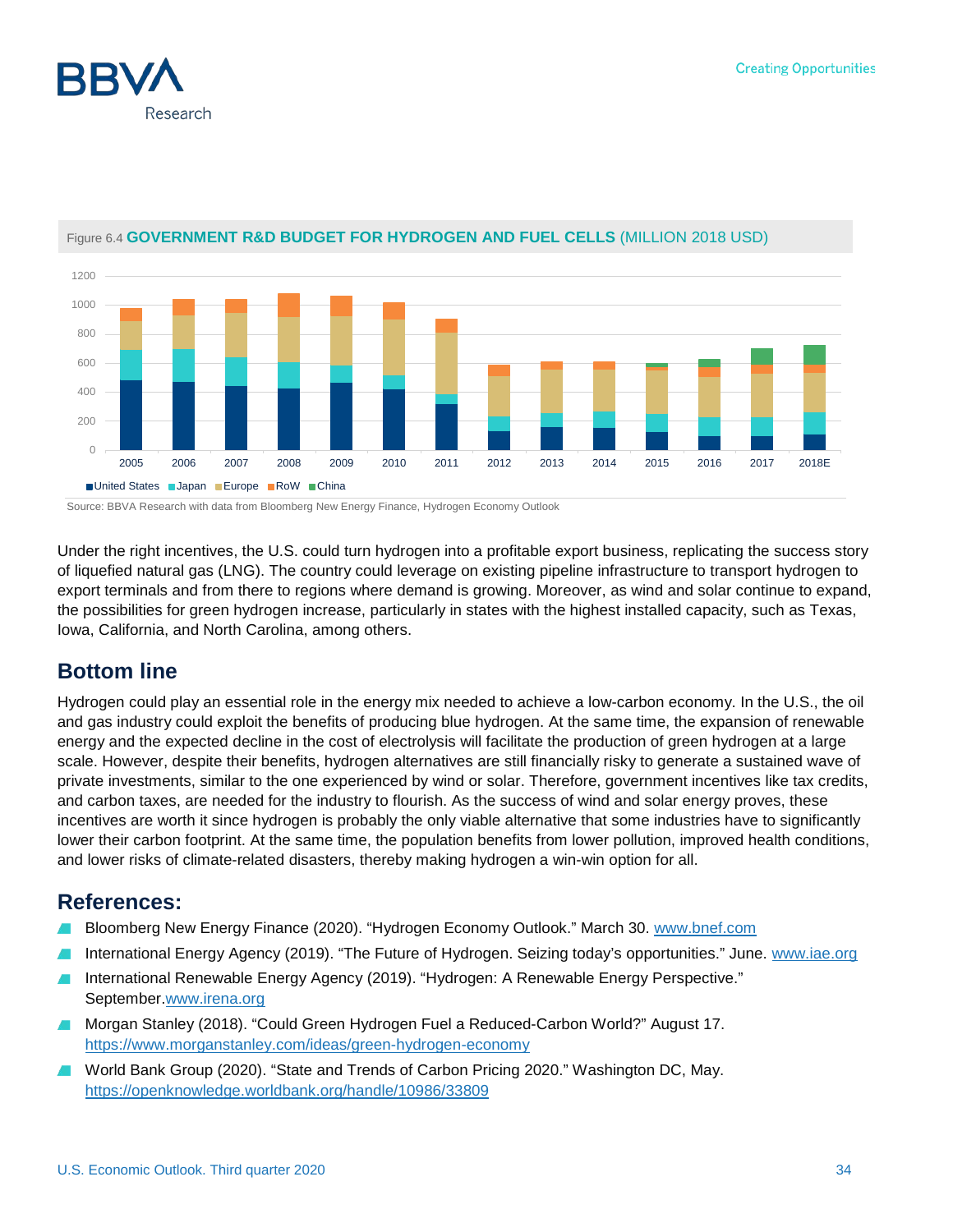

# <span id="page-34-0"></span>7. Credit standards, deleveraging and bank lending in the aftermath of the Covid-19 crisis

The latest Senior Loan Officer Opinion Survey (SLOOS) shows that in 2Q20 banks continued tightening credit standards for the second consecutive quarter. Historically, a tightening cycle tends to last several quarters, meaning that if this cycle behaves as in previous episodes, credit standards relaxation is not likely to occur before mid-2021. However, given the uniqueness of the pandemic-induced recession, there is elevated uncertainty on the magnitude and duration of the current tightening cycle.

The survey is relevant because credit standards tightening and lower willingness to lend are good predictors of subsequent loan growth and can contribute to deleveraging, leading to lower growth prospects after the recession. Going forward, after a one-off contraction of loans outstanding due to the repayment of the Paycheck Protection Program (PPP) loans, the survey suggests that underlying loan growth will moderate. Obviously, additional fiscal and monetary support that provides ample liquidity and lending on attractive terms could delay or even reverse this outlook.

### **Latest SLOOS survey results**

Commercial and Industrial (C&I) loans increased by 21% in 2Q20 relative to the previous quarter due to the PPP support provided by Congress. In this context, it is surprising that respondents reported weakening demand (Chart 7.1), with the only exception being large and middle market firms (annual sales of over \$50mn) borrowing from large banks. This confirms that large companies and large banks are weathering the current recession somewhat better. Still, the decline in net loan demand is small relative to the depths of the Great Financial Crisis (GFC) although it is likely to widen in the following survey with the PPP closing on August 8 and the absence of another round of small business stimulus. Unlike credit demand, credit standards tightening for C&I loans has already reached GFC levels and surpassed the peaks reached in the early 1990s and the 2001 recessions (Chart 7.2). Given that C&I loan growth lags credit standards by three to four quarters, the slowdown in underlying C&I lending at the start of 3Q20 is in its early stages. The reasons provided in the survey for the tightening in 2Q20 were the worsening economic outlook and industry-specific problems, confirming that the economic contraction has not yet affected banks' capital and liquidity positions, which stand much stronger than before the GFC.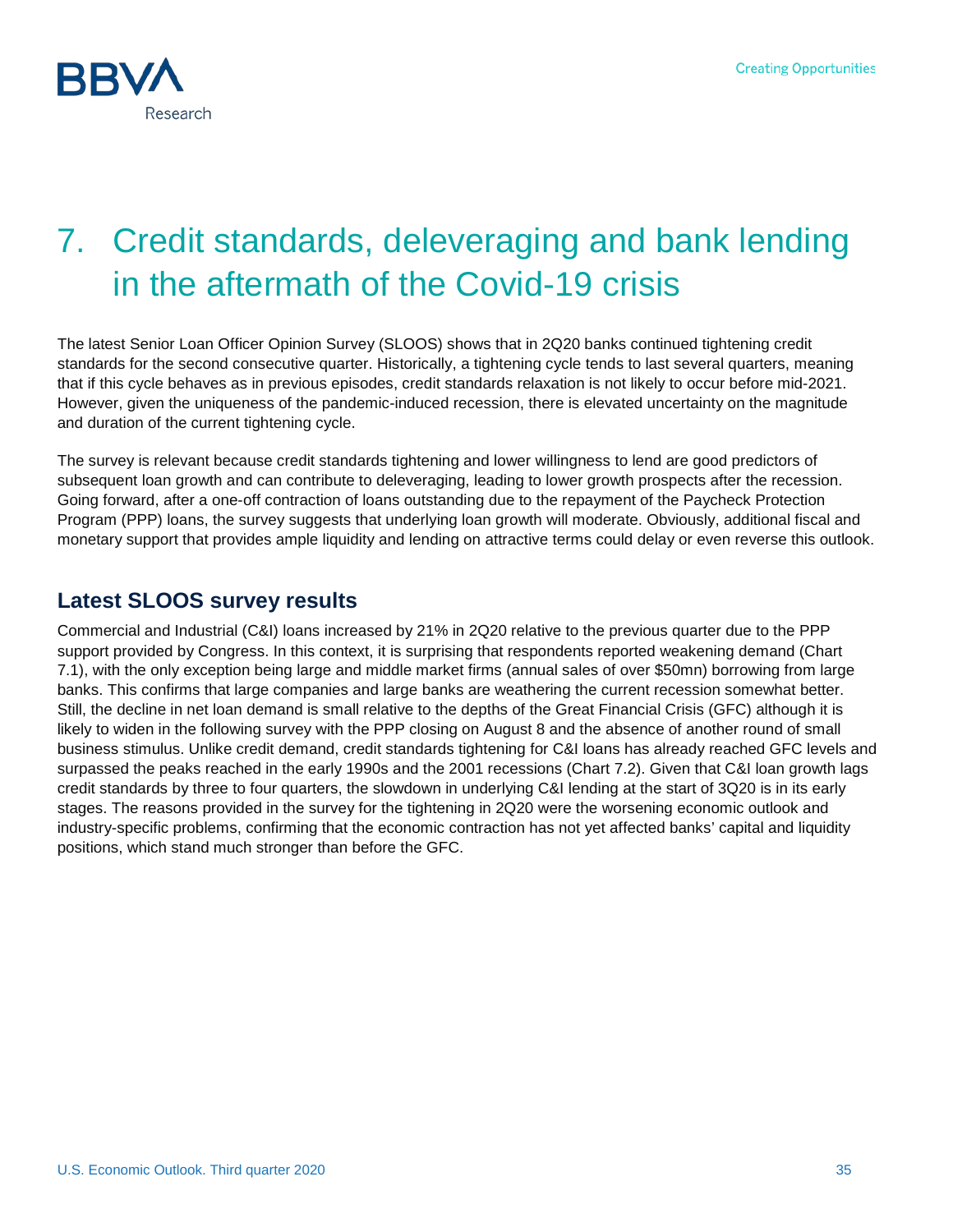



According to the survey, demand for new Commercial Real Estate (CRE) loans collapsed in 2Q20 (Figure 7.3). That said, this is still not reflected in the level of CRE loans outstanding, which in fact increased by 1.7% QoQ. The reason behind the disconnect likely lies in the precautionary drawing of funds from existing credit lines, which is likely to subside in the coming period. Credit standards are close to the levels observed in the GFC (Figure 7.4) showing widespread deterioration, even for multifamily loans, which have experienced double-digit growth and twice as fast as the rest of CRE segments. The survey results imply a significant decline in CRE loans outstanding in the coming 12 to 24 months.



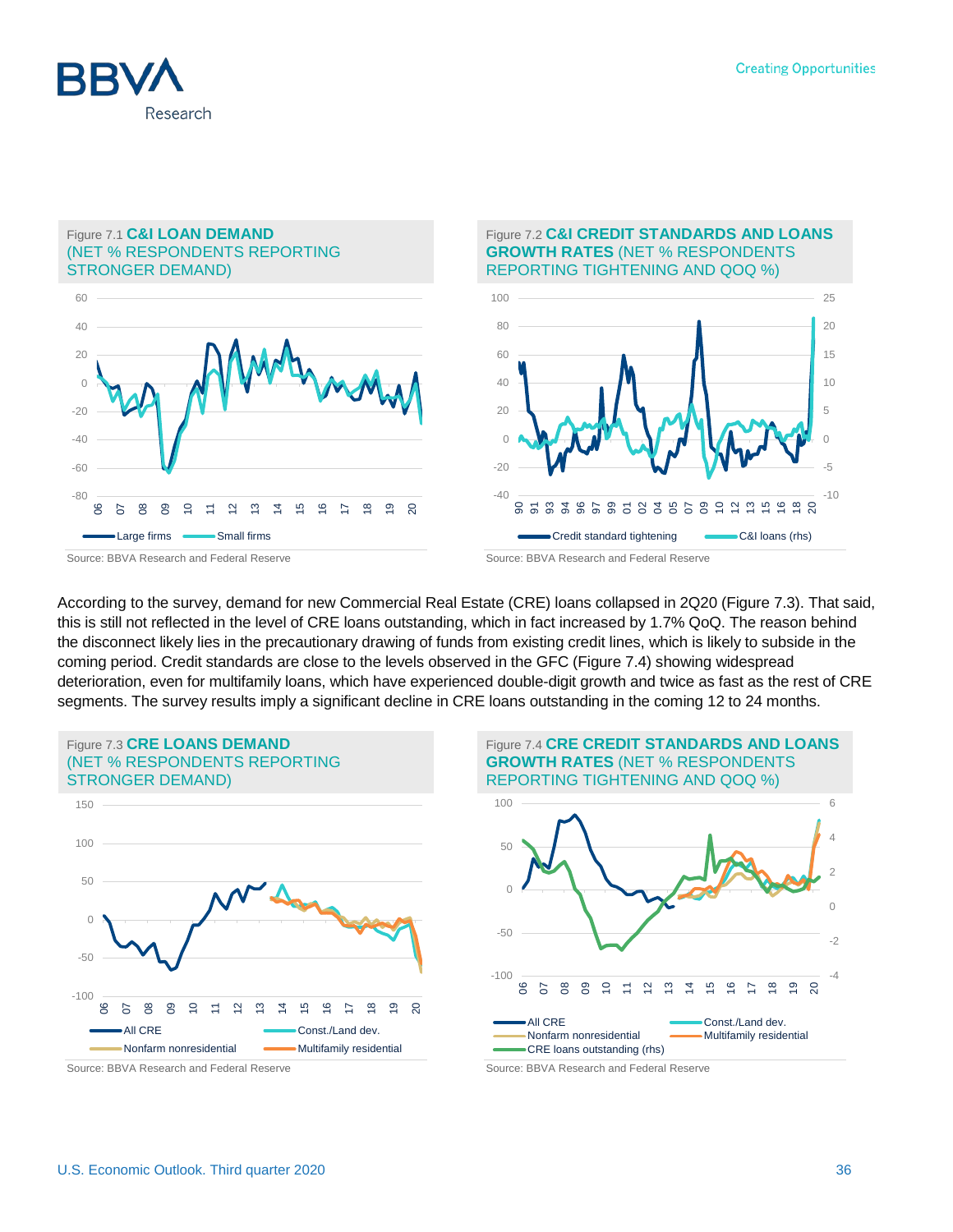

The survey shows different developments in residential mortgages. Despite the economic downturn in 2Q20, credit officers reported an increase in the demand for housing finance (Figure 7.5), for the fifth quarter in a row, which coincides with the decline in mortgage interest rates that started in early 2019. However, mortgage balances outstanding at commercial banks declined slightly compared to the previous quarter, while credit standards tightened (Figure 7.6). While the handicapped spring home-buying season due to the temporary shut-downs limited loan production, the decline in balances is also a result of banks underwriting more GSE eligible mortgages, which are sold to Fannie Mae and Freddie Mac, and less non-eligible mortgages, which tend to remain on the banks' balance sheets. Credit standards by type of mortgage confirm this, as they tightened the most for non-qualifying jumbo loans and the least for Government and GSE-eligible mortgages (Figure 7.7); disregarding subprime mortgages, which tend to not be underwritten in large numbers currently. Current conditions will persist over the next couple of quarters, leading to a further decline in the growth of mortgage balances on banks' balance sheets, but any pullback is not likely to be strong. Household finances remain relatively strong after a period of deleveraging and support of enhanced unemployment insurance and economic impact payments. Also, borrowing rates remain near record lows and affordability is near a four-year peak. Moreover, mortgage delinquencies remain near record low rates (Figure 7.8) buoyed by solid underwriting over the last decade.



### Figure 7.6 **MORTGAGES CREDIT STANDARDS AND GROWTH RATES** (NET % RESPONDENTS REPORTING TIGHTENING AND QOQ %)

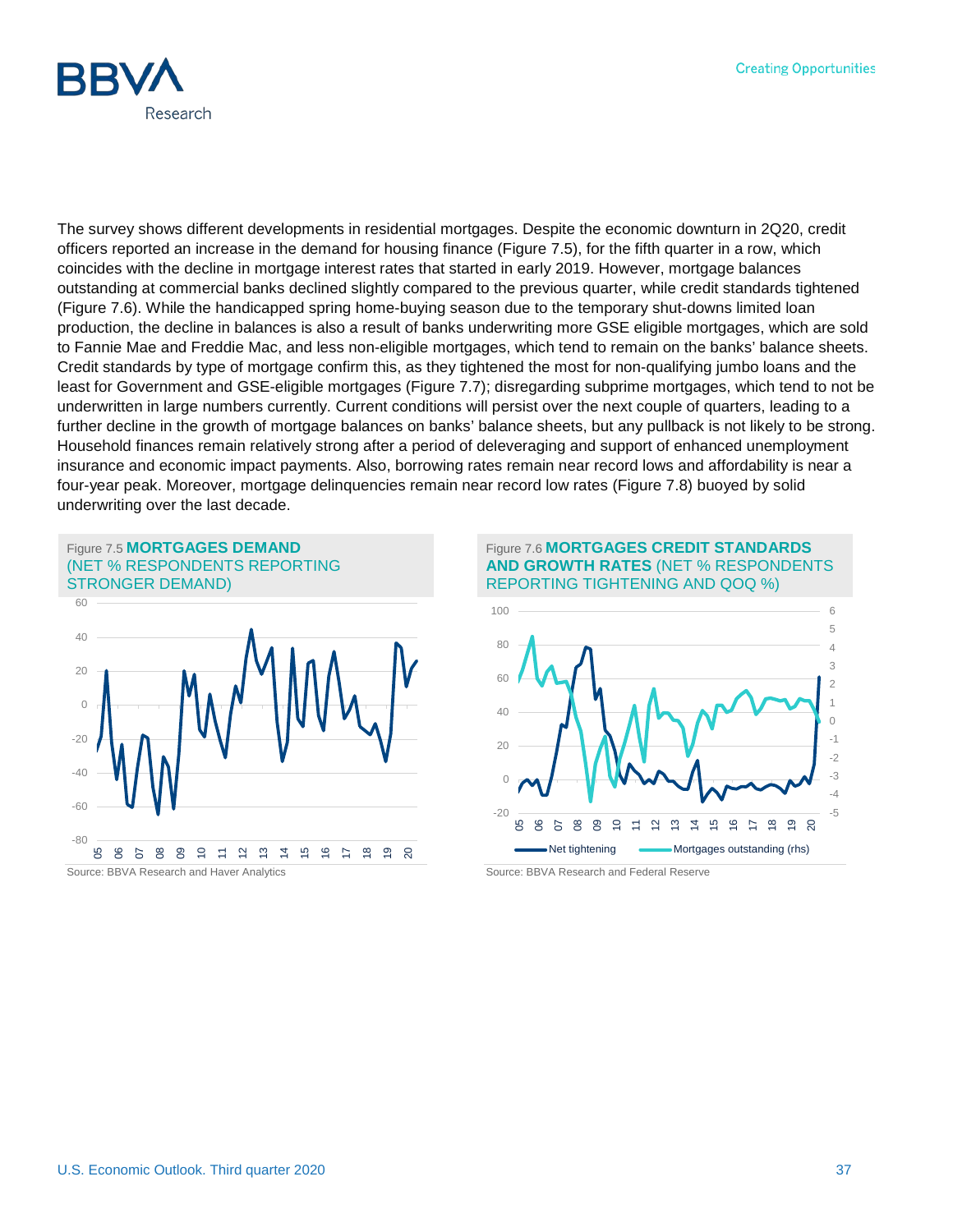

### Figure 7.7 **MORTGAGES CREDIT STANDARDS BY TYPE** (NET % RESPONDENTS REPORTING TIGHTENING)



### Figure 7.8 **MORTGAGE LOANS NEW DELINQUENT RATE** (%)



According to SLOOS respondents, demand for new consumer loans and willingness to lend declined dramatically in 2Q20 (Figure 7.9). This is consistent with consumer loan balances declining by 4.3% relative to 1Q20. Most of the movement in consumer loans has been due to a decline in outstanding credit card balances, which contracted 8.4% relative to 1Q20, as consumers increased precautionary savings and paid down parts of their credit card balances. Credit standards tightened across all types of consumer credit (Figure 7.11), with auto loan faring better than credit cards and other consumer loans. Lower tightening in the auto loan segments suggests that these products will be the first to start recovering in the wake of the current downturn. This process will be further supported by solid credit quality, with newly 30+ days delinquent auto loans having also declined last quarter (Figure 7.12). While we expect consumer credit quality to deteriorate significantly due to high unemployment, fiscal support and strong balance sheets of a large segment of the population will limit the downside risks.

<sup>\*</sup>QNJNGE: Qualifying Non-Jumbo Non-GSE Eligible Source: BBVA Research and Federal Reserve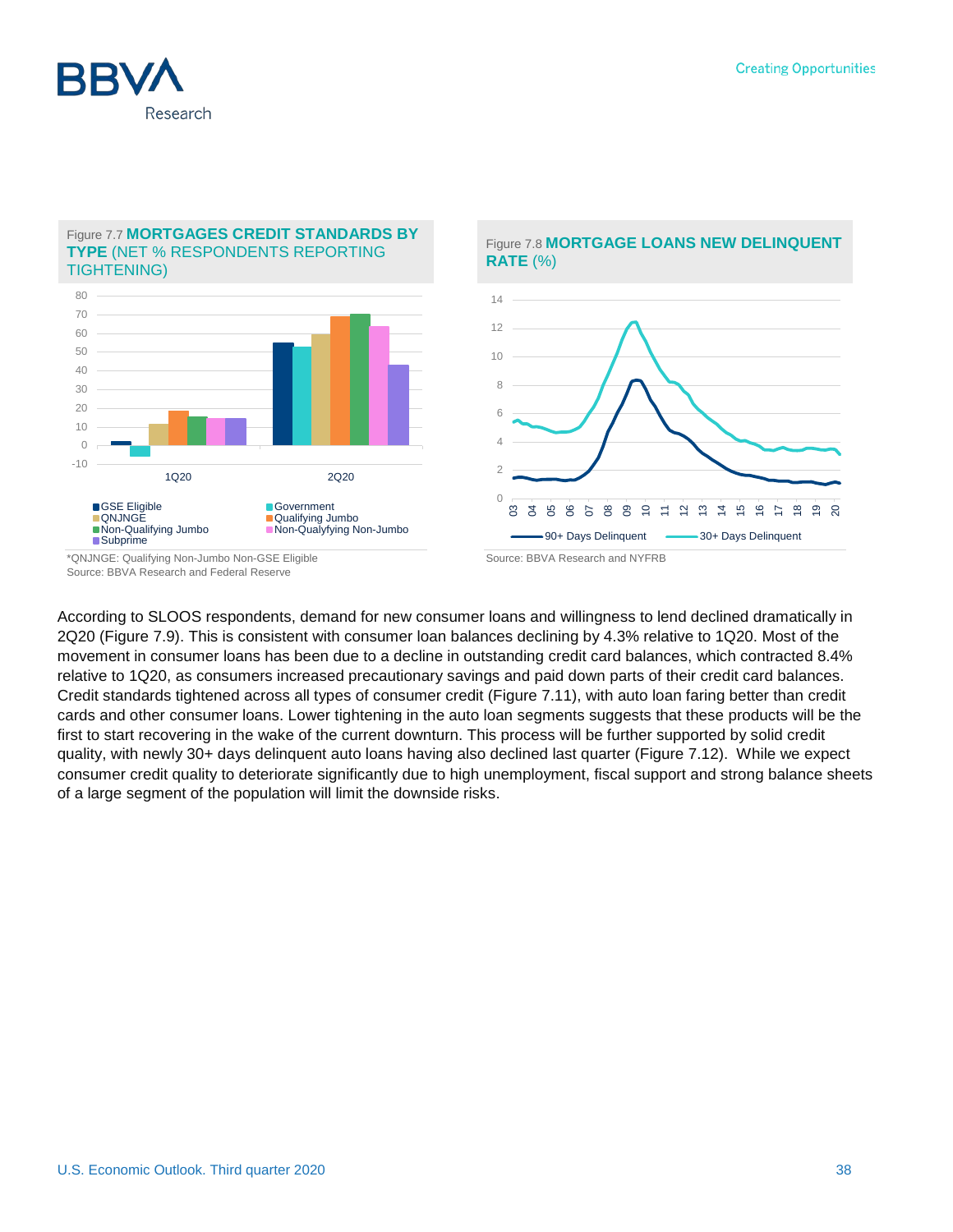

### Figure 7.9 **CONSUMER LOANS DEMAND** (NET % RESPONDENTS REPORTING STRONGER DEMAND)



Source: BBVA Research and Federal Reserve Source: BBVA Research and Federal Reserve

#### Figure 7.11 **CONSUMER CREDIT STANDARDS BY TYPE** (NET % RESPONDENTS REPORTING TIGHTENING)



#### Figure 7.10 **CONSUMER LOANS WILLINGNESS TO LEND AND GROWTH RATES** (% RESPONDENTS REPORTING HIGHER WILLINGNESS TO LEND AND %QoQ)



### Figure 7.12 **CONSUMER LOANS NEW DELINQUENT RATE** (%)

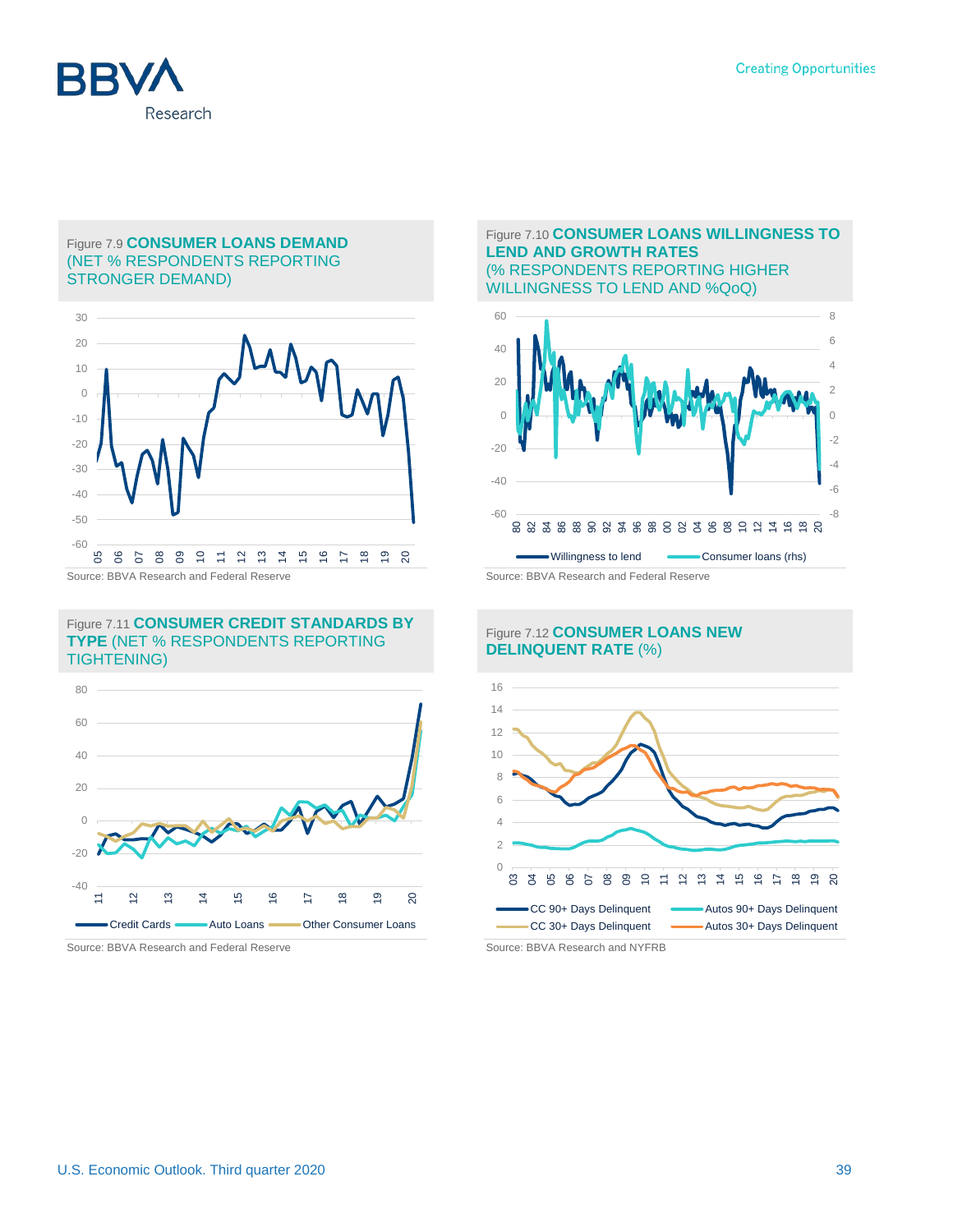

# **Debt deleveraging**

Credit standard tightening is related to deleveraging, which is a process of paying down debt by overindebted companies and sectors that usually occurs in the wake of a recession. Large waves of deleveraging tend to happen to sectors that borrowed the most in the run-up to a crisis. For example, households deleveraged massively following the GFC, while nonfinancial businesses deleveraged both after the 2001 recession and the GFC (Figure 7.13). The three primary drivers of the deleveraging process are reduced supply of credit by financial institutions, diminished credit demand because of increased borrowers' caution, and bankruptcies. In light of the current developments with the Covid-19 recession and the evident tightening of credit standards, it is important to understand the three forces and their likely impact on the economy, as large and prolonged deleveraging can substantially weigh down on the postcrisis rate of economic growth.

Reduced credit supply can occur when lenders tighten credit supply excessively due to either regulatory changes, high risk aversion, or inability to lend due to weaknesses in their own balance sheets. While the recent tightening of credit standards can lead to a sharp retrenchment in credit supply (Figures 7.14 and 7.15), according to our analysis this is unlikely. Strong capital positions, as evidenced by the latest stress test results from the Federal Reserve, as well as the influx of deposits due to the Federal Reserve's asset purchases, will help banks increase lending to companies and households after the brunt of the recession is behind us. Moreover, ample monetary accommodation has resulted in unusually favorable conditions financial in financial markets despite the sharp recession, as evidenced by low spreads of corporate bonds (Figure 7.16), which allow large companies to raise capital cheaply. By staying afloat and restarting operations, large firms indirectly support smaller companies and households. This implies that the monetary and fiscal authorities have so far been effective in limiting the degree of deleveraging and are preventing a massive credit crunch from developing, albeit at the risk of distorting markets for some time and running the risk of encouraging moral hazard in the future.

Reduced credit demand due borrowers' caution tends to occur after particularly bad leverage busts such as the Great Depression and the GFC. Retail customers are more likely to respond emotionally in this way, whereas businesses are more likely to change their strategy after a change in regulations. While increased caution was likely the cause of the decline in credit card balances in 2Q20, households remain in a relatively solid financial position, assuming a continuation of enhanced unemployment benefits and solid labor market recovery. This lowers the likelihood of curtailment in credit demand because of increased caution that then drives deleveraging in the post-crisis period.

Bankruptcies tend to happen to over-indebted entities that do not generate enough revenues to meet all of their payment obligations. This process tends to deepen when interest rates edge up and risk appetite declines. Market participants that increased their leverage the most in the run-up of the current crisis were nonfinancial business, many of which are now experiencing weaker demand. This suggests that the wave of bankruptcies will be most felt in this segment of the economy. The most at-risk segment are the smaller companies and firms in industries particularily adversely affected by the recession such as oil and gas and those that face structural challenges such as brick-andmortar retail. Large companies have access to bond and commercial paper markets, which are being directly supported by the Federal Reserve, and are thus able to roll-over debt and push maturity walls. However, smaller businesses have more limited options and primarily rely on commercial banks. While the banking sector is better capitalized than a decade ago and possesses solid liquidity buffers to service borrowers properly, support from programs such as PPP and the Federal Reserve's Main Street Lending Program will also be critical to avoid massive waves of defaults and bankruptcies of small- and medium-size enterprises. With current low interest rates that will remain stable for a prolonged period, government support for small business lending can further improve the ability of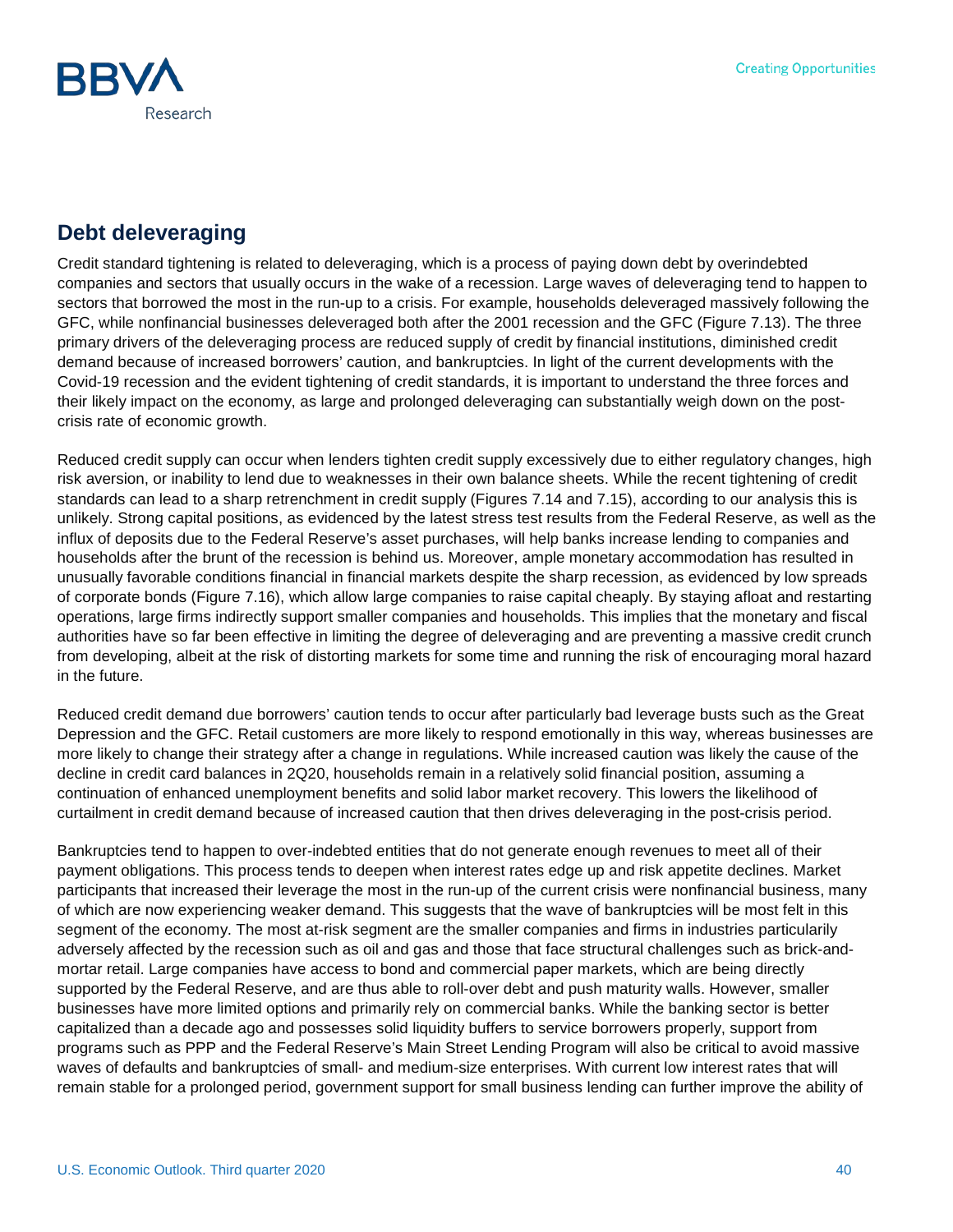

this large part of the economy to weather the current crisis. This is highly important considering that small and mid-size firms employ around half of all private sector employees.



#### Figure 7.14 **MORTGAGE CREDIT STANDARDS AND SUBSEQUENT GROWTH IN HOUSEHOLD LIABILITIES** (% AND % YoY)







### Figure 7.16 **CORPORATE BOND SPREADS OVER 5-YR TREASURY YIELDS** (%)



Source: BBVA Research and Federal Reserve Source: BBVA Research. ICE/BofA and Federal Reserve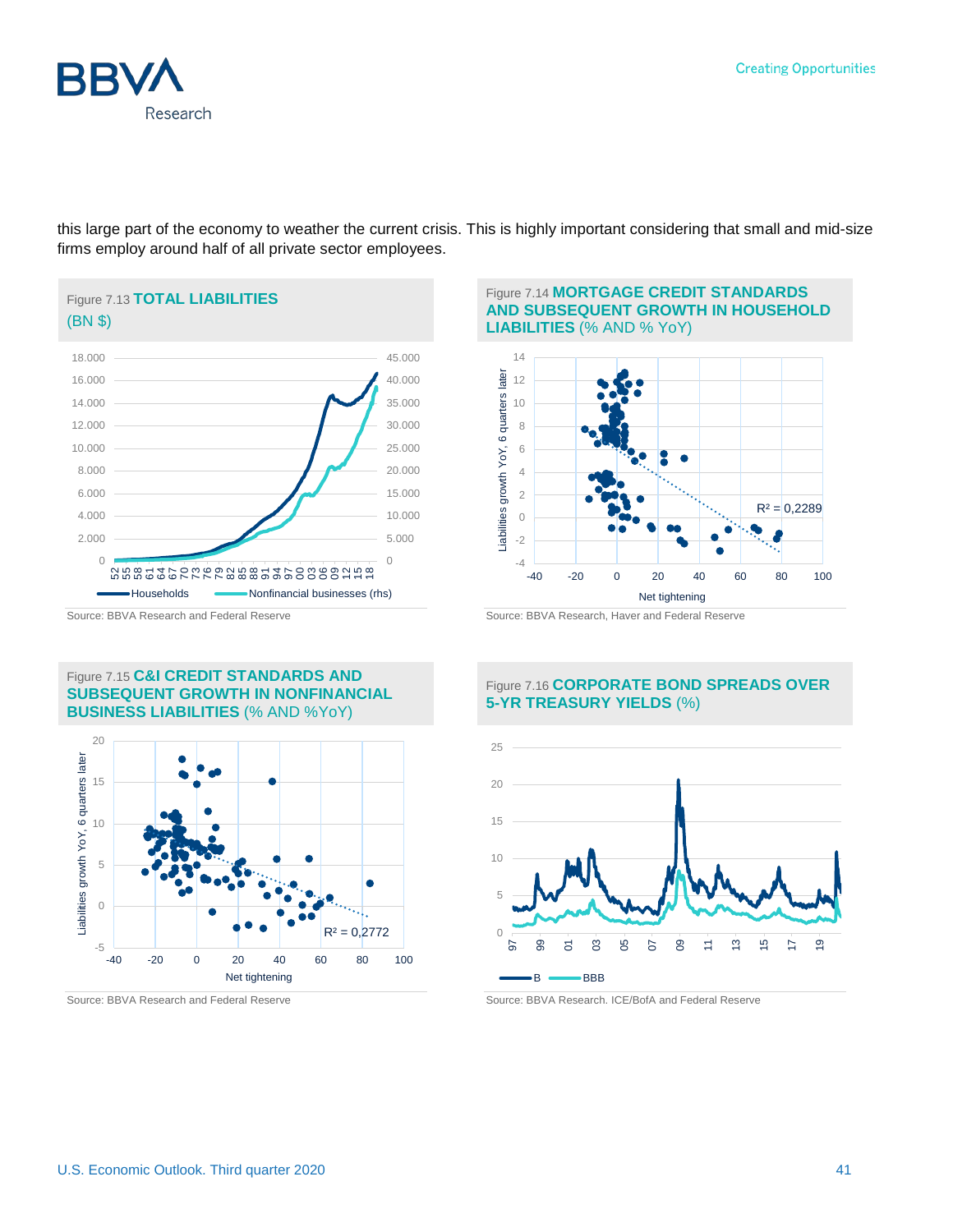

# **Bottom line**

The latest SLOOS confirms that banks have tightened credit standards to levels last seen during the GFC. The resulting decrease in credit availability will particularly weigh down on smaller firms that rely on bank financing without additional support from fiscal authorities. Larger firms, in the meantime, are benefiting from access to credit markets where financial conditions have eased significantly due to the Federal Reserve's intervention over the last six months. Households remain in a relatively favorable position, assuming unemployment benefits remain sizeable and labor markets continue to improve. Depending on the speed of the recovery, credit standards will ease, but some deleveraging will nevertheless occur, especially in the nonfinancial business sector. Most of the deleveraging will occur through bankruptcies of highly leveraged entities and in industries that have been severely affected by the current recession. That said, the degree of deleveraging in the post-crisis period will be narrow. Robust and resilient bank balance sheets will contribute to the recovery as well as monetary and fiscal policy measures. Nonetheless, while the monetary and fiscal support can help ease deleveraging pressures, and is particularly needed for small and mid-size enterprises, they can also become excessive and increase moral hazard risks and result in suboptimal capital allocation going forward. Therefore, both support to the business sector and an effective exit strategy that allows for a smooth transition to the post-pandemic environment remain crucial.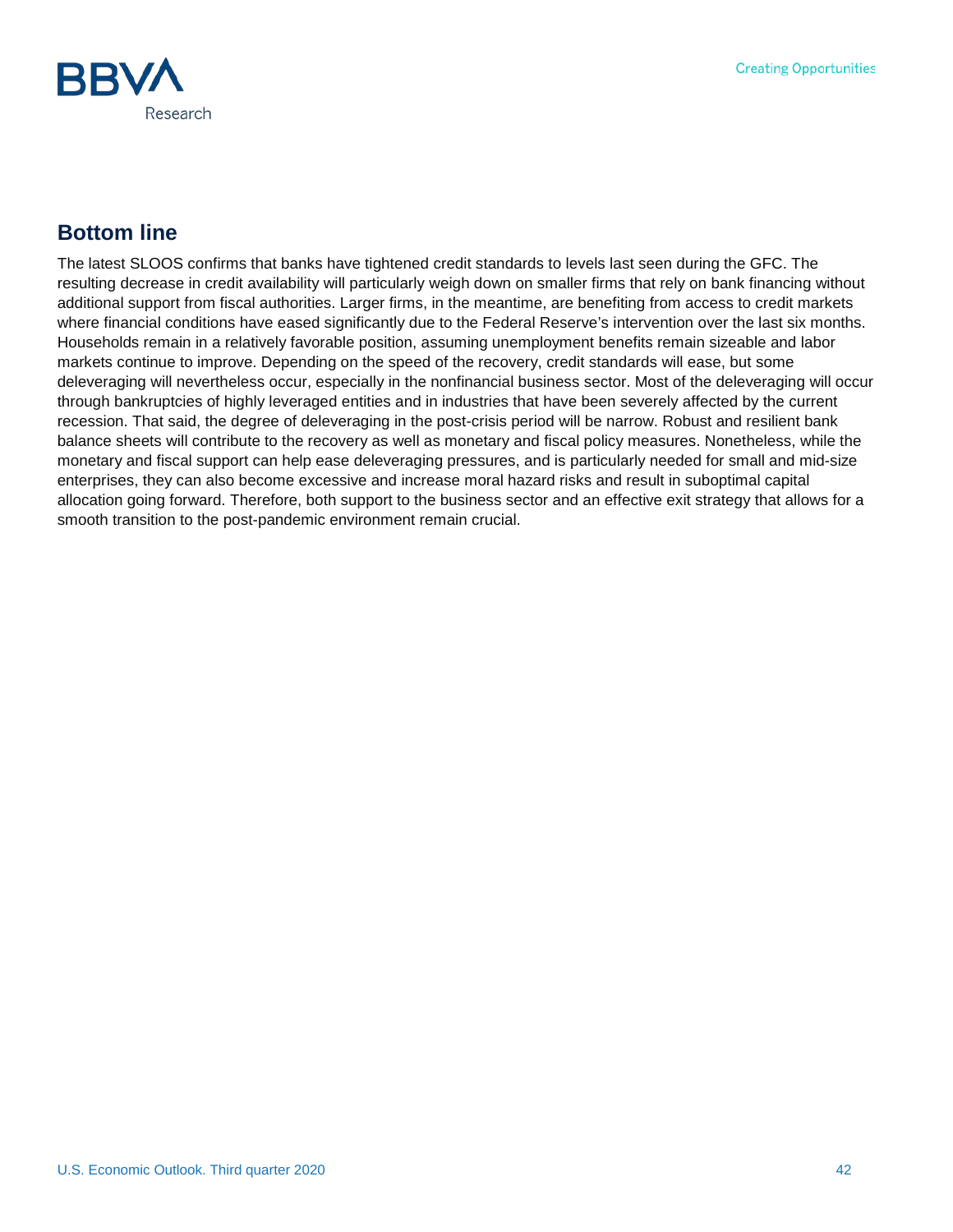

# <span id="page-42-0"></span>8. Forecasts

| Table 8.1 U.S. MACRO FORECASTS   |        |        |        |        |        |        |        |         |         |          |         |
|----------------------------------|--------|--------|--------|--------|--------|--------|--------|---------|---------|----------|---------|
|                                  | 2013   | 2014   | 2015   | 2016   | 2017   | 2018   | 2019   | 2020(f) | 2021(f) | 2022 (f) | 2023(f) |
| Real GDP (% SAAR)                | 1.8    | 2.5    | 3.1    | 1.7    | 2.3    | 3.0    | 2.2    | $-5.1$  | 3.4     | 2.4      | 2.1     |
| Real GDP (Contribution, pp)      |        |        |        |        |        |        |        |         |         |          |         |
| <b>PCE</b>                       | 1.0    | 2.0    | 2.6    | 1.9    | 1.8    | 1.9    | 1.7    | $-3.9$  | 3.1     | 2.1      | 1.6     |
| <b>Gross Private Investment</b>  | 1.1    | 1.0    | 1.0    | $-0.3$ | 0.6    | 1.1    | 0.3    | $-2.0$  | 0.4     | 0.9      | 0.8     |
| <b>Non Residential</b>           | 0.5    | 1.0    | 0.3    | 0.1    | 0.5    | 1.0    | 0.4    | $-1.1$  | $-0.1$  | 0.8      | 0.7     |
| <b>Residential</b>               | 0.3    | 0.1    | 0.3    | 0.2    | 0.1    | 0.0    | $-0.1$ | $-0.1$  | $-0.1$  | 0.1      | 0.0     |
| <b>Exports</b>                   | 0.5    | 0.6    | 0.1    | 0.0    | 0.5    | 0.4    | 0.0    | $-3.2$  | $-1.6$  | 0.2      | 0.3     |
| <b>Imports</b>                   | $-0.3$ | $-0.8$ | $-0.9$ | $-0.3$ | $-0.8$ | $-0.7$ | $-0.2$ | 3.8     | 1.3     | $-0.5$   | $-0.5$  |
| Government                       | $-0.5$ | $-0.2$ | 0.3    | 0.3    | 0.2    | 0.3    | 0.4    | 0.4     | 0.2     | $-0.3$   | 0.0     |
| Unemployment Rate (%, average)   | 7.4    | 6.2    | 5.3    | 4.9    | 4.3    | 3.9    | 3.7    | 8.8     | 7.7     | 6.9      | 6.1     |
| Avg. Monthly Nonfarm Payroll (K) | 192    | 250    | 227    | 195    | 176    | 193    | 177.8  | $-801$  | 154     | 138      | 107     |
| CPI (YoY %)                      | 1.5    | 1.6    | 0.1    | 1.3    | 2.1    | 2.4    | 1.8    | 1.1     | 1.6     | 2.4      | 1.9     |
| Core CPI (YoY %)                 | 1.8    | 1.8    | 1.8    | 2.2    | 1.8    | 2.1    | 2.2    | 1.7     | 1.6     | 1.8      | 1.8     |
| Fiscal Balance (% GDP, FY)       | $-4.1$ | $-2.8$ | $-2.4$ | $-3.1$ | $-3.4$ | $-3.8$ | $-4.6$ | $-16.4$ | $-7.9$  | $-5.3$   | $-5.0$  |
| Current Account (bop, % GDP)     | $-2.0$ | $-2.1$ | $-2.2$ | $-2.1$ | $-1.9$ | $-2.2$ | $-2.2$ | $-2.2$  | $-2.2$  | $-2.2$   | $-2.3$  |
| Fed Target Rate (%, eop)         | 0.25   | 0.25   | 0.50   | 0.75   | 1.50   | 2.50   | 1.8    | 0.25    | 0.25    | 0.25     | 0.75    |
| Core Logic National HPI (YoY %)  | 9.7    | 6.7    | 5.2    | 5.4    | 5.8    | 5.7    | 3.6    | 2.5     | 0.1     | 4.9      | 4.3     |
| 10-Yr Treasury Yield (%, eop)    | 2.90   | 2.21   | 2.24   | 2.49   | 2.40   | 2.83   | 1.9    | 0.78    | 1.11    | 1.38     | 1.87    |
| WTI Oil Prices (dpb, average)    | 97.9   | 93.3   | 48.7   | 43.2   | 50.9   | 65.0   | 57.0   | 36.7    | 47.0    | 54.2     | 57.4    |

(f): Forecast.

Source: BBVA Research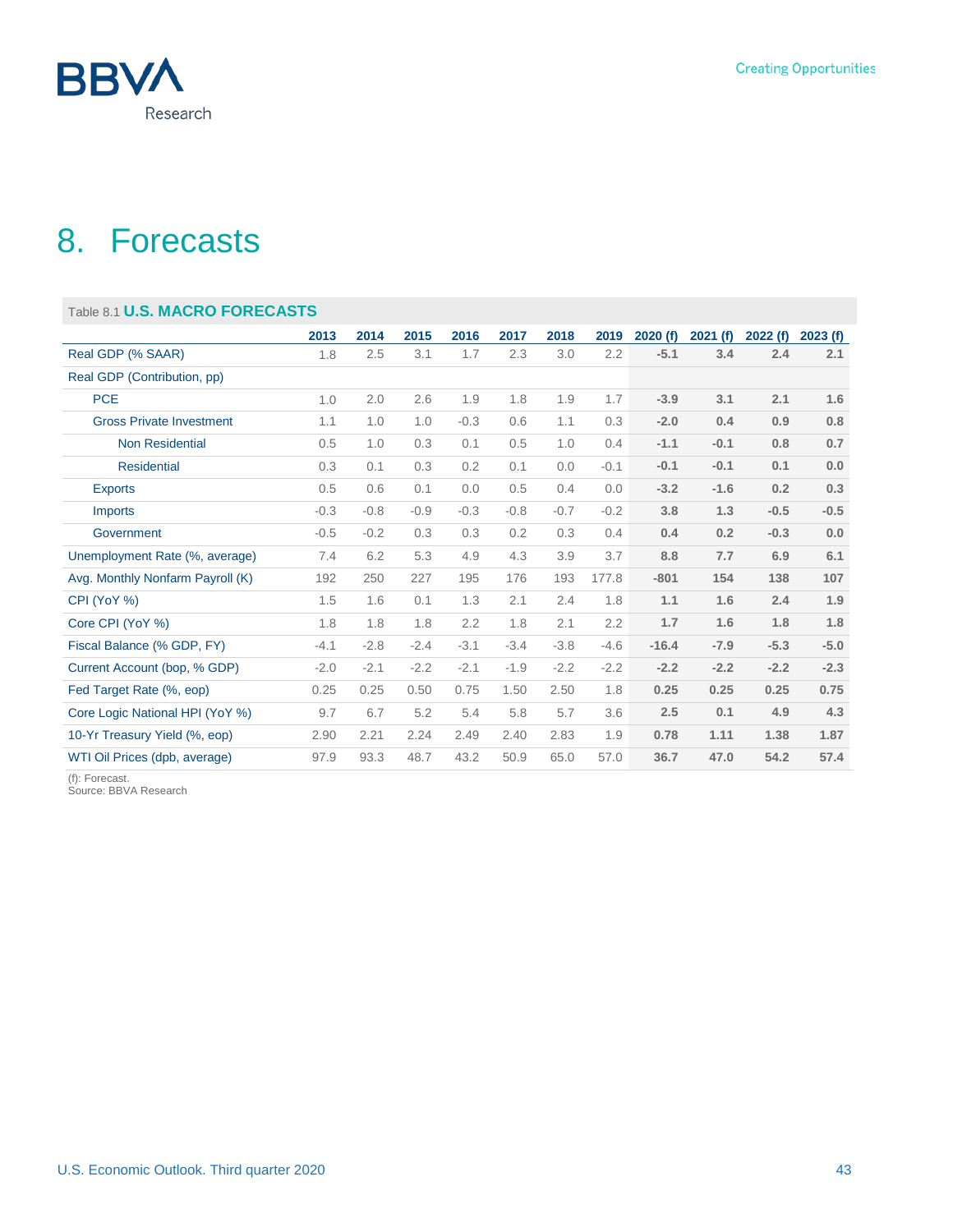

### Table 8.2 **U.S. STATE REAL GDP GROWTH,** %

|                       | 2014   | 2015   | 2016   | 2017   | 2018 | 2019  | 2020 (f) | 2021 (f) | 2022 (f) |
|-----------------------|--------|--------|--------|--------|------|-------|----------|----------|----------|
| Alabama               | $-0.7$ | 1.3    | 0.7    | 1.2    | 2.8  | 2.3   | $-6.0$   | 2.8      | 1.6      |
| Alaska                | $-2.7$ | 1.0    | $-2.0$ | 0.0    | 0.7  | 2.5   | $-5.1$   | 2.3      | 4.2      |
| Arizona               | 1.3    | 2.4    | 3.2    | 3.5    | 4.1  | 3.1   | $-7.5$   | 2.4      | 3.5      |
| <b>Arkansas</b>       | 1.0    | 0.8    | 0.6    | 0.7    | 1.7  | 1.8   | $-7.5$   | 3.4      | 3.2      |
| California            | 4.1    | 5.0    | 3.0    | 4.4    | 4.3  | 2.6   | $-7.4$   | 3.6      | 3.7      |
| Colorado              | 4.7    | 4.6    | 2.4    | 4.0    | 3.5  | 3.5   | $-3.6$   | 3.7      | 2.4      |
| Connecticut           | $-1.4$ | 2.2    | 0.0    | 0.4    | 0.5  | 1.6   | $-4.2$   | 3.0      | 1.9      |
| <b>Delaware</b>       | 7.3    | 3.7    | $-4.2$ | $-0.6$ | 0.0  | 0.8   | $-3.3$   | $-0.3$   | 0.8      |
| Florida               | 2.7    | 4.2    | 3.3    | 3.4    | 3.2  | 2.8   | $-6.7$   | 4.0      | 3.6      |
| Georgia               | 3.3    | 3.4    | 3.5    | 3.7    | 2.4  | 2.0   | $-5.6$   | 1.7      | 2.6      |
| Hawaii                | 0.3    | 3.6    | 2.2    | 2.3    | 2.4  | 1.0   | $-7.6$   | 0.1      | 1.1      |
| Idaho                 | 2.6    | 2.8    | 3.9    | 3.5    | 4.0  | 2.8   | $-6.1$   | 3.7      | 4.4      |
| <b>Illinois</b>       | 1.4    | 1.3    | 0.4    | 0.9    | 2.1  | 1.6   | $-7.0$   | 1.2      | 1.2      |
| Indiana               | 3.2    | $-0.7$ | 1.6    | 1.9    | 2.0  | 0.8   | $-10.6$  | 2.1      | 2.4      |
| lowa                  | 5.4    | 2.6    | $-0.3$ | $-0.3$ | 2.2  | 0.9   | $-4.4$   | 6.2      | 3.4      |
| <b>Kansas</b>         | 2.1    | 1.9    | 2.6    | 1.0    | 2.1  | 0.9   | $-6.3$   | 1.3      | 1.3      |
| Kentucky              | 0.3    | 0.7    | 0.7    | 1.1    | 1.4  | 1.1   | $-9.1$   | 0.2      | 1.1      |
| Louisiana             | 3.1    | $-0.5$ | $-1.8$ | 1.4    | 2.6  | 1.3   | $-8.1$   | 4.1      | 2.4      |
| <b>Maine</b>          | 1.7    | 0.7    | 2.2    | 2.2    | 2.2  | 1.9   | $-5.2$   | 2.7      | 1.7      |
| Maryland              | 1.1    | 1.9    | 3.4    | 0.9    | 2.5  | $1.5$ | $-6.4$   | 2.5      | 1.7      |
| <b>Massachusetts</b>  | 2.0    | 3.8    | 1.7    | 2.5    | 3.1  | 2.5   | $-6.1$   | 2.0      | 1.8      |
| Michigan              | 1.7    | 2.5    | 2.2    | 1.5    | 2.5  | 0.7   | $-11.6$  | 1.6      | 2.0      |
| Minnesota             | 2.9    | 1.2    | 1.9    | 1.9    | 2.6  | 1.4   | $-7.3$   | 1.2      | 1.9      |
| <b>Mississippi</b>    | 0.5    | 0.1    | 0.4    | 0.9    | 1.3  | 1.3   | $-4.7$   | $-2.3$   | 0.9      |
| <b>Missouri</b>       | 0.5    | 1.3    | $-0.4$ | 1.0    | 2.4  | 2.1   | $-6.3$   | 4.6      | 1.8      |
| Montana               | 1.7    | 3.9    | $-1.4$ | 1.7    | 2.6  | 2.1   | $-8.7$   | 2.1      | 1.5      |
| Nebraska              | 2.0    | 2.9    | 0.4    | 2.1    | 0.9  | 0.6   | $-6.4$   | 4.0      | 1.2      |
| Nevada                | 1.3    | 4.2    | 2.9    | 3.2    | 4.2  | 2.9   | $-14.0$  | $-1.8$   | 2.3      |
| <b>New Hampshire</b>  | 1.1    | 2.8    | 1.8    | 1.8    | 2.3  | 2.7   | $-4.9$   | 3.3      | 1.4      |
| <b>New Jersey</b>     | 0.5    | 1.8    | 0.9    | 0.7    | 2.2  | 1.5   | $-3.0$   | 2.2      | 1.0      |
| <b>New Mexico</b>     | 3.2    | 2.2    | 0.1    | 0.1    | 2.5  | 3.7   | $-4.0$   | 2.8      | 2.0      |
| <b>New York</b>       | 2.3    | 1.7    | 1.3    | 2.1    | 1.2  | 1.8   | $-11.1$  | 4.9      | $-0.8$   |
| <b>North Carolina</b> | 2.2    | 3.2    | 1.2    | 2.1    | 2.4  | 2.3   | $-5.9$   | 3.4      | 3.0      |
| <b>North Dakota</b>   | 7.6    | $-2.9$ | $-7.0$ | 0.0    | 3.6  | 2.3   | $-4.7$   | 1.7      | 0.6      |
| Ohio                  | 3.8    | 1.5    | 0.8    | 1.6    | 1.9  | 1.7   | $-5.6$   | 1.8      | 1.8      |
| Oklahoma              | 5.7    | 4.3    | $-3.0$ | 0.8    | 2.6  | 2.4   | $-8.7$   | 2.8      | 4.4      |
| Oregon                | 3.4    | 5.6    | 4.7    | 3.8    | 3.8  | 2.7   | $-7.7$   | 3.7      | 4.1      |
| Pennsylvania          | 2.3    | 2.2    | 1.3    | 0.6    | 2.6  | 2.3   | $-5.4$   | 2.3      | 2.6      |
| <b>Rhode Island</b>   | 0.1    | 1.8    | 0.0    | $-0.2$ | 1.2  | 2.7   | $-3.3$   | 2.8      | 1.5      |
| South Carolina        | 2.6    | 3.5    | 2.9    | 3.3    | 2.6  | 3.0   | $-6.5$   | 1.5      | 2.5      |
| South Dakota          | 1.3    | 2.9    | 0.5    | $-0.1$ | 1.9  | 0.7   | $-7.5$   | 5.1      | 2.8      |
| <b>Tennessee</b>      | 1.7    | 3.4    | 2.1    | 1.9    | 3.1  | 2.2   | $-7.5$   | 3.3      | 2.4      |
| <b>Texas</b>          | 3.5    | 4.8    | 0.2    | 2.9    | 4.0  | 4.4   | $-6.6$   | 2.5      | 4.1      |
| Utah                  | 3.2    | 4.1    | 4.0    | 3.9    | 3.7  | 3.8   | $-5.7$   | 5.2      | 3.9      |
| Vermont               | 0.1    | 1.3    | 1.6    | 0.1    | 1.2  | 2.5   | $-7.5$   | 4.2      | 2.0      |
| Virginia              | $-0.2$ | 2.0    | 0.4    | 1.8    | 2.6  | 1.9   | $-7.2$   | 4.1      | 3.5      |
| Washington            | 3.6    | 4.4    | 3.5    | 5.2    | 5.8  | 3.8   | $-8.5$   | 4.3      | 3.3      |
| <b>West Virginia</b>  | $-0.4$ | $-0.2$ | $-1.2$ | 1.5    | 2.3  | 1.0   | $-5.6$   | 3.4      | 3.3      |
| Wisconsin             | 2.1    | 1.8    | 1.2    | 1.3    | 2.4  | 1.4   | $-8.1$   | 5.3      | 2.8      |
| Wyoming               | 0.6    | 2.6    | $-4.2$ | $-0.1$ | 0.1  | 3.3   | $-8.6$   | 2.8      | 3.7      |

(e): estimated; (f): forecast

Source: BBVA Research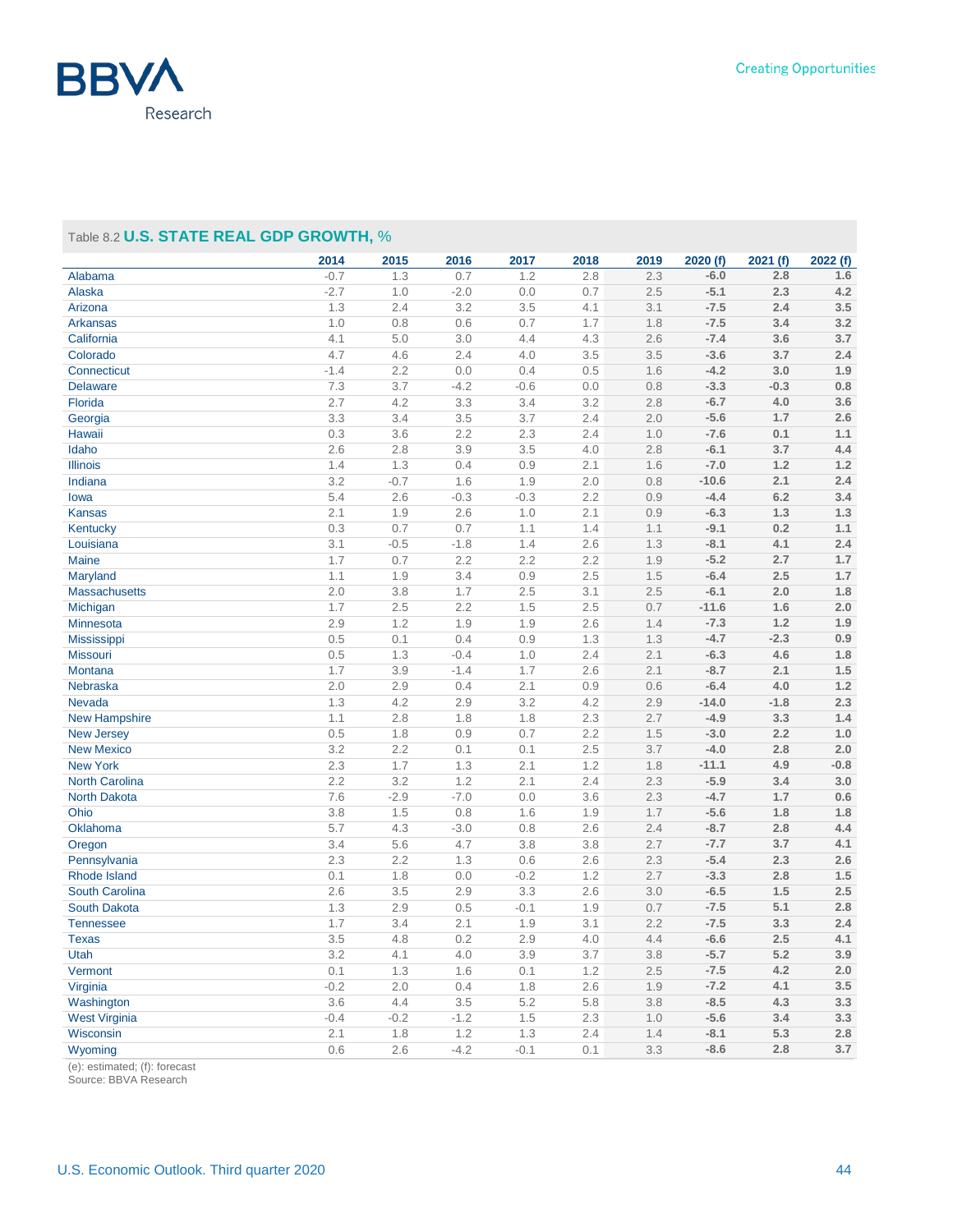

# **DISCLAIMER**

This document and the information, opinions, estimates and recommendations expressed herein, have been prepared by Banco Bilbao Vizcaya Argentaria, S.A. (hereinafter called "BBVA") to provide its customers with general information regarding the date of issue of the report and are subject to changes without prior notice. BBVA is not liable for giving notice of such changes or for updating the contents hereof.

This document and its contents do not constitute an offer, invitation or solicitation to purchase or subscribe to any securities or other instruments, or to undertake or divest investments. Neither shall this document nor its contents form the basis of any contract, commitment or decision of any kind.

**Investors who have access to this document should be aware that the securities, instruments or investments to which it refers may not be appropriate for them due to their specific investment goals, financial positions or risk profiles, as these have not been taken into account to prepare this report**. Therefore, investors should make their own investment decisions considering the said circumstances and obtaining such specialized advice as may be necessary. The contents of this document are based upon information available to the public that has been obtained from sources considered to be reliable. However, such information has not been independently verified by BBVA and therefore no warranty, either express or implicit, is given regarding its accuracy, integrity or correctness. BBVA accepts no liability of any type for any direct or indirect losses arising from the use of the document or its contents. Investors should note that the past performance of securities or instruments or the historical results of investments do not guarantee future performance.

**The market prices of securities or instruments or the results of investments could fluctuate against the interests of investors. Investors should be aware that they could even face a loss of their investment. Transactions in futures, options and securities or high-yield securities can involve high risks and are not appropriate for every investor. Indeed, in the case of some investments, the potential losses may exceed the amount of initial investment and, in such circumstances, investors may be required to pay more money to support those losses. Thus, before undertaking any transaction with these instruments, investors should be aware of their operation, as well as the rights, liabilities and risks implied by the same and the underlying stocks. Investors should also be aware that secondary markets for the said instruments may be limited or even not exist.**

BBVA or any of its affiliates, as well as their respective executives and employees, may have a position in any of the securities or instruments referred to, directly or indirectly, in this document, or in any other related thereto; they may trade for their own account or for third-party account in those securities, provide consulting or other services to the issuer of the aforementioned securities or instruments or to companies related thereto or to their shareholders, executives or employees, or may have interests or perform transactions in those securities or instruments or related investments before or after the publication of this report, to the extent permitted by the applicable law.

BBVA or any of its affiliates´ salespeople, traders, and other professionals may provide oral or written market commentary or trading strategies to its clients that reflect opinions that are contrary to the opinions expressed herein. Furthermore, BBVA or any of its affiliates' proprietary trading and investing businesses may make investment decisions that are inconsistent with the recommendations expressed herein. No part of this document may be (i) copied, photocopied or duplicated by any other form or means (ii) redistributed or (iii) quoted, without the prior written consent of BBVA. No part of this report may be copied, conveyed, distributed or furnished to any person or entity in any country (or persons or entities in the same) in which its distribution is prohibited by law. Failure to comply with these restrictions may breach the laws of the relevant jurisdiction.

In the United Kingdom, this document is directed only at persons who (i) have professional experience in matters relating to investments falling within article 19(5) of the financial services and markets act 2000 (financial promotion) order 2005 (as amended, the "financial promotion order"), (ii) are persons falling within article 49(2) (a) to (d) ("high net worth companies, unincorporated associations, etc.") Of the financial promotion order, or (iii) are persons to whom an invitation or inducement to engage in investment activity (within the meaning of section 21 of the financial services and markets act 2000) may otherwise lawfully be communicated (all such persons together being referred to as "relevant persons"). This document is directed only at relevant persons and must not be acted on or relied on by persons who are not relevant persons. Any investment or investment activity to which this document relates is available only to relevant persons and will be engaged in only with relevant persons. The remuneration system concerning the analyst/s author/s of this report is based on multiple criteria, including the revenues obtained by BBVA and, indirectly, the results of BBVA Group in the fiscal year, which, in turn, include the results generated by the investment banking business; nevertheless, they do not receive any remuneration based on revenues from any specific transaction in investment banking.

BBVA is not a member of the FINRA and is not subject to the rules of disclosure affecting such members.

**"BBVA is subject to the BBVA Group Code of Conduct for Security Market Operations which, among other regulations, includes rules to prevent and avoid conflicts of interests with the ratings given, including information barriers. The BBVA Group Code of Conduct for Security Market Operations is available for reference at the following web site: www.bbva.com / Corporate Governance".**

**BBVA, S.A. is a bank supervised by the Bank of Spain and by Spain's Stock Exchange Commission (CNMV), registered with the Bank of Spain with number 0182.**